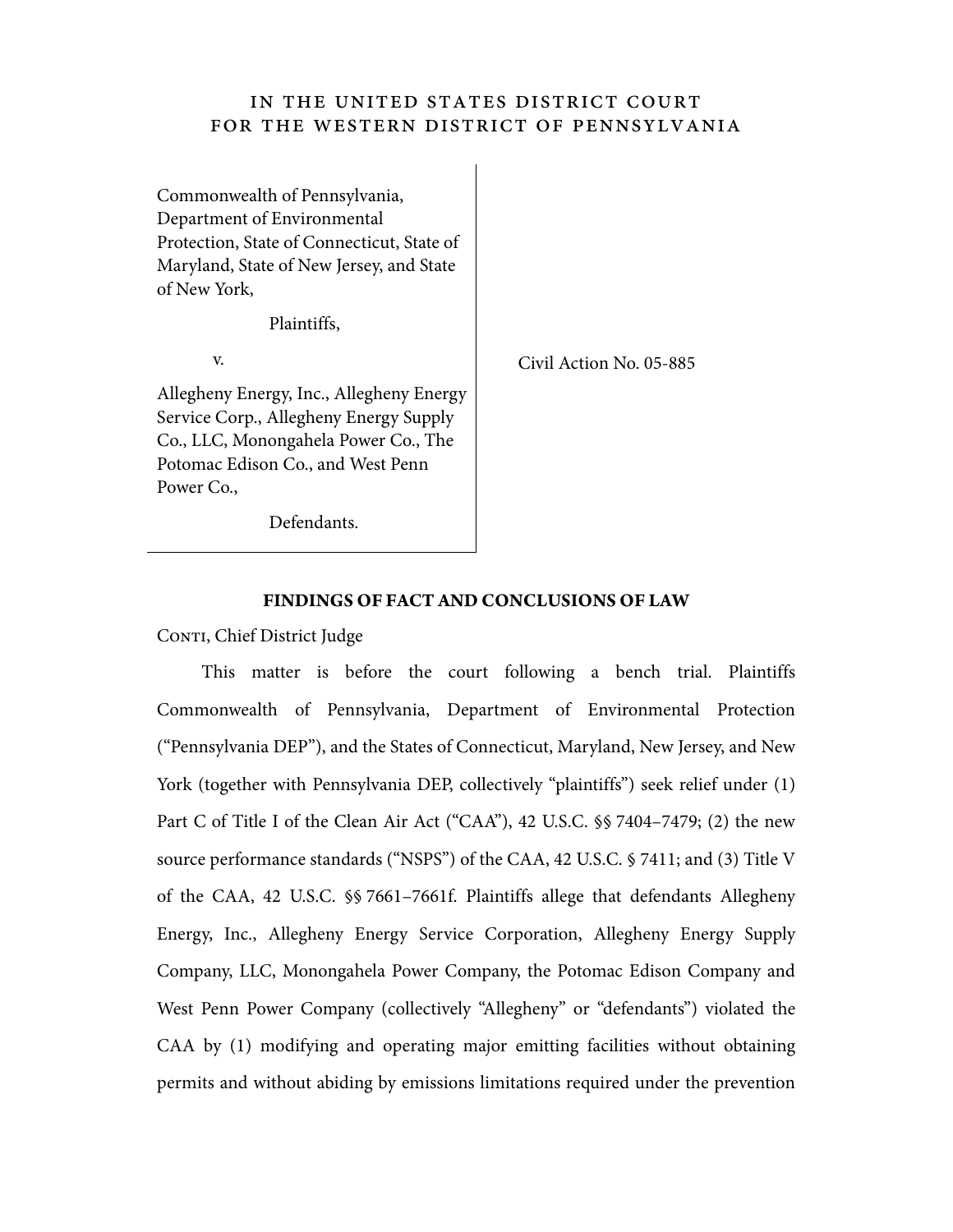of significant deterioration ("PSD") provisions of the CAA; (2) reconstructing and operating two units at a major emitting facility without limiting emissions as required by the NSPS of the CAA; and (3) operating a major emitting facility without obtaining permits as required by Title V of the CAA.

Plaintiff Pennsylvania DEP also brings claims pursuant to the Pennsylvania Air Pollution Control Act ("APCA"), 35 PA. STAT. §§ 4001–4015. Pennsylvania DEP alleges that Allegheny: (1) failed to abide by the emissions limitations required by the PSD provisions under Pennsylvania law, 25 PA. CODE §§ 127.81–.83; (2) failed to abide by the emissions limitations in Pennsylvania nonattainment new source review provisions ("nonattainment NSR"), 25 PA. CODE §§ 127.201–.218; (3) failed to abide by the emissions limitations required under the NSPS provision of Pennsylvania law, 25 PA. CODE §§ 122.1–.3; (4) failed to obtain pre-construction approval for its projects, including the use of the best available technology ("BAT") standards for its facilities as required by law, 25 PA. CODE §§ 127.11–.51; and (5) failed to obtain Title V operating permits as required by law, 25 PA. CODE §§ 127.401–.464.

Specifically, the projects at issue are (1) the replacement of the boilers of Units 1 and 2 of the Armstrong Plant located in Washington Township, Armstrong County, Pennsylvania ("Armstrong"); (2) replacement of portions, including but not limited to the secondary superheater outlet headers, the reheater, and the lower slope tube panels, of Units 1, 2, and 3 at the Hatfield's Ferry Plant located in Green County, Pennsylvania ("Hatfield"); and (3) replacement of the lower slope tube panels at Unit 3 of the Mitchell Plant located in Courtney, Washington County, Pennsylvania ("Mitchell"), as they relate to the emission of nitrogen oxides (" $NO<sub>x</sub>$ ").

Plaintiffs seek a permanent injunction and civil penalties. The court must decide four preliminary issues: (1) whether certain trial exhibits are admissible; (2) whether the closure of the plants at issue renders the injunctive relief claims moot; (3) whether plaintiffs established that the statute of limitations should be equitably tolled; and (4) whether the court has jurisdiction over plaintiffs' Title V claims. The court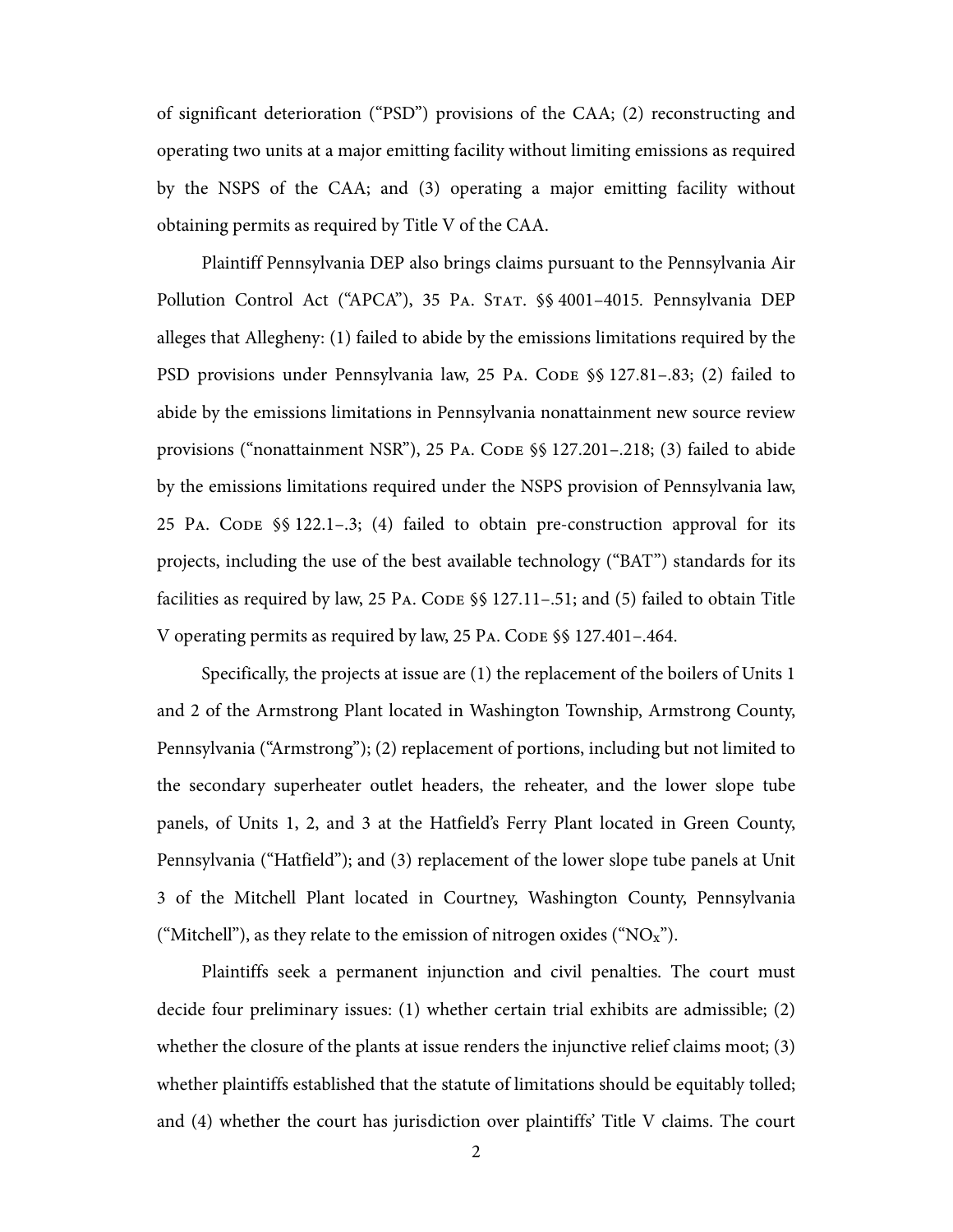must decide three substantive questions: (1) whether any of the projects violated the PSD provisions of the CAA (counts 1, 7, 15, 17, 19, and 23); (2) whether the Armstrong projects were reconstructions which triggered the NSPS of the CAA (counts 4 and 10); and (3) whether Allegheny violated parallel provisions of Pennsylvania law (counts 2, 3, 5, 6, 8, 9, 11, 12, 16, 18, 20, and 24).<sup>1</sup>

This court has subject-matter jurisdiction over the claims in this case pursuant to 42 U.S.C. § 7604(a) and 28 U.S.C. § 1331. The relief requested is authorized pursuant to 42 U.S.C. § 7604 and 28 U.S.C. §§ 2201 and 2202. Venue lies in the United States District Court for the Western District of Pennsylvania pursuant to 42 U.S.C. § 7604(c) and 28 U.S.C. § 1391(b) and (c) because the plants at issue are located in this district.

This matter was bifurcated between liability and damages. A bench trial on liability was held before Chief Judge Gary L. Lancaster from September 13 through September 23, 2010. Chief Judge Lancaster passed away on April 24, 2013. This matter was then reassigned to the undersigned judge. The parties agreed to stand on the record at the status conference held July 11, 2013. The credibility of all the witnesses that testified was assessed based upon the review of the record.

The court considered the evidence adduced at trial, the law applicable to this case, and the submissions of the parties, including extensive proposed findings of fact and conclusions of law and supplemental briefing on developments that occurred post trial. Set forth below are the court's findings of fact and conclusions of law pursuant to Rule 52(a) of the Federal Rules of Civil Procedure. Because the court finds (1) the PSD claims at Armstrong are moot with respect to injunctive relief and time barred with respect to damages; (2) this court lacks subject-matter jurisdiction over the Title V claims; (3) the projects at Hatfield and Mitchell were routine

 $\overline{a}$ 

<sup>1</sup> Plaintiffs limited the scope of counts 17–26 by stipulating to the withdrawal of claims arising from certain pollutants and projects. (ECF No. 245.)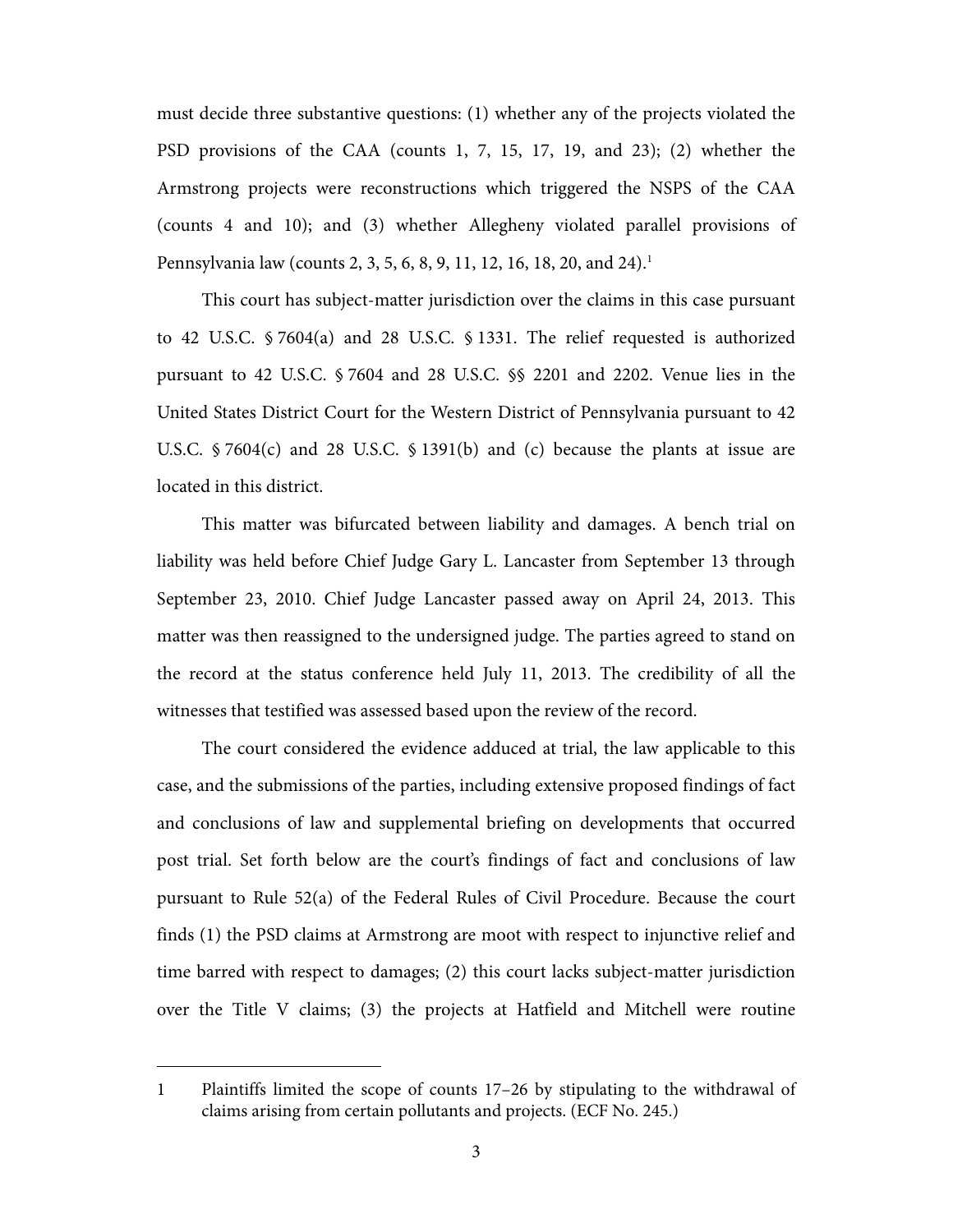maintenance, repair, and replacement; and (4) the projects at Armstrong were not reconstructions or otherwise subject to new source regulations; all as described below, the court finds that defendants are not liable to plaintiffs on any claim.

## **I. Findings of Fact**

Set forth below are the court's findings of fact with respect to the parties, the operation of coal-fired power plants, and those facts relevant to the determination whether the projects at issue were "major modifications," which triggered the PSD requirements, or were "routine maintenance, repair and replacement." 40 C.F.R.  $$ 52.21(b)(2)(i), (iii)(a)$ . As a result of the findings of fact with respect to whether the projects at issue were "major modifications," the court does not need to reach the emissions issue and, therefore, makes no findings of fact on that issue. Also set forth below are findings of fact regarding whether plaintiffs' Armstrong projects violated the NSPS of the CAA and facts related to whether the statute of limitations should be equitably tolled.

## *A. The Parties*

- 1. Defendant Allegheny Energy, Inc., is a public utility holding company that owns the five other corporate defendants in this action: Allegheny Energy Service Corporation; Allegheny Energy Supply Company, Monongahela Power Company, The Potomac Edison Company, and West Penn Power Company. (Joint Stipulations—Liability Phase ¶ 1, ECF No. 430 [hereinafter "JS"].)
- 2. In September 1997, Allegheny Power System, Inc., changed its name to Allegheny Energy. (Pls.' Proposed Findings of Fact ¶ 2, ECF No. 462 [hereinafter "PPF"]; Defs.' Proposed Findings of Fact App. 1, ¶ 1, ECF No. 470 [hereinafter "DPF"].)
- 3. At the times in issue, Allegheny Energy, Inc., owned all or substantially all of Allegheny Energy Service Corporation, Allegheny Energy Supply Company, Monongahela Power Company, The Potomac Edison Company, and West Penn Power Company or their corporate predecessors. (PPF  $\triangleleft$  3; DPF App. 1,  $\triangleleft$  3.)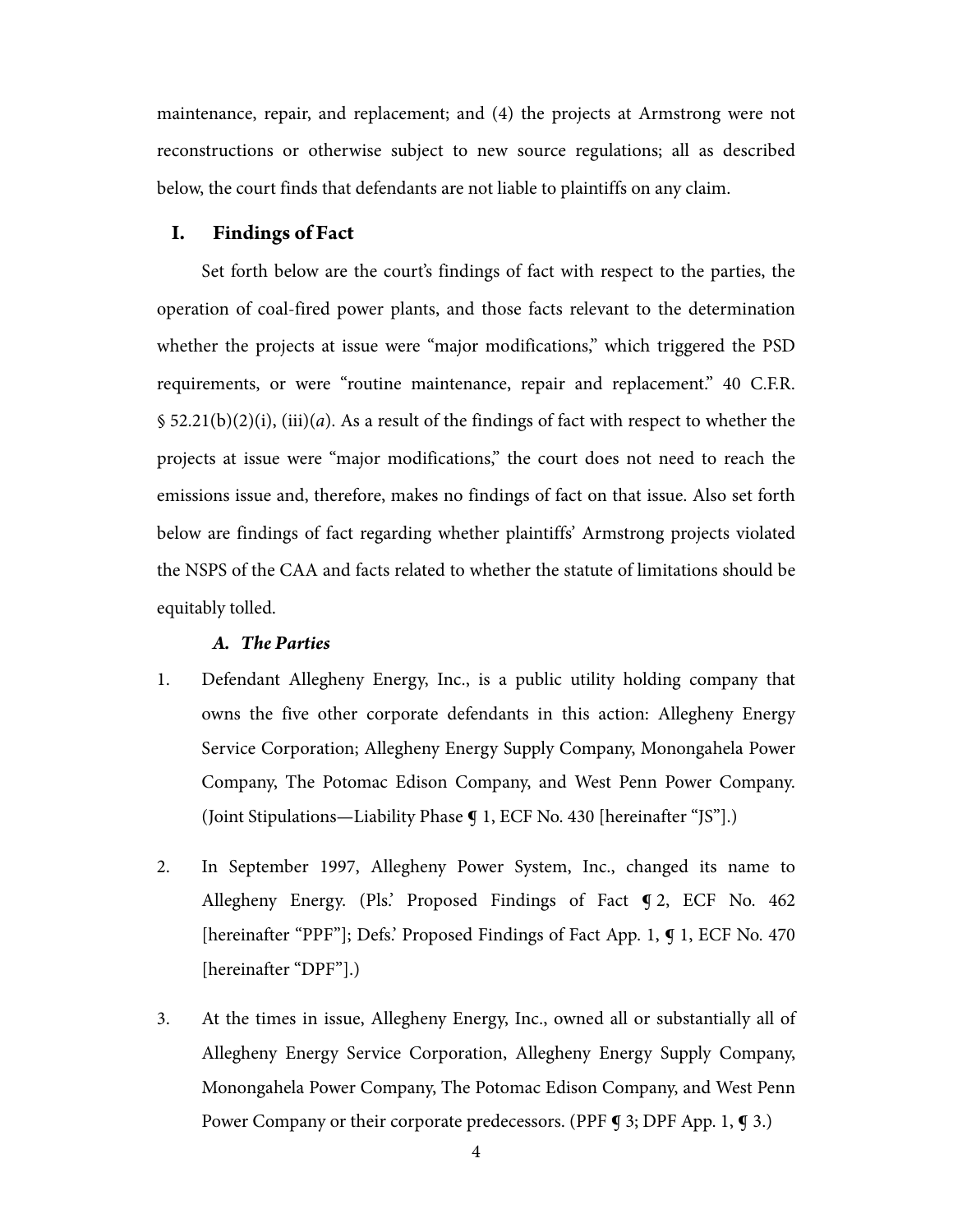- 4. Each defendant is a "person" as that term is defined in 42 U.S.C. § 7602(e). (JS  $\mathbf{\overline{9}}$  3.)
- 5. This litigation concerns three coal-fired electricity generating stations operated by Allegheny: Armstrong, Hatfield, and Mitchell. (JS **¶** 4.)
- 6. Each of those power stations is, and was at the time of the projects at issue in this case, a "major emitting facility," as that term is defined in 42 U.S.C. § 7479(1); a "major stationary source" as that term is defined in 40 C.F.R.  $\$ 52.21(b)(1)(i)(b)$  and 25 PA. CODE  $\$ 127.83$ ; a "major NO<sub>x</sub> emitting facility" as that term is defined in 25 PA. CODE § 121.1; and a "major facility" for sulfur dioxide ("SO<sub>2</sub>"), as that term is defined in 25 PA. CODE § 121.1. (JS  $\P$  5.)
- 7. On or about May 20, 2004, the Attorneys General of New York, Connecticut, and New Jersey and the Chief Counsel of Pennsylvania DEP sent a notice of intent to sue to defendants. (JS  $\P$  71.)
- 8. On or about September 8, 2004, the Attorney General of Maryland sent a notice of intent to sue defendants. (JS ¶ 72.)
- 9. On or about August 3, 2005, the Attorneys General of New York, Connecticut, Maryland, and New Jersey and the Chief Counsel of Pennsylvania DEP sent a notice of intent to sue to defendants for additional violations under the CAA. Among other things, this notice described the NSPS, BAT, and Title V operating permit claims that plaintiffs assert in this action. (JS  $\boldsymbol{q}$  73.)
- 10. Each notice was served by certified mail on the U.S. Environmental Protection Agency ("EPA") Administrator, the EPA Regional Administrator for the EPA Region in which the plants are located, the Governor of Pennsylvania, and defendants. (JS  $\P$  74.)
- 11. More than sixty days elapsed between the 2004 notices and the filing of plaintiffs' original complaint in this action, in which plaintiffs' pleaded the claims identified in the 2004 notices. (JS  $\boldsymbol{\mathsf{q}}$  75.)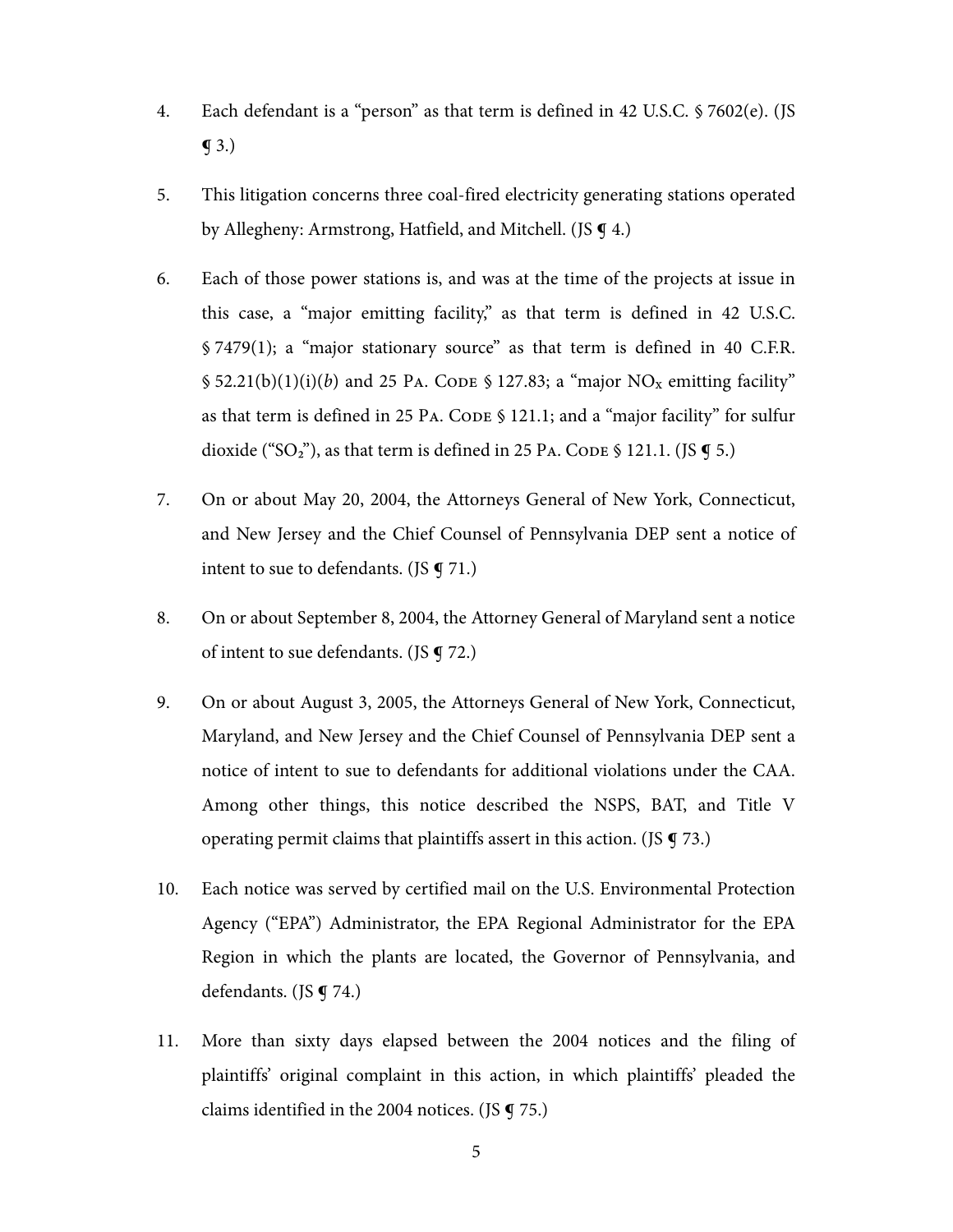12. More than sixty days elapsed between the 2005 notice and the filing of plaintiffs' first amended complaint in this action, in which plaintiffs' pleaded the additional claims identified in the 2005 notice. (JS **q** 76.)

#### *B. Coal-Fired Electricity Generating Steam Units*

*1. Generally* 

- 13. A coal-fired power plant burns coal in a boiler to heat water that turns into steam and spins a turbine connected to a generator to produce electricity. (Trial Tr. day 1, 44:1–5, Sept. 13, 2010, ECF No. 436.)
- 14. As part of this process, the coal is ground to a fine powder in pulverizers. (Id. at 46:15–19.)
- 15. Pulverized coal and air are blown into the inside of the boiler's furnace through burners. The air contains oxygen which is necessary for the coal to burn in the boiler. (Id. at 47:13–18, 48:5–10.)
- 16. The inside of the boiler furnace walls are known as waterwalls because they are composed of tubes with water flowing through them. The lower slopes of a coal-fired boiler are also part of the waterwalls. (PPF  $\bigcirc$  32; DPF App. 1,  $\bigcirc$  32.)
- 17. The burning coal heats the water in the waterwall tubes surrounding the furnace and it turns into steam. (Trial Tr. day 1, 48:14–21, 49:3–15, ECF No. 436.)
- 18. A header is a large cylinder which collects steam from the numerous tubes in a component, and sends that steam in a single stream to the next component. (Id. at 49:8–19.)
- 19. Water separated in the steam drum returns to the boiler for further heating. (Id.)
- 20. A "supercritical" boiler operates at a pressure greater than 3,200 pounds per square inch. Under this pressure, water and steam are indistinguishable. (Id. at 56:16–57:8.)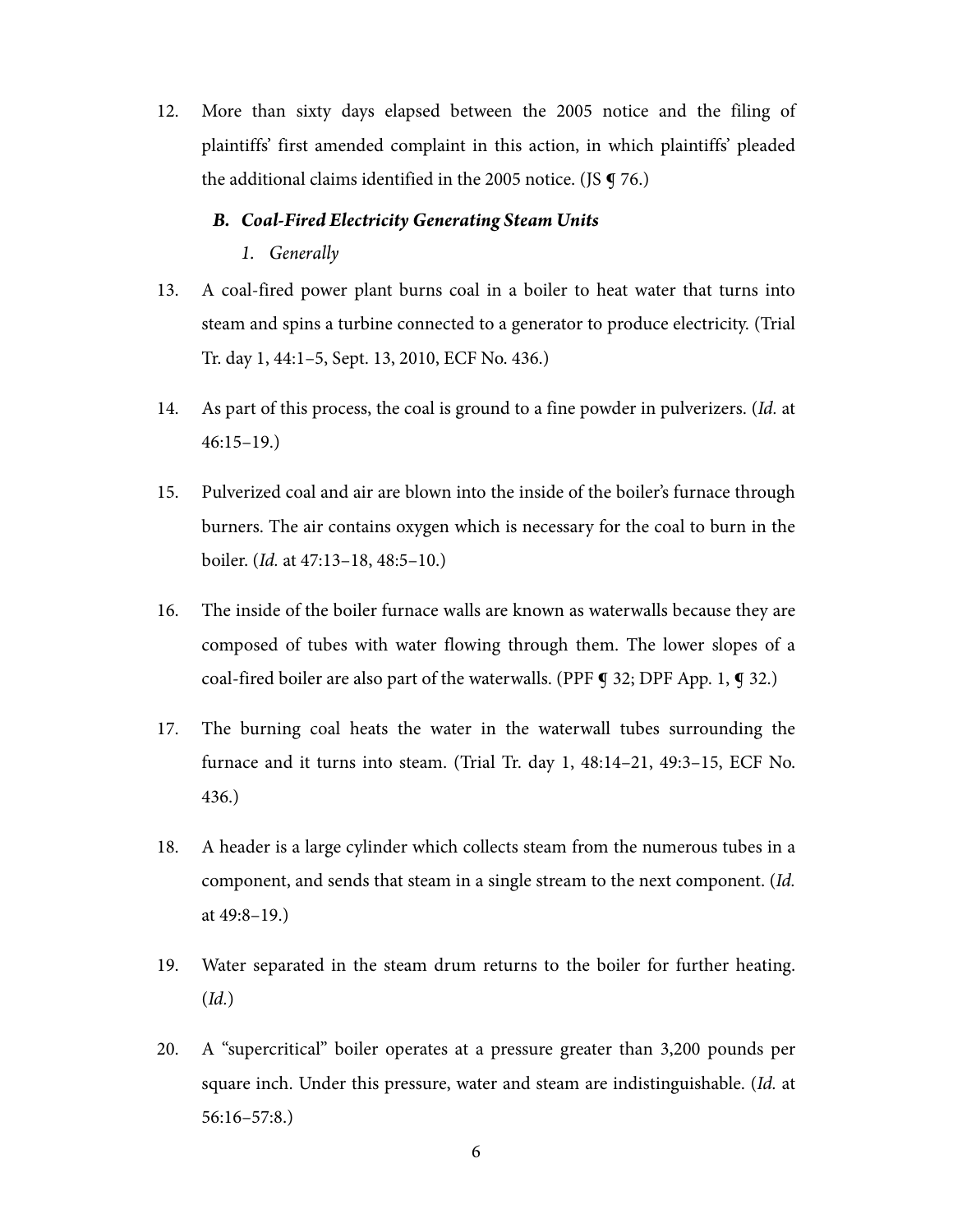- 21. A "subcritical" boiler operates at a pressure below 3,200 pounds per square inch, using a process where steam and water are mixed together, requiring separation in a steam drum. (PPF **¶** 36; DPF App. 1, **¶** 36.)
- 22. The Armstrong and Mitchell boilers are "subcritical" and the Hatfield boilers are "supercritical." (Trial Tr. day 1, 56:19–57:2, ECF No. 436.)
- 23. After leaving the waterwalls or steam drum, the steam travels through other tubes, called superheaters, where it is further heated and achieves the temperature and pressure needed to turn the turbine. (Id. at 49:8–25.)
- 24. When steam leaves the superheater, the steam turns the high pressure turbine. (Id. at 49:21–25.)
- 25. The turbine turns the generator, which converts the mechanical energy of the turbine into electricity. (Id. at 56:2–8.)
- 26. After traveling through the high pressure turbine, the steam returns to the boiler and travels through tubes called reheaters, which increase both the temperature and pressure of the steam. (Id. at 56:2–15.)
- 27. The reheated steam passes through the low-pressure part of the turbine, after which it is condensed into water and returns to the boiler to repeat the process. (Id. at 56:2–15.)
- 28. Before the condensed water flows again into the waterwall tubes, it passes through a component known as the economizer, where it is heated by combustion gases before they pass through pollution controls and the stack. (Id. at 50:14–23.)
- 29. Before entering the stack, hot combustion gases also pass through an air heater and heat the incoming air. (Id. at 50:14– 51:10.)
- 30. Leaving the boiler and passing through pollution controls, if any, combustion gases are discharged into the atmosphere through the stack. (Id. at 53:9–54:10.)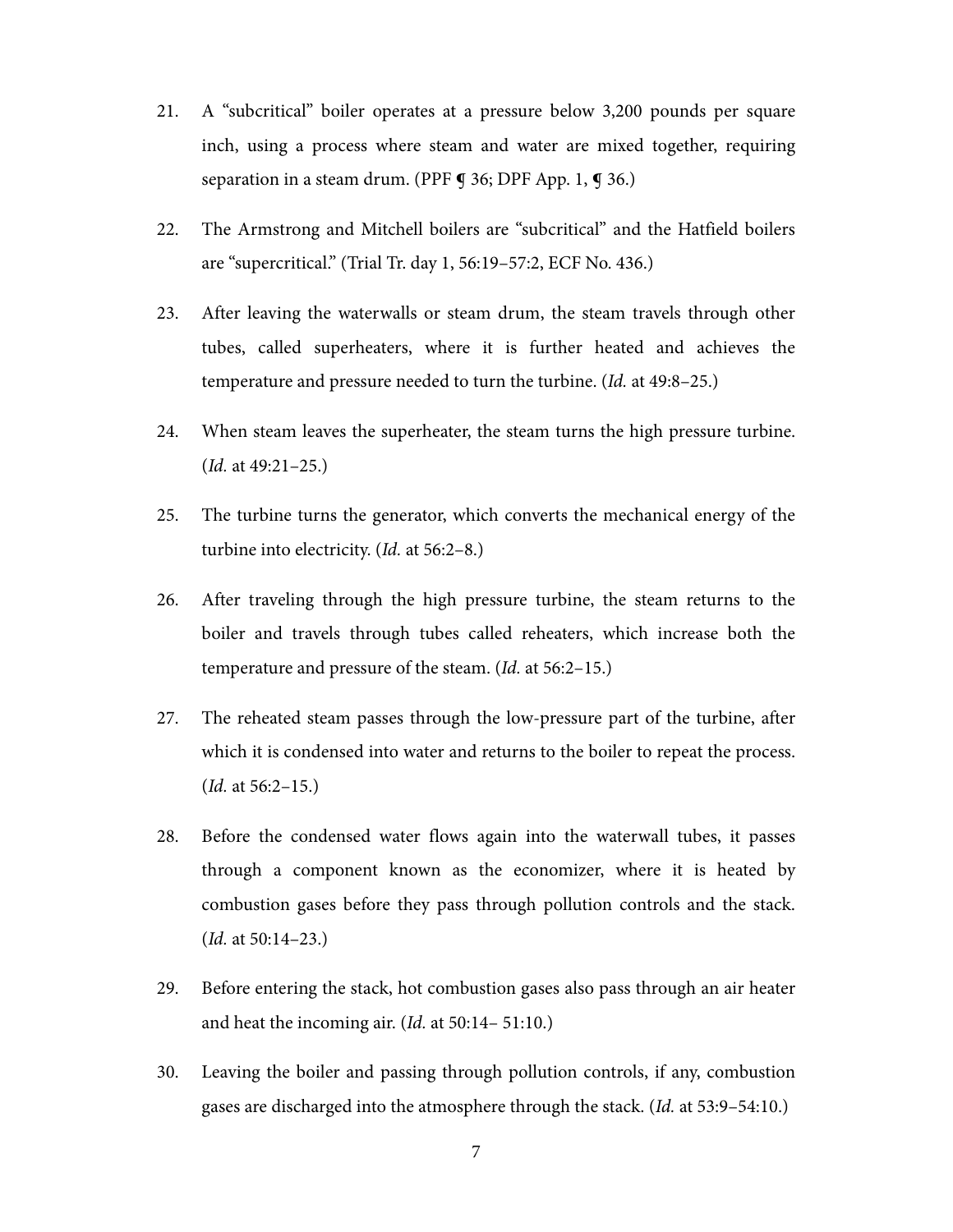- 31.  $SO<sub>2</sub>$  in the exhaust gases can be reduced by scrubbers, which are also called "flue gas desulfurization units."  $(Id.$  at  $54:11-19$ .)
- 32. NO<sub>x</sub> in the combustion gases can be reduced by selective catalytic reduction units. (Id. at 55:12–56:1.)
- 33. Another method of reducing  $NO<sub>x</sub>$  emissions is the use of low- $NO<sub>x</sub>$  burners, which produce fewer oxides in nitrogen when combusting coal than prior generations of burners. (Id. at 47:19–48:4.)
- 34. Continuous emission monitors measure the amount of pollutants emitted from the stack on a continuous basis. (Id. at 55:1-11.)
- 35. A kilowatt hour is a unit of energy equal to one thousand watts of electricity used for one hour. (Trial Tr. day 4, 17:20–18:9, Sept. 21, 2010, ECF No. 437.)
- 36. A megawatt hour is a unit of energy equal to one million watts of electricity used for one hour. (Id. at 17:20–18:9.)
- 37. A British Thermal Unit ("BTU") is a unit of energy. Approximately 3,413 BTUs equal one kilowatt hour.
- 38. The terms "unit rating," "unit capability," and "unit capacity" all refer to the maximum amount of electricity, typically expressed in megawatts, that a unit can generate at full power. (Trial Tr. day 3, 10:17–11:2, Sept. 20, 2010, ECF No. 434.)
- 39. "Heat rate" is a measure of the efficiency of a generating unit and is the amount of heat energy, typically expressed in BTUs, required to generate one kilowatt hour of electricity. (*Id.* at 10:6-10:13.)
- 40. A unit is more efficient (that is, uses less coal to generate the same amount of electricity) when its heat rate is lower. (Id. at 10:6–10:16.)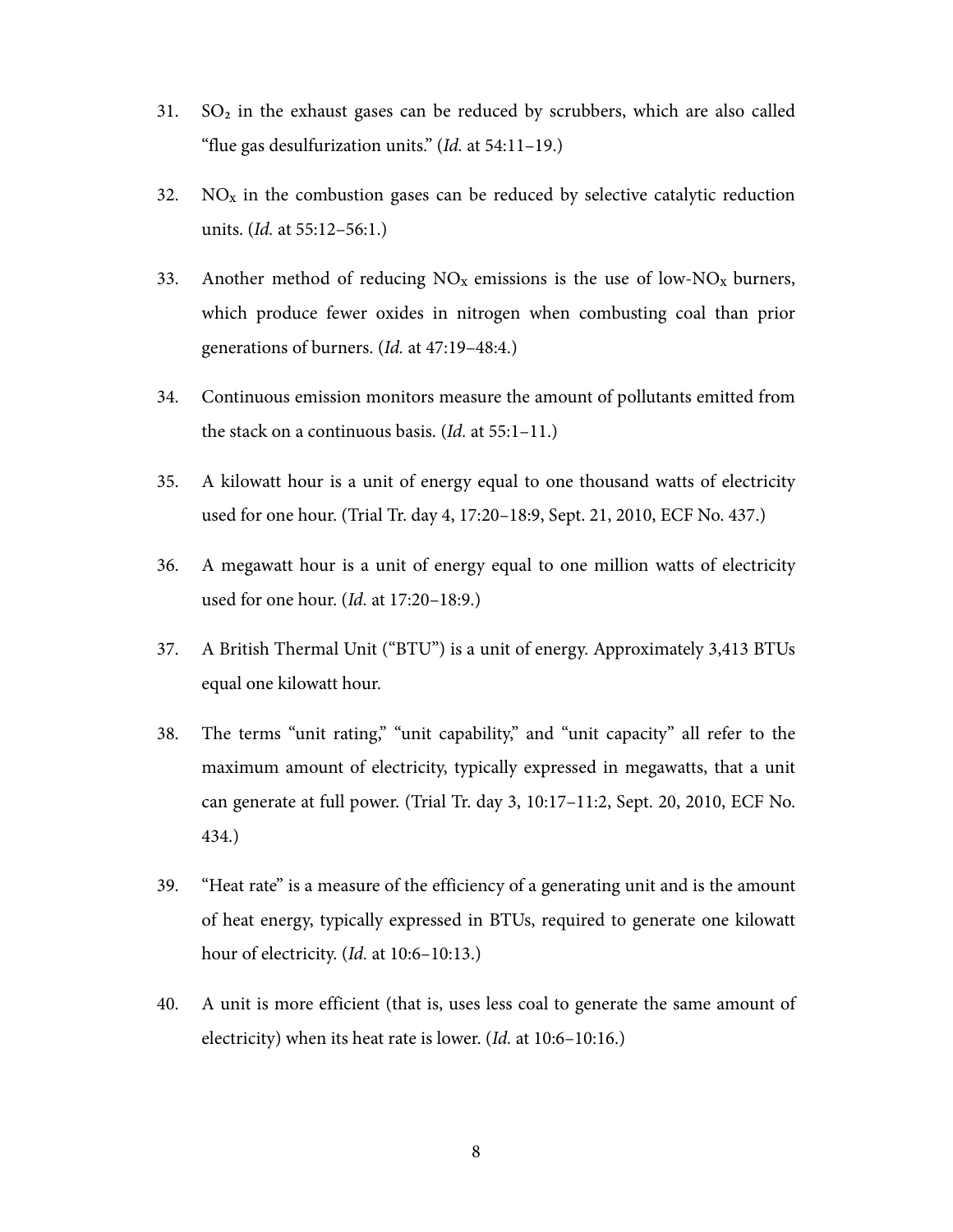- 41. An electric generating unit is "available" when it is capable of producing electricity if needed. (Trial Tr. day 2, 200:20–201:5, Sept. 14, 2010, ECF No. 433.)
- 42. A unit is in "reserve shutdown" when it is available to generate electricity, but that electricity is not needed. (Trial Tr. day 5, 198:23–199:6, Sept. 22, 2010, ECF No. 438.)
- 43. A unit is "unavailable" during a planned shutdown, known as a planned outage. (Trial Tr. day 2, 200:23–25, 203:2–9, ECF No. 433.)
- 44. Electric generating utility companies schedule planned outages on a regular basis to conduct repairs of equipment. (Id. at 203:6–9.)
- 45. A unit is also unavailable during an unplanned shutdown, known as an unplanned or forced outage. (Id. at 203:10–19.)
- 46. A forced outage occurs when a sudden problem with the unit renders it unable to generate electricity until the problem is fixed. (Id. at 203:10–19.)
- 47. Boiler tube leaks are the most common cause of forced outages. (Id. at 203:20– 25.)
- 48. A single boiler tube leak can shut down a unit for four days. (PPF ¶ 67; DPF App. 1,  $\P$  67.)
- 49. A "derating" occurs when a unit can operate, but not at its maximum capacity because of an equipment problem. (Trial Tr. day 2, 201:11–17, ECF No. 433.)
- 50. An electric generating unit consists of thousands of independently operating components that must be kept functioning in order to produce electricity. (Trial Tr. day 6, 28:23–29:6, 180:11–12, Sept. 23, 2010, ECF No. 439.)
- 51. These thousands of components have differing wear rates, and the failure of almost any of them can cause a forced outage or derating. (Id. at 180:11–14.)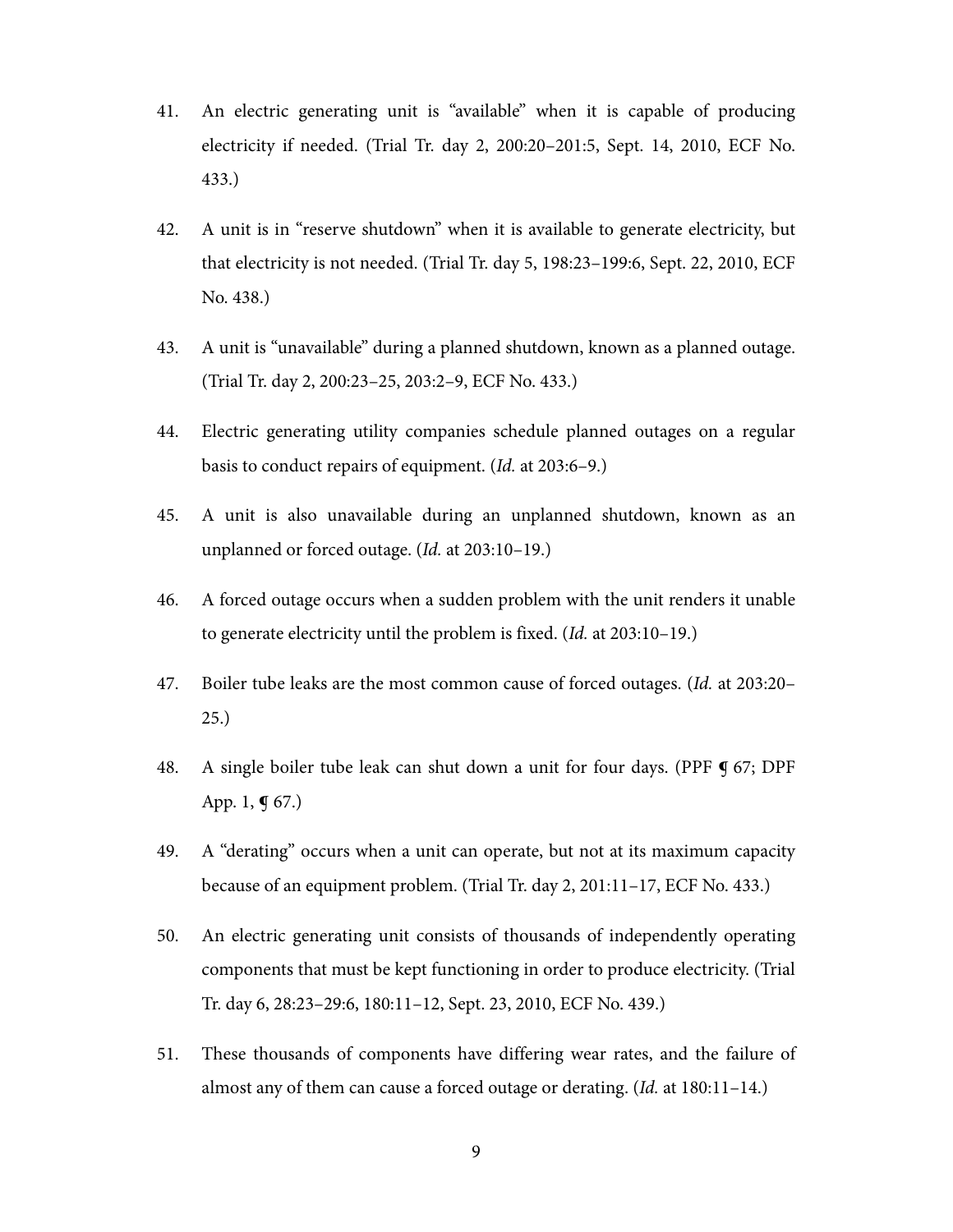- 52. Utility companies, including Allegheny, prefer to schedule repair and replacement work during planned outages, rather than wait for worn components to break and cause a forced outage. (Trial Tr. day 7, 214:12–20, Sept. 27, 2010, ECF No. 448.)
- 53. Forced outages tend to stress the unit and impose higher costs on the utility company and ratepayers. (Id. at 211:25-212:23.)
- 54. A unit's availability factor is the percentage of time in a year that a unit was available to generate electricity if needed because it was not shut down for planned maintenance or forced outages. (PPF  $\mathbf{\mathcal{q}}$  69; DPF App. 1,  $\mathbf{\mathcal{q}}$  69.)
- 55. A unit's equivalent availability factor is a refinement of the availability factor that takes into account the effects of deratings and outages on a unit's availability. (Trial Tr. day 2, 201:11–202:11, ECF No. 433; Trial Tr. day 4, 42:19– 22, ECF No. 437.)
- 56. The utilization factor of a unit is the percentage of time the unit is actually operated when it is available to operate. (Trial Tr. day 4, 42:23–43:1, ECF No. 437.)
- 57. The capacity factor of a unit measures its rate of use. Capacity factor is the percentage of maximum output that is actually generated in a given time period. (Id. at 22:19–23:11.)
- 58. For example, a unit with a 70 percent capacity factor in a year produced 70 percent of the energy, typically expressed in megawatt hours, that it could have generated had it operated at full power for the entire year. (Id. at 22:19–23:8.)
- 59. A unit is "baseloaded" when it is operated all or most of the time it is available. (Trial Tr. day 2, 202:12–203:1, ECF No. 433.)
- 60. The manner in which a utility treats a repair or replacement project for accounting purposes—i.e., when determining whether to classify a project as "maintenance" or "capital" expenditure—is governed by a set of industry-wide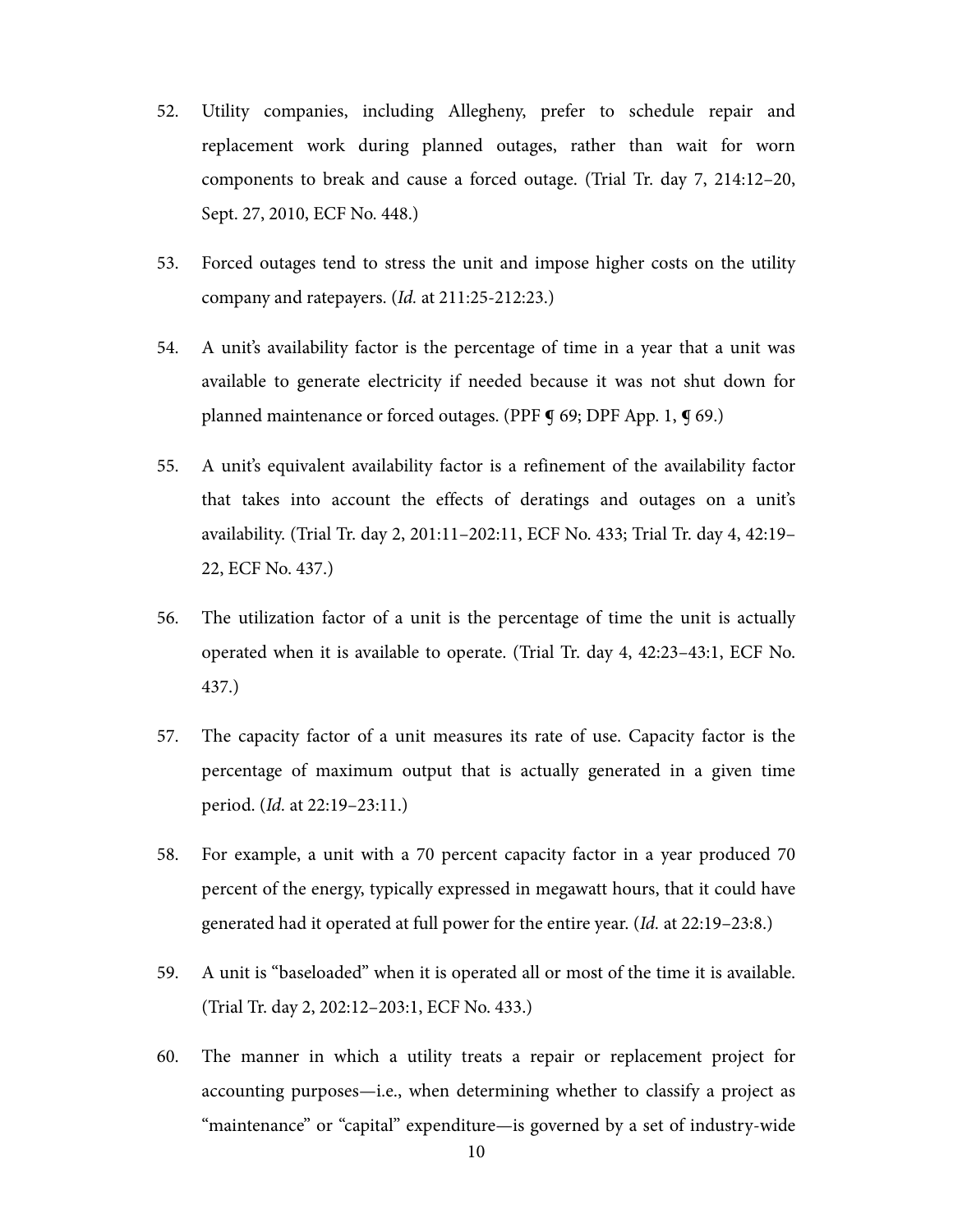accounting rules and guidelines, as set forth by the Federal Energy Regulatory Commission ("FERC"). (Trial Tr. day 8, 46:11–18, Sept. 28, 2010, ECF No. 449.)

- 61. Under FERC's Uniform System of Accounts for electric generating facilities, Allegheny is required to treat certain component replacements as "capital" projects. (Id. at 46:11–18.)
- 62. Typically, Pennsylvania DEP did not require plan approvals for routine boiler tube replacements. (Trial Tr. day 7, 44:18–24, ECF No. 448.)
- 63. Pennsylvania DEP knew that coal-fired power plant operators were replacing large sections of boiler tubes, but never indicated that component replacements required a PSD permit. (Trial Tr. day 2, 180:20–181:1, ECF No. 433; Trial Tr. day 7, 76:14–15, ECF No. 448.)
- 64. Pennsylvania DEP did not refuse to issue a single Title V operating permit during the late 1990s and early 2000s on the basis that replacing large sections of boiler tubing or boiler components triggered PSD or nonattainment NSR. (Trial Tr. day 2, 181:15–21, ECF No. 433.)
- 65. Pennsylvania DEP did not notify Allegheny, prior to 2005, that PSD permits were required for like-kind component replacements. (Trial Tr. day 6, 152:21– 153:3, 166:9–18, ECF No. 439.)
- 66. Only once prior to the start of its nonattainment NSR enforcement initiative in 1999 did the EPA make a formal determination that a power plant component replacement project was a "modification" that triggered federal PSD rules; the project was proposed by Wisconsin Electric Power Company ("WEPCo") to extend the life of its coal-fired Port Washington plant. (Id. at 35:19–21.)
- 67. In September 1988, the EPA issued the "Clay Memorandum," an applicability determination for the WEPCo project. The EPA determined that this project was "unprecedented" and triggered the PSD rules because it was not routine maintenance, repair, or replacement. Memorandum from Don R. Clay, Acting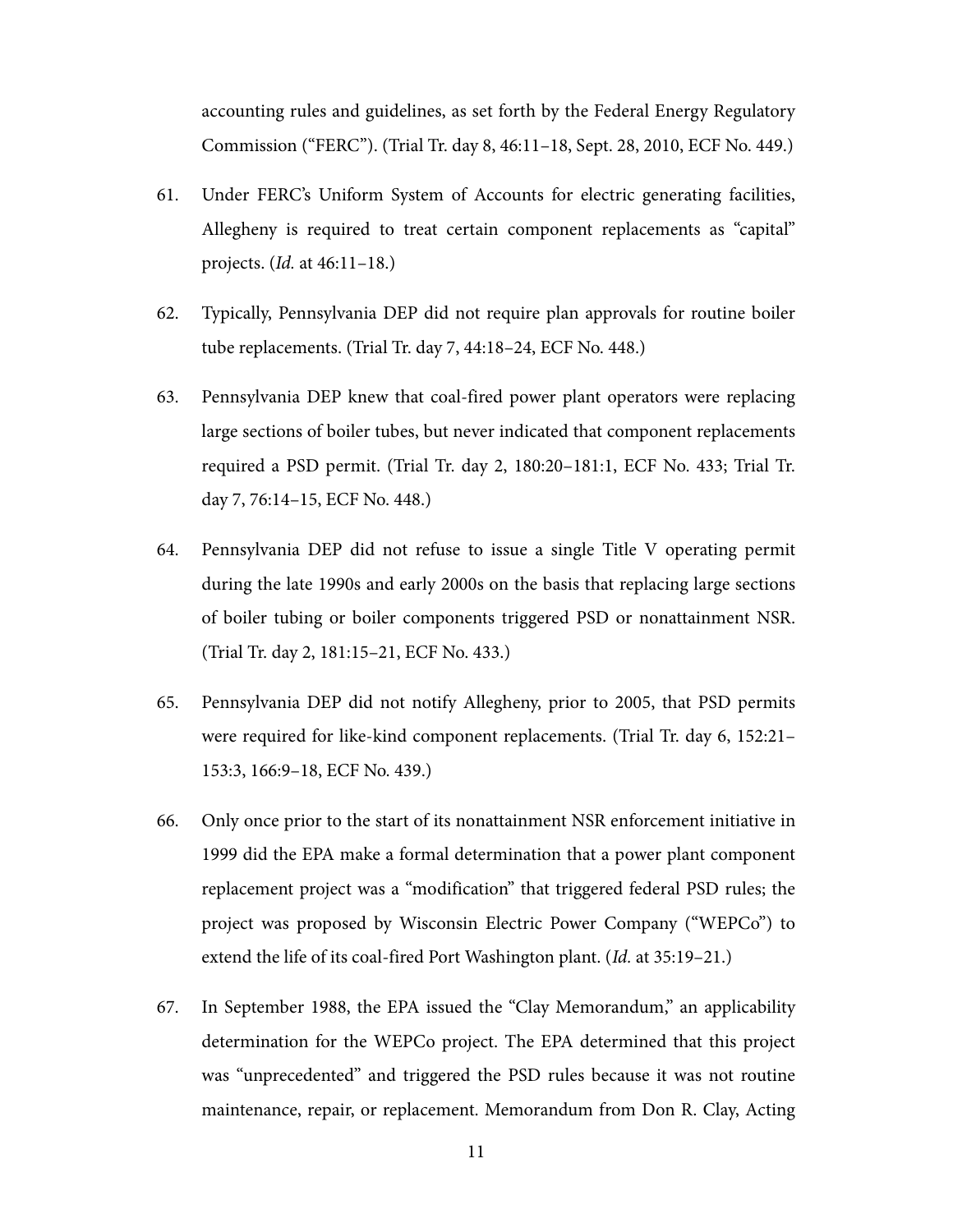Assistant Adm'r for Air and Radiation to David A. Kee, Dir., Air and Radiation Div., Region V (Sept. 9, 1988) (Def.'s Ex. 1824), at 3-4 [hereinafter "Clay Memorandum"].

68. Plaintiffs' expert Richard Koppe ("Koppe") was not aware of any electric utility, prior to 2000, seeking a PSD permit for component replacements like those at issue here. (Trial Tr. day 2, 146:14–21, ECF No. 433.)

## *2. Facts Common to All Projects*

- 69. The projects at issue are (1) the replacement of the boilers at Units 1 and 2 at Armstrong; (2) replacement of secondary superheater outlet headers, the reheater, and lower slope tube panels of Units 1, 2, and 3 at Hatfield; and (3) replacement of the lower slope tube panels of Unit 3 at Mitchell as they relate to the emission of NOx.
- 70. Allegheny replaced the components at issue during planned outages when, consistent with Allegheny's usual maintenance practices, other maintenance activities and repairs to equipment not at issue were performed. (Trial Tr. day 6, 48:12–22, ECF No. 439.)
- 71. For example, low- $NO<sub>x</sub>$  burners were installed contemporaneously with the Armstrong and Mitchell projects at issue, as well as during the replacement in 1993 of the Hatfield Unit 2 pendant reheater. (DPF  $\P$  26; Pls.' Resp. Ex. A,  $\P$  26, ECF No. 480-1.)
- 72. Allegheny performed the projects at issue to prevent or reduce future problems with some or all of the components at issue. (Trial Tr. day 7, 211:25–213:24, ECF No. 448; Trial Tr. day 3, 28:8–14, ECF No. 434.)
- 73. The economic evaluations justifying the projects referred to improved future availability and reliability, based upon cost-benefit analyses that compared the future if the projects were not performed versus the future if the projects were performed. (Trial Tr. day 6, 175:5–15, ECF No. 439; DPF ¶ 30; Pls.' Resp. Ex. A,  $\P(30.)$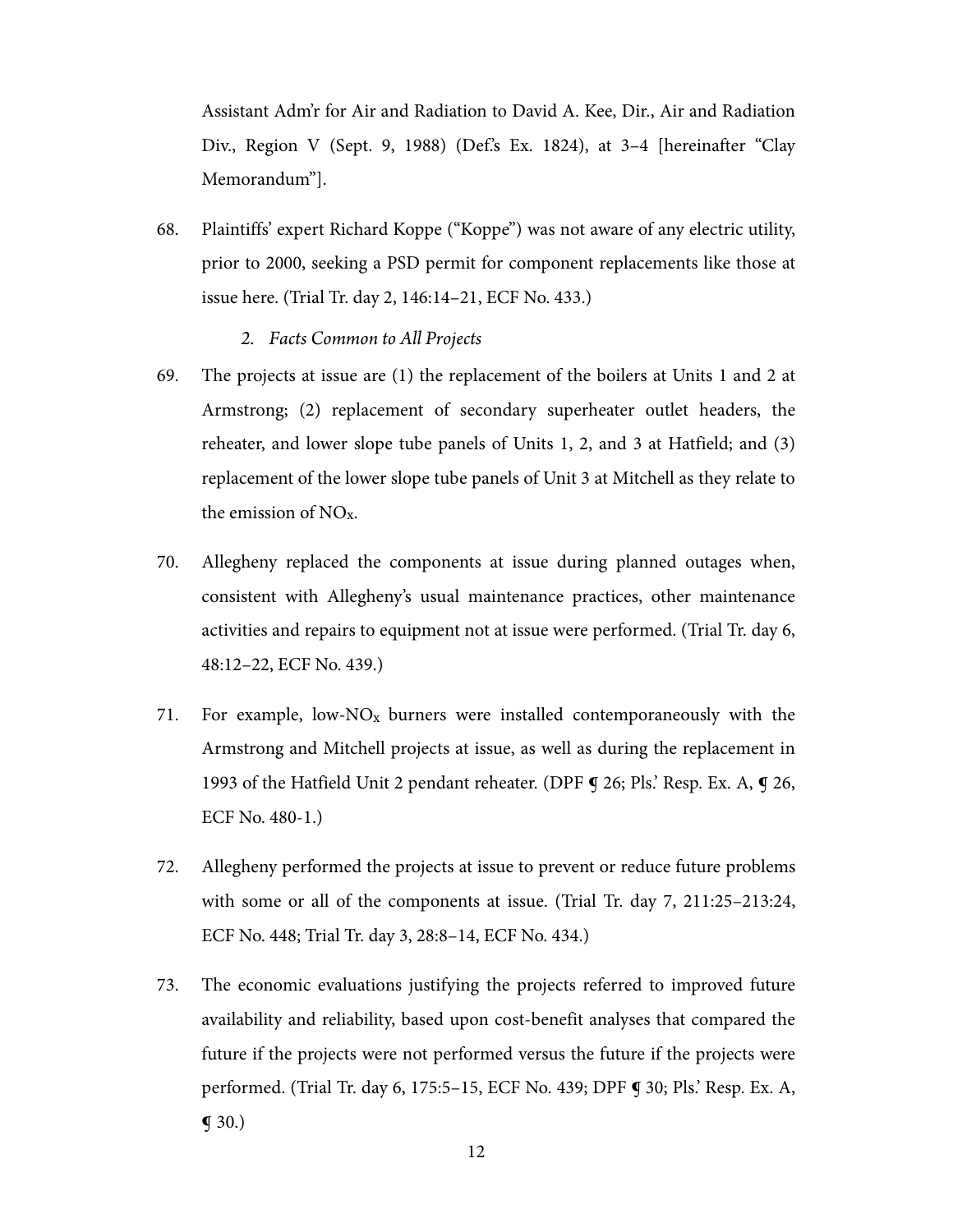- 74. Allegheny treated the costs of the projects as "capital" expenditures, in keeping with FERC requirements. (Trial Tr. day 7, 102:11-13, ECF No. 448; DPF **9** 34; Pls.' Resp. Ex. A, ¶ 34.)
- 75. Outside contractors performed each of the projects at issue. (Trial Tr. day 8, 49:12–18, ECF No. 449; DPF ¶ 35; Pls.' Resp. Ex. A, ¶ 35.)
- 76. The eight component replacements at issue consisted primarily of replacement of sections of boiler tubes or headers connected to the tube sections. (Trial Tr. day 7, 127:1–4, ECF No. 448; DPF **¶** 19; Pls.' Resp. Ex. A, **¶** 19.)
- 77. The new replacement components were of like kind and functionally equivalent to those that were replaced, although they incorporated some design improvements. (Trial Tr. day 7, 124:6–16, 129:2–22, 140:20–141:3, ECF No. 448.)
- 78. None of the replacements changed the capacity or steaming rates of the units at issue, meaning that the maximum amount of steam and electricity that each unit could generate did not increase after any of the projects. (Id. at 129:14–22, ECF No. 448; Trial Tr. day 6, 159:3–11, ECF No. 439.)
- 79. None of the projects at issue caused any of the units to move within Allegheny's system "dispatch order" or increased the extent to which the units were called upon to generate electricity. (Trial Tr. day 5, 159:19-160:10, ECF No. 438.)

## *C. Hatfield*

- *1. Generally*
- 80. Hatfield is located in Greene County, Pennsylvania. (JS **¶** 16.)
- 81. Hatfield included three units that generated electricity: Units 1, 2, and 3. Each unit burned coal as its primary fuel. (JS  $\mathbf{\mathfrak{g}}$  17.)
- 82. Unit 1 went into service in 1969. (JS  $\boldsymbol{\mathsf{q}}$  18.)
- 83. Unit 2 went into service in 1970. (JS **q** 19.)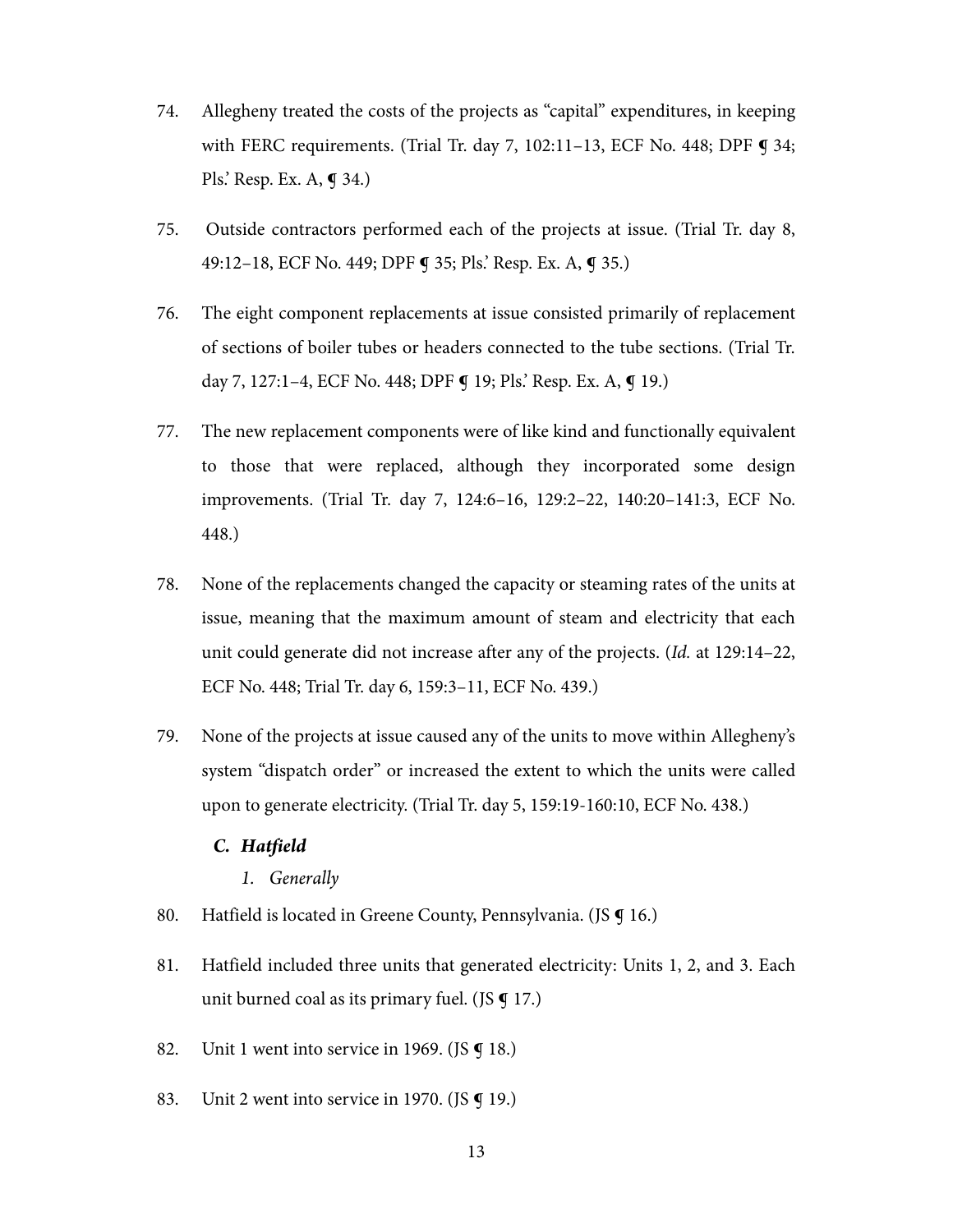- 84. Unit 3 went into service in 1971. (JS  $\boldsymbol{\mathsf{q}}$  20.)
- 85. Hatfield shut down on October 9, 2013. (Second Notice of Subsequent Developments, ECF No. 516.)
- 86. Each Hatfield unit was an "electric utility steam generating unit" within the meaning of 40 C.F.R. § 60.2 and 25 PA. CODE § 122.3 (as made federal law by 40 C.F.R. §§ 52.2020–.2062). (JS ¶ 21.)
- 87. Each Hatfield Unit was baseloaded during the period at issue in this case. (Trial Tr. day 2, 202:22–203:1, ECF No. 433.)
- 88. At all times relevant to this action, Greene County, Pennsylvania, where Hatfield is located, was in attainment or unclassifiable for both  $SO_2$  and  $NO_x$ .  $($  JS  $\bm{\mathsf{q}}$  22.)
- 89. Allegheny installed low-NO<sub>x</sub> burners at Hatfield Unit 1 during an outage that ran from October 2, 1994, through November 23, 1994. (JS ¶ 23.)
- 90. Allegheny installed low-NO<sub>x</sub> burners at Hatfield Unit 2 during an outage that ran from September 25, 1993, through December 3, 1993. (JS § 24.)
- 91. Allegheny installed low-NO<sub>x</sub> burners at Hatfield Unit 3 during an outage that ran from February 25, 1995, through May 8, 1995. (JS ¶ 25.)
	- *2. Hatfield Unit 1 Lower Slope Project*
- 92. Allegheny began planning the Hatfield Unit 1 lower slope project in 1995, more than two years before performing it. (JS  $\mathbf{\overline{q}}$  26.)
- 93. Allegheny performed this project during an outage that took place from October 11, 1997, to December 20, 1997. (JS ¶ 27.)
- 94. The project involved completely replacing the lower slope tubes, seal skirt, and ash hopper in a manner that allowed for design improvements such as thicker tubes and redesigned materials and configuration of the furnace seals to improve their longevity. (JS  $\boldsymbol{\mathsf{g}}$  28.)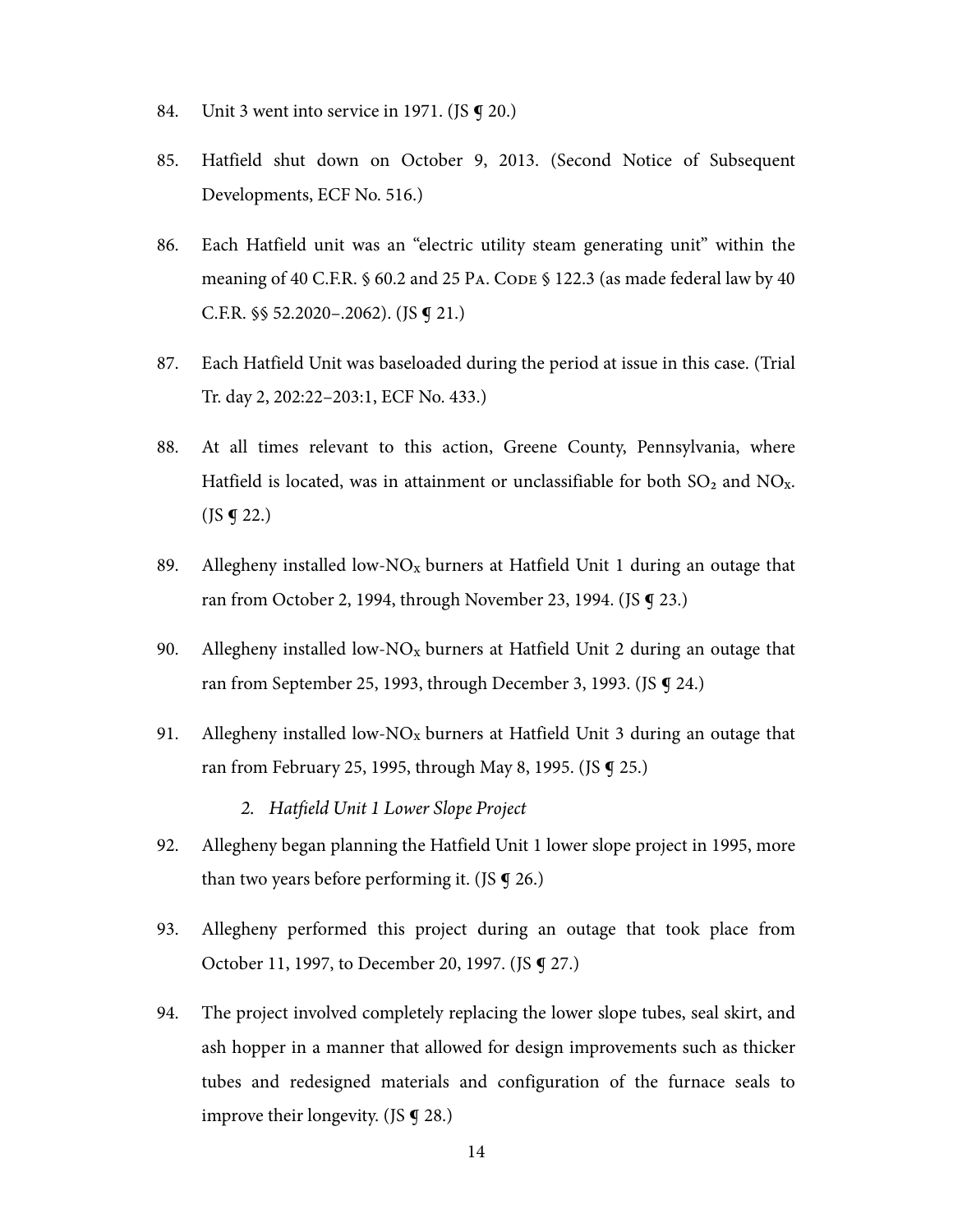- 95. The slope tube panels in each unit are about sixty feet wide. (PPF ¶ 308; DPF App. 1, ¶ 308.)
- 96. Each new slope panel included 464 tubes, and the slope panel replacement was just one aspect of the projects. (PPF  $\bigcirc$  309; DPF App. 1,  $\bigcirc$  309.)
- 97. The purpose of the Hatfield lower slope replacement project was to improve the reliability and availability of the boiler. (PPF  $\bigcirc$  311.)
- 98. The work was performed by outside contractors using materials fabricated by outside contractors. (JS ¶ 29.)
- 99. The total cost of the project was \$5,918,077. (JS **q** 31.)
- 100. Allegheny treated the cost of the project as a capital expenditure, not a maintenance expense, for accounting purposes. (JS  $\boldsymbol{\mathsf{q}}$  32.)

*3. Hatfield Unit 1 Secondary Superheater Outlet Header Project* 

- 101. Allegheny performed this project during an outage that took place from October 11, 1997, to December 20, 1997. (JS ¶ 33.)
- 102. Allegheny began planning the project more than two years before performing it. (JS  $\P$  34.)
- 103. The project involved replacing both secondary superheater outlet headers at Hatfield Unit 1 with newly fabricated outlet headers that were an upgraded design made with stronger material. (JS  $\boldsymbol{q}$  35.)
- 104. The work was performed by outside contractors using material fabricated by outside contractors. (JS ¶ 36.)
- 105. Each secondary superheater outlet header that was replaced was sixty feet long and weighed 90,000 pounds. (PPF **g** 397; DPF App. 1, **g** 397.)
- 106. Each header had approximately 100 tubes connected to it. (Trial Tr. day 3, 34:18–35:18, ECF No. 434.)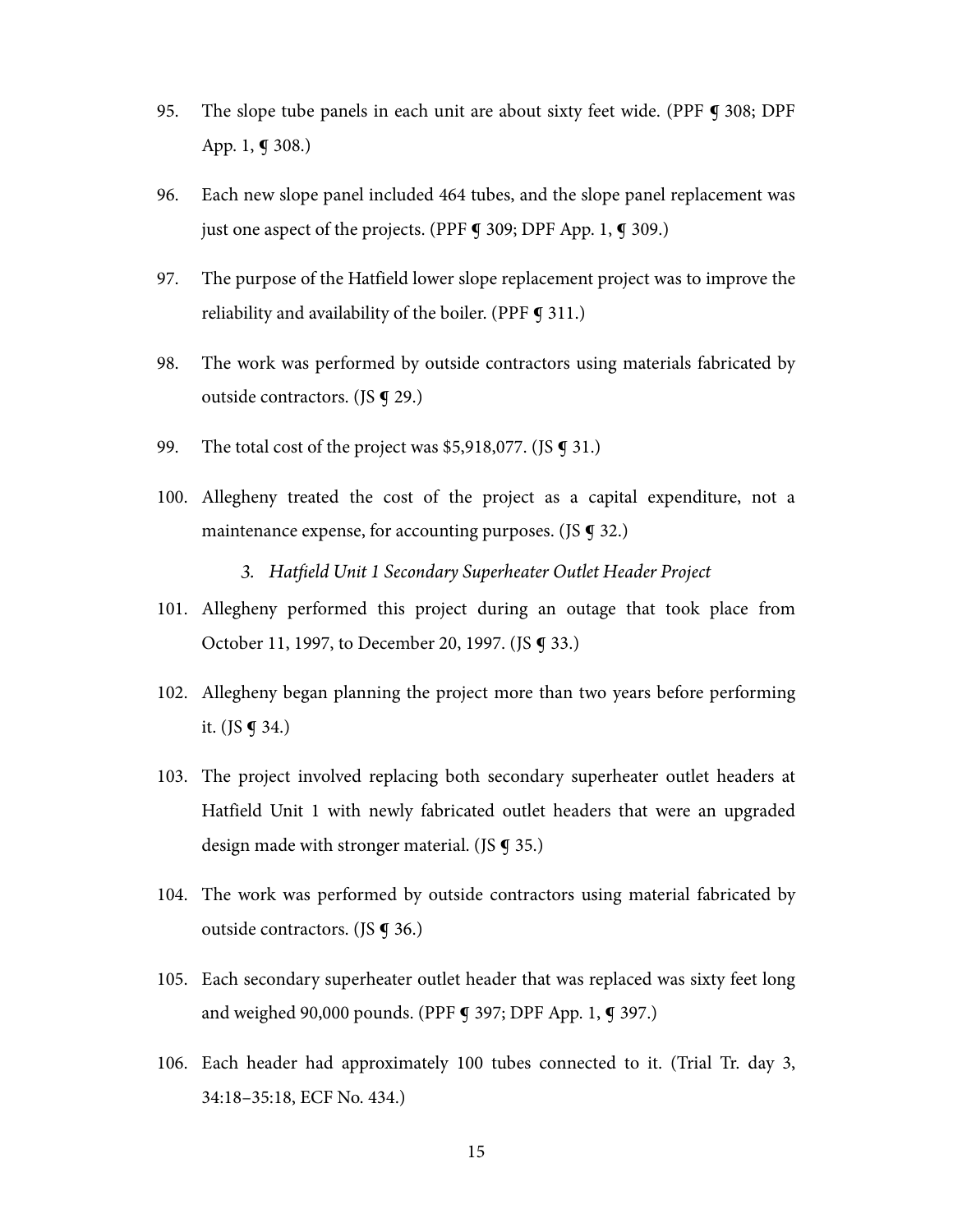- 107. These tubes had to be cut free from the header, and a rigging had to be constructed for each tube to prevent it from falling. (PPF § 399; DPF App. 1, ¶ 399.)
- 108. The outside contractors made a hole in the roof of the building and used a huge crane to reach over the top of the building to lift the old headers out and install the new ones. (PPF  $\boldsymbol{\mathsf{q}}$  400; DPF App. 1,  $\boldsymbol{\mathsf{q}}$  400.)
- 109. Each 90,000 pound secondary superheater outlet header had to be cut into five pieces to make it easier to lift out. (PPF **¶** 401; DPF App. 1, **¶** 401.)
- 110. The new secondary superheater outlet headers weighed 40,000 pounds each, and the crane lifted them through the hole in the roof in two parts. (PPF  $\P$  402; DPF App. 1, ¶ 402.)
- 111. After the new secondary superheater outlet headers were lifted into the boiler, they were rigged in place and the hundreds of tubes were welded to the tube stubs on the new header. (PPF **¶** 403; DPF App. 1, **¶** 403.)
- 112. The total cost of the project was \$2,513,016. (JS **g** 37.)
- 113. Allegheny treated the cost of the project as a capital expenditure, not a maintenance expense, for accounting purposes. (JS **¶** 38.)
- 114. Prior to this project, Allegheny had not previously replaced the Hatfield Unit 1 secondary superheater outlet headers. (JS **g** 39.)
	- *4. Hatfield Unit 2 Reheater Project*
- 115. Allegheny began planning this project at least eighteen months before it was performed. (JS **g** 40.)
- 116. Allegheny performed the project during a planned outage from September 25, 1993, to December 3, 1993. (JS **q** 41.)
- 117. The work was performed by outside contractors, not Allegheny's own maintenance employees. (JS **g** 46.)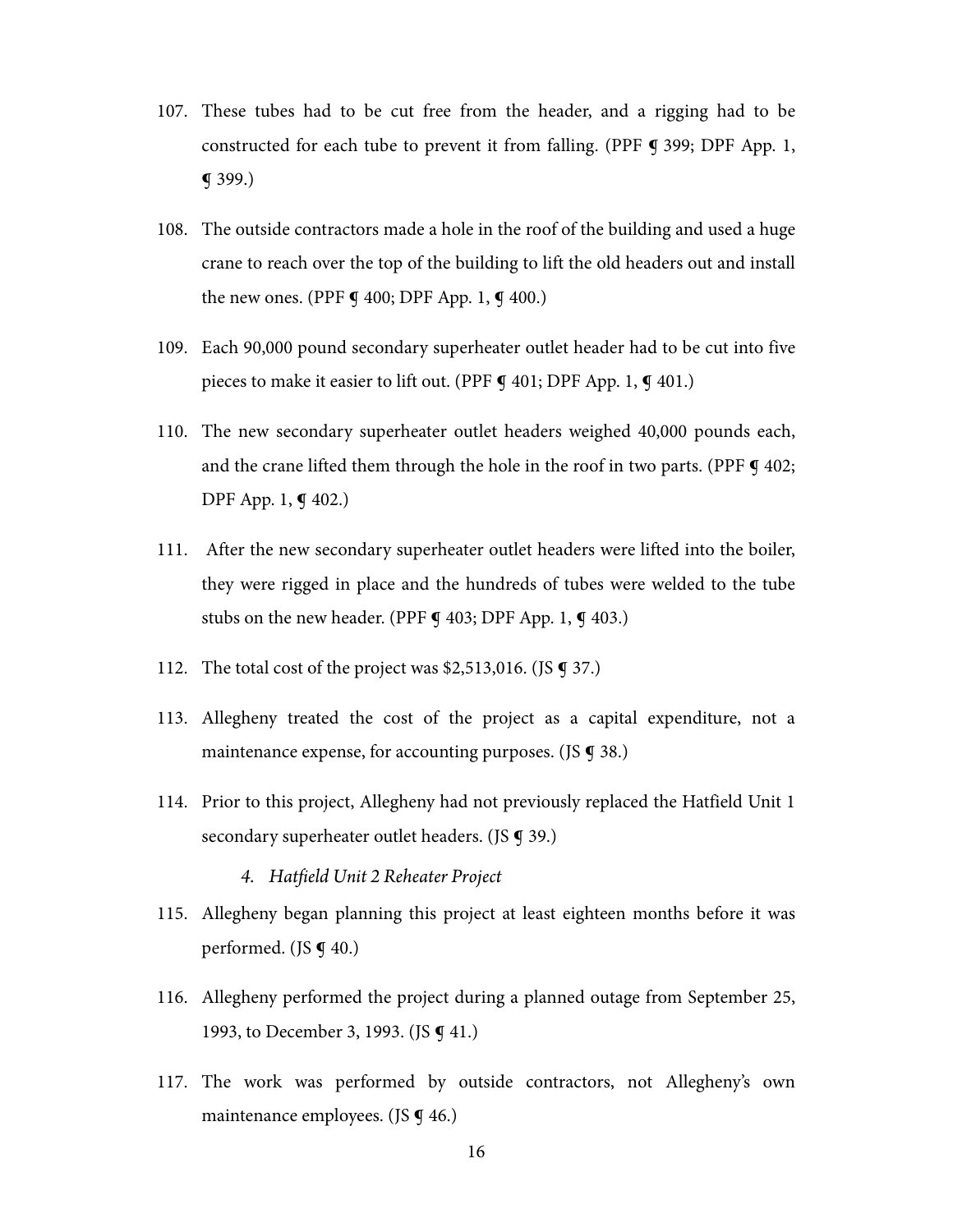- 118. The project involved removing the existing reheater assemblies and crossover tubes and replacing them with newly fabricated assemblies made of a different material that Allegheny anticipated would be more resistant to corrosion. (JS  $\P$  42.)
- 119. The pendant reheater consisted of 125 pendants (assemblies of tubing) suspended from a header near the top of the boiler. (PPF  $\P$  369; DPF App. 1, ¶ 369.)
- 120. Each of the 125 pendants weighed several thousand pounds, contained 700 feet tubing and was approximately 40 feet high and 20 feet long. (PPF **¶** 370; DPF App. 1, ¶ 370.)
- 121. The total tubing in the pendant reheater was approximately seventeen miles long. (PPF **q** 371; DPF App. 1, **q** 371.)
- 122. Contractors performed 2,265 individual welds to attach the tubing of the new pendant reheater. (PPF ¶ 372; DPF App. 1, ¶ 372.)
- 123. Allegheny expected the project to reduce forced outages caused by the reheater.  $($ JS  $\P$  43.)
- 124. The total cost of the project was \$5,692,777. (JS  $\boldsymbol{q}$  44.)
- 125. Allegheny treated the cost of the project as a capital expenditure, not a maintenance expense, for accounting purposes. (JS  $\boldsymbol{\mathsf{q}}$  45.)
- 126. Although Allegheny had previously replaced some of the crossover tubes, it had never previously replaced the entire pendent reheater or all the crossover tubes.  $($ JS  $\P$  47.)

## *5. Hatfield Unit 2 Lower Slope Project*

127. Allegheny began planning for the Hatfield Unit 2 lower slope project in early 1995. (JS ¶ 48.)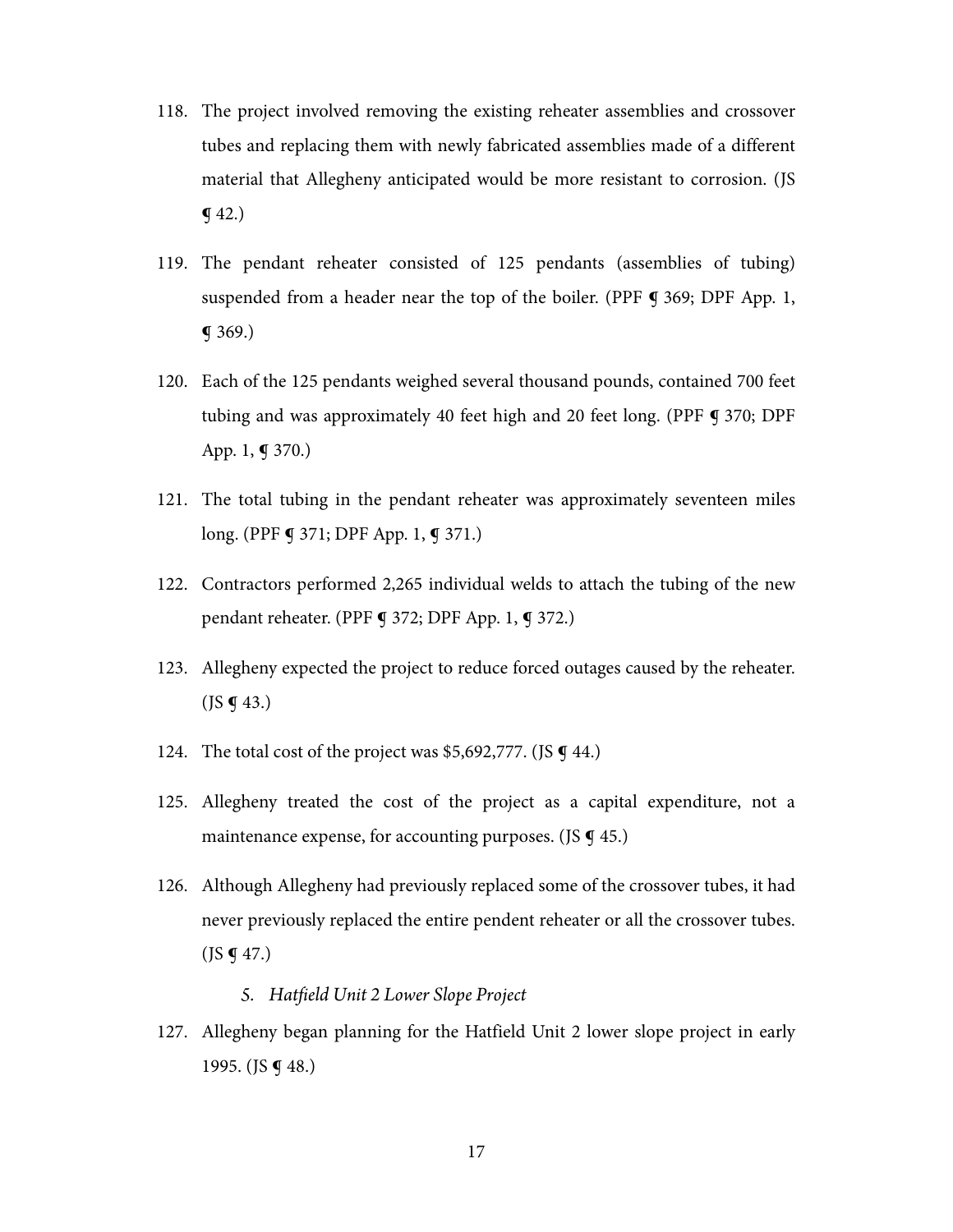- 128. Allegheny performed this project during a twelve-week outage from September 3, 1999, to November 26, 1999. (JS ¶ 49.)
- 129. The project involved removing lower slope panels, inlet headers, seal skirt, and ash hopper and replacing those items in their entirety with newly fabricated materials that Allegheny variously described as involving "an improved design," an "upgraded design," and a "redesign of the lower furnace area in order to take advantage of improvements such as: thicker tubing to address slope erosion and corrosion problems, an improved structural support system to better resist damage from slag falls, improved materials and configuration of the furnace seals to provide a longer service life, and upgraded ash hoppers to improve ash handling capabilities." (JS  $\boldsymbol{\varsigma}$  50.)
- 130. Allegheny hired outside contractors to fabricate the new materials and to do the demolition, removal, and installation work required by the project. (JS  $\boldsymbol{\mathsf{q}}$  51.)
- 131. In a June 1995 memorandum, Allegheny employee William Maiden recommended the project be undertaken "[t]o increase the availability and reduce future maintenance and operating costs of Hatfield's Ferry Power Station . . . . " (JS **g** 52.)
- 132. Allegheny had never before replaced the entire lower slopes at Hatfield Unit 2. (PPF ¶ 335; DPF App. 1, ¶ 335.)
- 133. In a May 1998 "project economic evaluation system" memorandum, Allegheny explained that "forced outages in the lower slope area will be reduced to a zero baseline" by replacing the Hatfield Unit 2 "lower slope tubes, first and second pass inlet headers, seal skirt and ash hoppers." (JS ¶ 53.)
- 134. The total cost of the project was \$6,342,917. (JS § 54.)
- 135. Allegheny treated the cost of the project as a capital expenditure, not as a maintenance expense, for accounting purposes. (JS  $\boldsymbol{q}$  55.)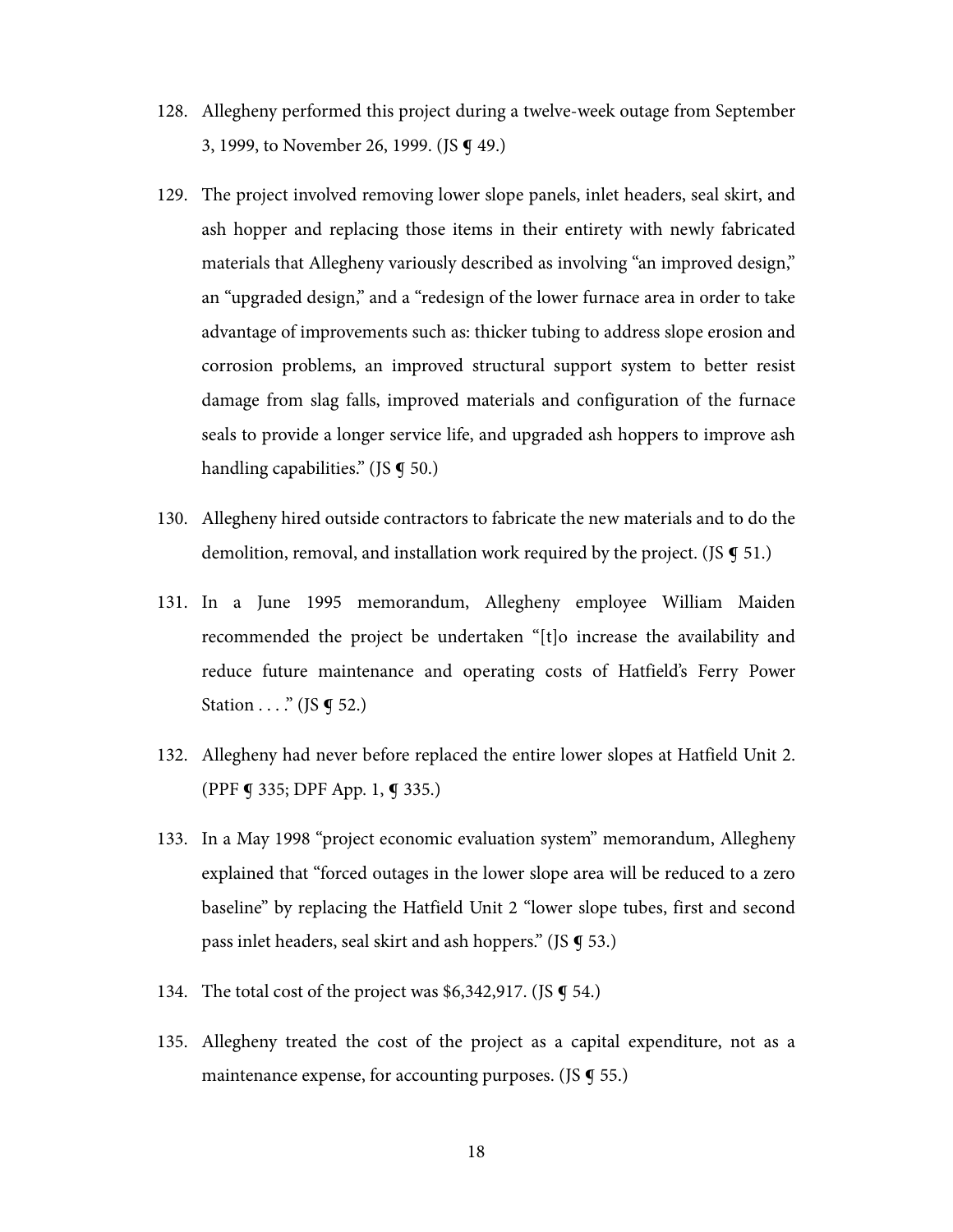#### *6. Hatfield Unit 3 Lower Slope Project*

- 136. Allegheny began planning to replace the Hatfield Unit 3 lower slope tube panels over one year before performing it. (JS ¶ 56.)
- 137. Allegheny performed this project during an outage that ran from September 20, 1996, through December 1, 1996. (JS **g** 57.)
- 138. The project involved the wholesale replacement of the lower slope tube panels, and the replacement of the seal skirt with an improved design. (JS  $\boldsymbol{q}$  58.)
- 139. The work was performed by an outside contractor using materials fabricated by a different outside contractor. (JS **g** 59.)
- 140. The replacement of the lower slopes required disconnecting the headers from the pipes that bring water into them, disconnecting all the old tubes in the lower slopes from the remainder of the waterwalls, moving the new tube panels into place and supporting them until they are connected, and welding the ends of the new tubes to the rest of the waterwalls. (PPF  $\mathbf{\mathbf{y}}$  346; DPF App. 1,  $\mathbf{\mathbf{y}}$  346.)
- 141. Installing the new lower slopes required over 2,000 welds. (PPF ¶ 347; DPF App. 1, ¶ 347.)
- 142. The work was done in two ten-hour shifts daily, with approximately fifty-two people working on each shift, six days per week for eight weeks. (PPF ¶ 348; DPF App. 1, ¶ 348.)
- 143. Allegheny never before replaced the entire lower slopes at Hatfield Unit 3. (PPF ¶ 349; DPF App. 1, ¶ 349.)
- 144. Allegheny treated the cost of the project as a capital expenditure, not a maintenance expense, for accounting purposes. (JS  $\boldsymbol{\mathsf{g}}$  60.)

#### *D. Mitchell*

- 145. Mitchell is located in Washington County, Pennsylvania. (JS **9** 61.)
- 146. It had three units. Units 1 and 2 were oil fired. Unit 3 was coal fired. (JS  $\boldsymbol{q}$  62.)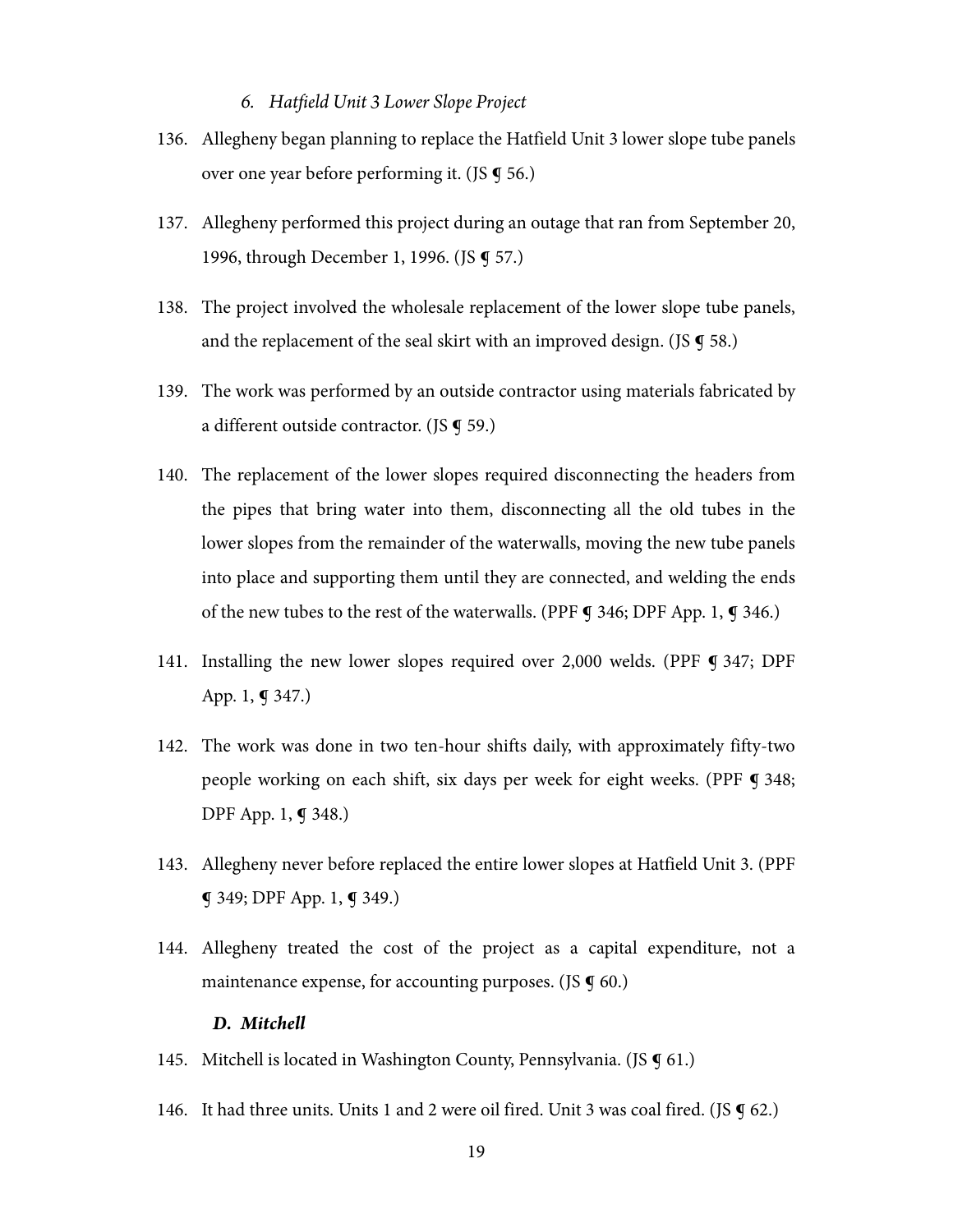- 147. Unit 3 went into service in 1963. (JS  $\boldsymbol{\mathsf{q}}$  63.)
- 148. Mitchell shut down on October 9, 2013. (ECF No. 516.)
- 149. Unit 3 had a net capacity of 288 megawatts. (PPF ¶ 162; DPF App. 1, ¶ 162.)
- 150. Unit 3 was baseloaded during the 1990s. (PPF **¶** 164; DPF App. 1, **¶** 164.)
- 151. Unit 3 is an "electric utility steam generating unit" within the meaning of 40 C.F.R. § 60.2 and 25 PA. CODE § 122.3 (as made federal law by 40 C.F.R. §§ 52.2020–.2062). (JS ¶ 64.)
- 152. Mitchell is located in an area that has been classified as attainment for  $NO<sub>2</sub>$ from 1978 to the present. (JS  $\boldsymbol{\mathsf{g}}$  65.)
- 153. Allegheny installed low-NO<sub>x</sub> burners at Mitchell Unit 3 during an outage that ran from October 7, 1994, through December 20, 1994. (JS **¶** 66.)
- 154. In the five-and-one-half years before the Mitchell lower slope project was approved in 1994, the unit experienced an average of 3.8 tube leaks per year. (PPF ¶ 412; DPF App. 1, ¶ 412.)
- 155. There was an average of seventy-one forced-outage hours per year over the five years before the project was commenced. (PPF **g** 413; DPF App. 1, **g** 413.)
- 156. The Mitchell lower slope project took place during an outage that ran from October 7, 1994, through December 20, 1994. (JS **q** 67.)
- 157. The project consisted of replacing twenty-four front and rear ash hopper panels at Mitchell Unit 3. (JS ¶ 68.)
- 158. The total cost of the project was \$626,402. (JS  $\boldsymbol{\mathsf{g}}$  69.)
- 159. The work was performed by outside contractors. (JS **q** 70.)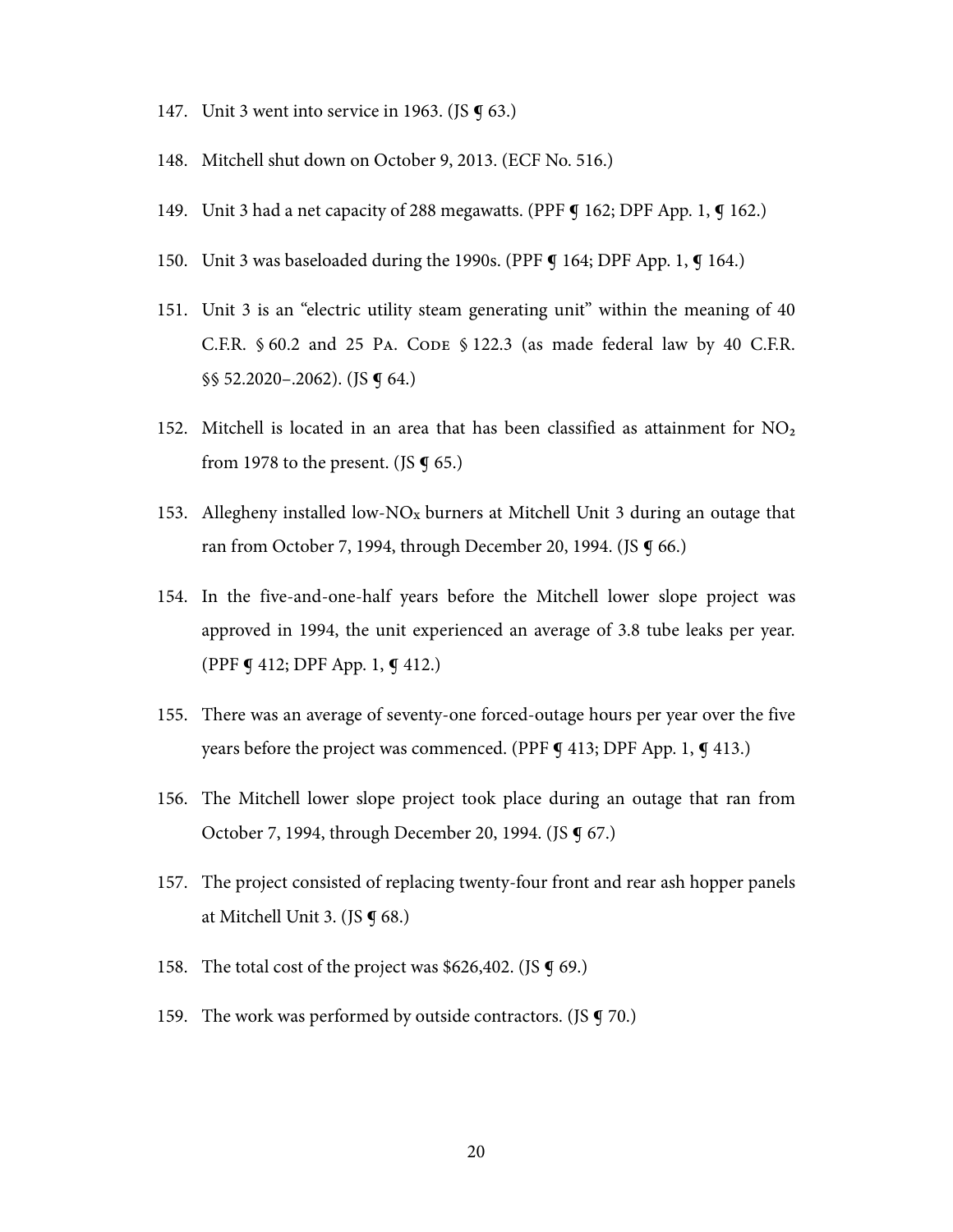160. Allegheny treated the cost of the project as a capital expenditure, not a maintenance expense, for accounting purposes. (PPF  $\bigcirc$  422; DPF App. 1, ¶ 422.)

# *E. Routine Maintenance, Repair, and Replacement: Hatfield and Mitchell 1. Generally*

- 161. At trial, Allegheny offered the testimony of an expert, Jerry Golden ("Golden"), regarding what kinds of repair and replacement projects were routine in the industry. (Trial Tr. day 8, 27:10–13, 30:9–16, 33:10–16, 43:9–19, 79:22–80:6, ECF No. 449.) Allegheny also offered the testimony of two of its engineers, William Maiden and Clark Colby.
- 162. Golden was admitted as an expert in the design, maintenance, and operation of coal-fired power plants; routine maintenance, repair, and replacement ("RMRR"); and estimating the cost of new construction for coal-fired generating units. (Trial Tr. day 7, 208:5–11, ECF No. 448.)
- 163. At trial, plaintiffs relied almost exclusively on the testimony of their expert Koppe regarding what kinds of repair and replacement projects were routine in the industry. (Trial Tr. day 2, 216:7–218:8, ECF No. 433.)
- 164. Golden worked at the Tennessee Valley Authority ("TVA") for almost forty years before retiring in 2004 from his position as TVA's General Manager of Environmental Compliance. (Trial Tr. day 7, 175:7–8, ECF No. 448.)
- 165. Golden compiled data from several different sources on maintenance, repair, and replacement projects performed at coal-fired power stations within the electric utility industry in order to conduct his RMRR analysis. (Id. at 197:17– 201:1, 205:23–207:12.)
- 166. For example, Golden collected data regarding documented component replacement activities for which either notices of violation or citations had been issued by the EPA or another agency. (Id. at 206:5–207:12; Trial Tr. day 8, 59:12–60:13, ECF No. 449.)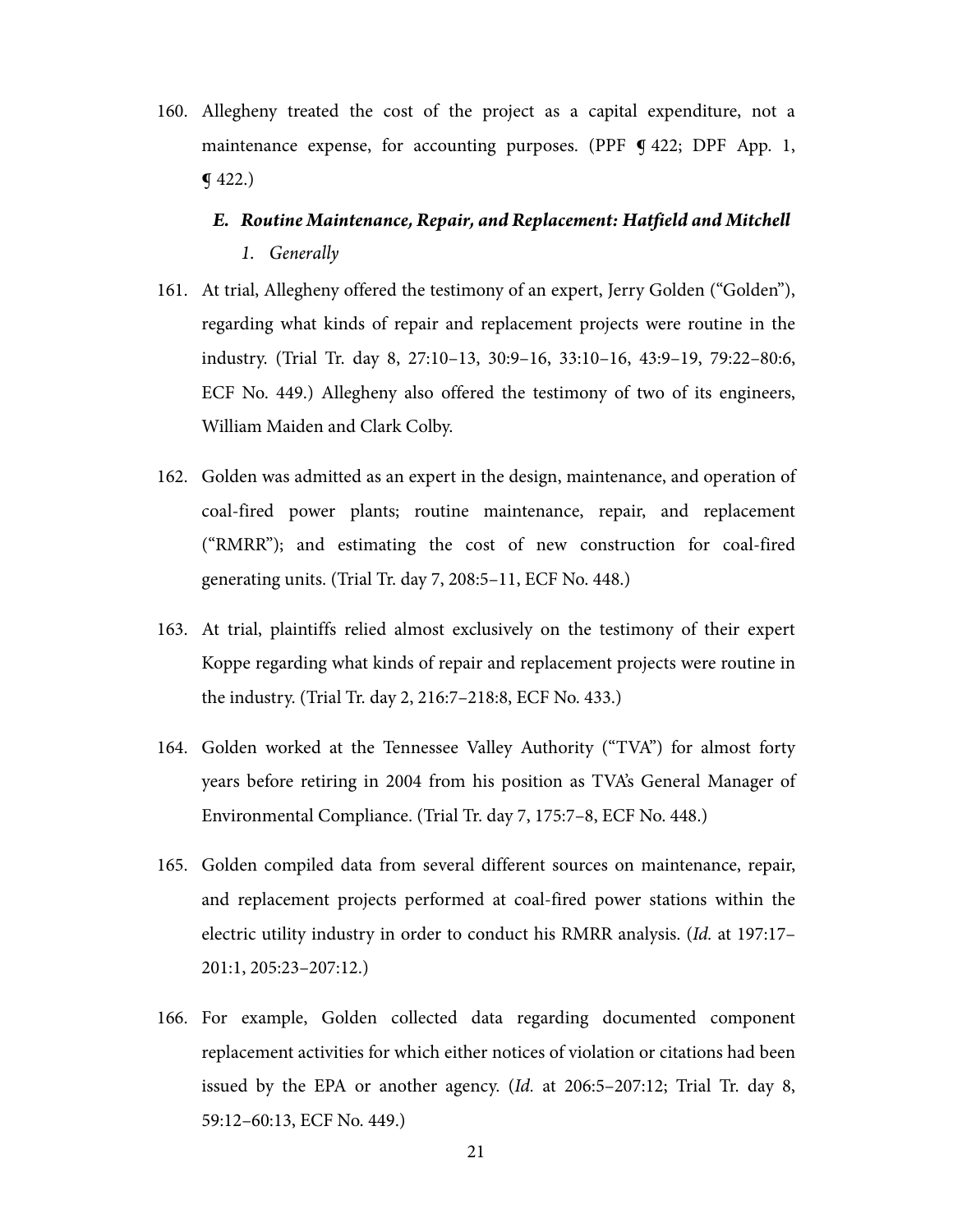- 167. Golden also solicited and obtained voluntary information from several different utility companies—including Duke Energy, American Electric Power, First Energy, Southern Company, and TVA—regarding repair and replacement projects performed at their coal-fired power plants. (Trial Tr. day 7, 198:24– 201:1, ECF No. 448; Trial Tr. day 8, 61:9–64:9, ECF No. 449.)
- 168. Golden analyzed information from more than sixty utility companies representing over 550 of the coal-fired generating units in the United States and more than half the nation's coal-powered generating capacity. (Trial Tr. day 7, 207:1–12, ECF No. 448; Trial Tr. day 8, 66:18–24, ECF No. 449.)
- 169. From the data he collected, Golden developed a spreadsheet to identify capital projects costing in excess of \$100,000 at coal-fired power plants. (Trial Tr. day 8, 47:1–14, ECF No. 449.)
- 170. Golden identified more than 2,200 pressure part replacement projects that cost more than \$100,000 at coal-fired power stations in the United States. (Id. at 66:24–25.)
- 171. Golden examined documents listing pressure part replacements supplied over many years by three original equipment manufacturers ("OEMs")—Alstom, Babcock & Wilcox, and Foster Wheeler. (Id. at 71:1–4.)
- 172. The OEM data show that those three manufacturers provided to the owners or operators of coal-fired electric generating stations 278 reheaters, 674 waterwalls, 81 sections of lower slope and hopper floor tubing, 158 headers, and 51 superheater outlet headers during the relevant time period. (Id. at 72:19- 23.)
- 173. In analyzing whether the Hatfield and Mitchell projects at issue were RMRR, Golden analyzed the "WEPCo factors"—nature, extent, purpose, frequency, and cost—on a case by case basis, comparing the project to the industry norms and benchmarks. (Id. at 35:1–21.)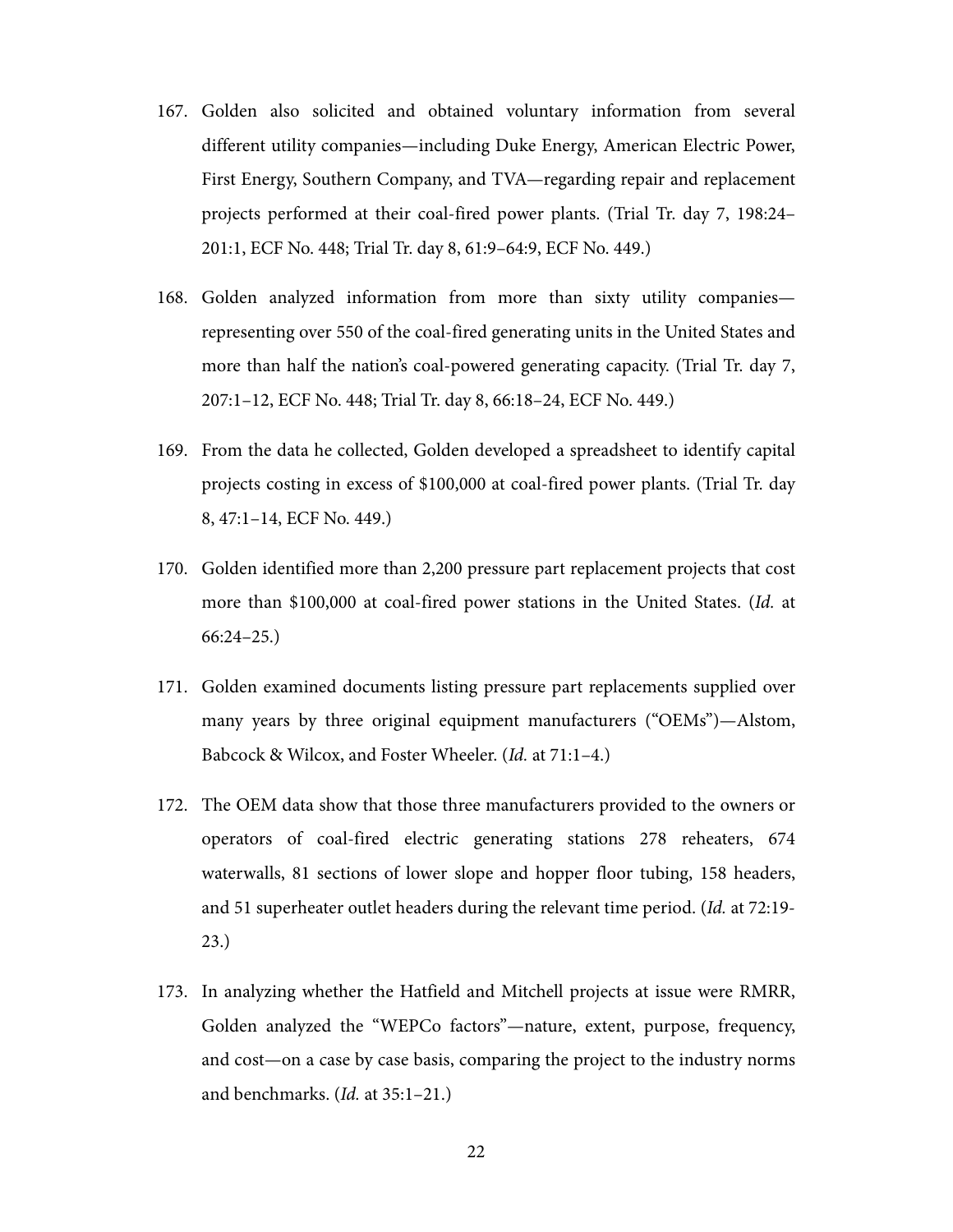174. Based upon his analysis of utility and OEM data, Golden concluded that the nature, extent, purpose, frequency, and cost of the Hatfield and Mitchell projects were consistent with routine industry practices. (Id. at 43:17–19, 50:20–22, 73:4–7, 80:3–6, 81:24–82:14.)

#### a. Nature and Extent

- 175. Specifically, with respect to the Hatfield and Mitchell projects at issue, the nature of each project was typical of industry-wide boiler component replacement projects. (Id. at 43:24–52:14.)
- 176. In the 1990s, utility companies across the electric generating industry were performing the same kinds of component replacements as were performed at Hatfield and Mitchell. (Trial Tr. day 6, 154:6–14, ECF No. 439; Trial Tr. day 7, 119:18–121:7, ECF No. 448.)
- 177. The replacement of waterwall tubes was performed regularly by operators in the electric utility industry and was performed regularly at the Allegheny plants at issue in this case. (Trial Tr. day 8, 146:14–147:3, ECF No. 449.)
- 178. Allegheny engineers actively participated in industry trade groups. (Trial Tr. day 6, 153:19–154:23, ECF No. 439.)
- 179. Allegheny engineers knew that boiler tube and header replacements, such as those performed in the Hatfield and Mitchell projects at issue, were undertaken frequently in the industry during the 1990s. (Trial Tr. day 7, 119:18–120:17, ECF No. 448.)
- 180. It is typical in the industry for utility companies to replace worn components with ones of upgraded material or design. (Trial Tr. day 8, 45:8–46:8, ECF No. 449.)
- 181. The Hatfield and Mitchell projects were performed during planned outages, which is typical for boiler replacements in the industry. (Trial Tr. day 7, 214:8– 11, ECF No. 448; Trial Tr. day 8, 47:18–48:1, ECF No. 449.)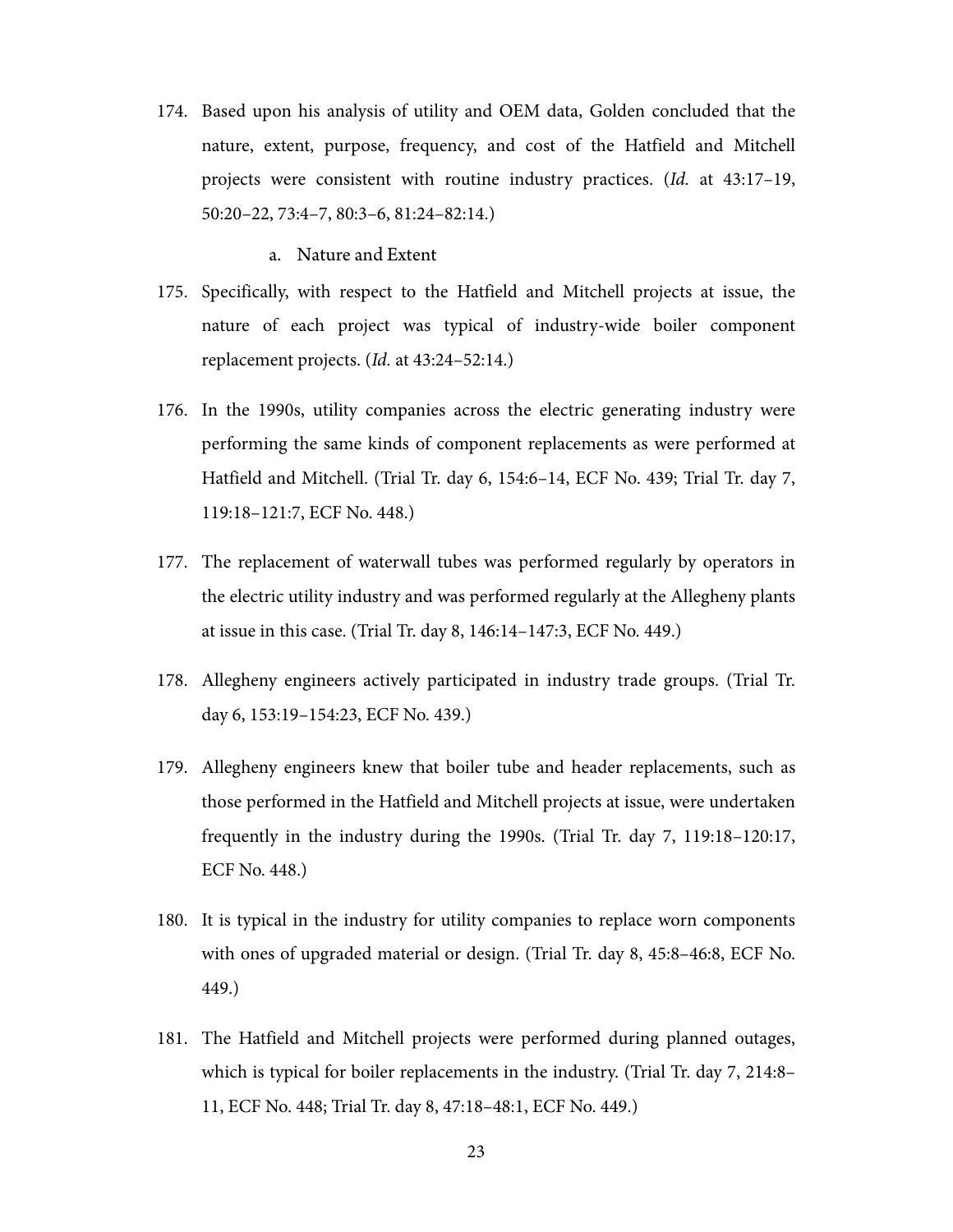- 182. In particular, boiler pressure part replacements are performed during outages. (Trial Tr. day 8, 47:18–22, ECF No. 449.)
- 183. Based upon FERC accounting requirements, it is typical throughout the utility industry to capitalize boiler component replacements. (Trial Tr. day 2, 26:11– 15, 36:25–37:2, ECF No. 433; Trial Tr. day 7, 100:5–18, 102:2–6, ECF No. 448; Trial Tr. day 8, 46:11–18, ECF No. 449.)
- 184. It is typical in the utility industry to hire outside contractors to perform replacements of boiler components, including the kinds of components replaced in the Hatfield and Mitchell projects. (Trial Tr. day 8, 48:2–49:18, ECF No. 449.)
- 185. Golden testified at trial that this kind of work was "always" performed by outside contractors: "I have investigated many, many, many hundreds of projects in the last few years and I can tell you, I have not yet found a single project where the work, single capital project like this where the work was performed by the normal plant maintenance staff." (Id. at 48:5–10.)
- 186. The manner in which Allegheny performed the Hatfield and Mitchell projects was consistent with typical industry component replacement practices. (Id. at 52:15–57:12.)
- 187. The duration of each outage during which the Hatfield and Mitchell projects were performed falls within the normal range of outage lengths at Allegheny and in the coal-fired power industry. (Id. at 54:5–15, 56:8–23.)
- 188. It is typical in the industry for each individual component replacement project to have its own work order and individual justification, and this was done with the Hatfield and Mitchell projects at issue. (Id. at 53:4–11.)

b. Purpose

189. Golden analyzed the purposes of the Hatfield and Mitchell projects—which he derived from examining Allegheny's work orders or economic justification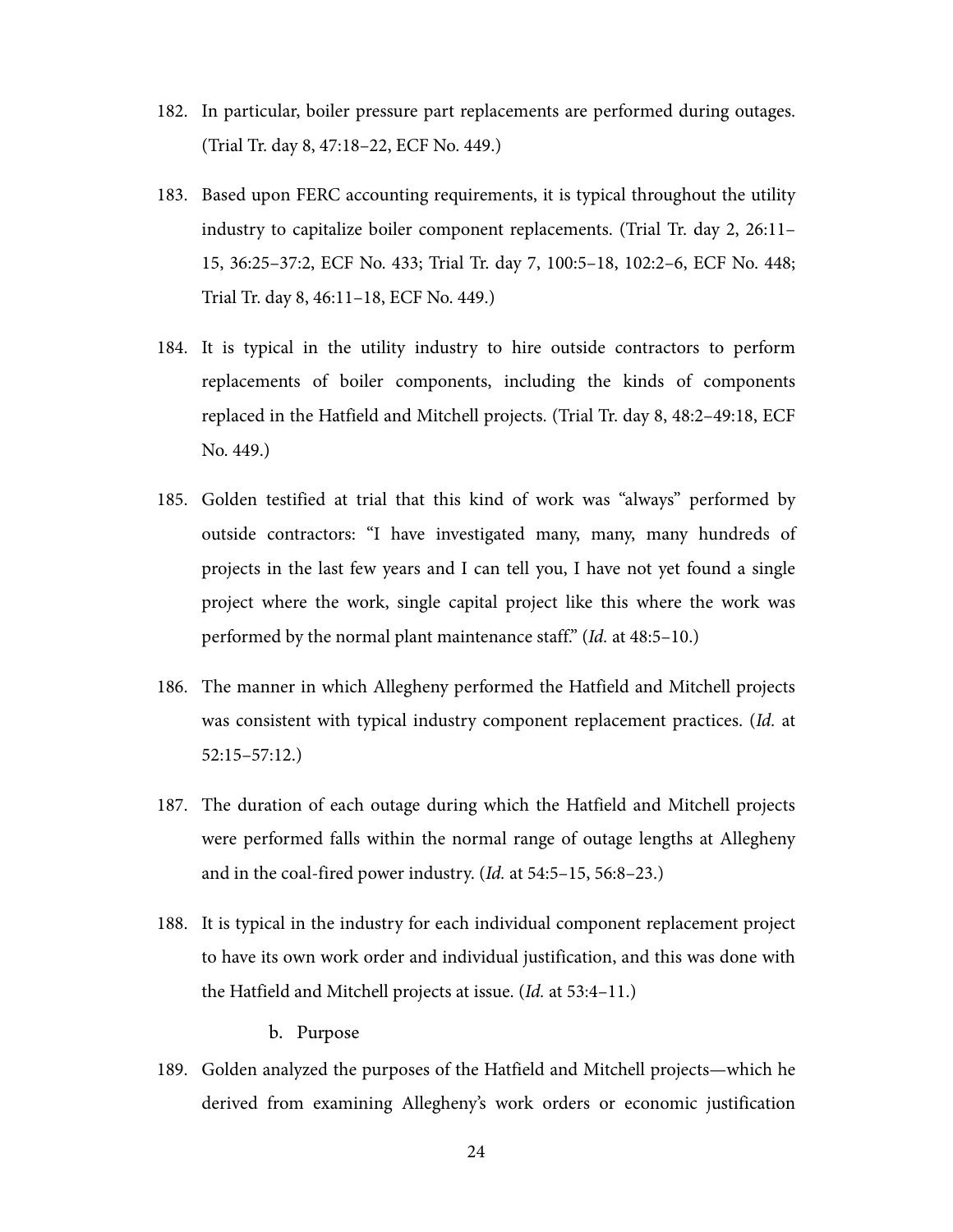memoranda—and compared them with the purposes of typical replacement projects in the industry. (Id. at 38:21–24.)

- 190. The primary purpose of each of the Hatfield and Mitchell projects was to improve the reliability and availability of the generating units. (Id. at 41:19–23.)
- 191. An additional purpose of the Hatfield Unit 1 secondary superheater outlet header project was to ensure employee safety. (Id. at 41:22–23.)
- 192. These purposes were similar to the purposes of the typical kind of boiler component replacement in the industry. (Id. at 39:6–22, 43:9–19.)

#### c. Frequency

- 193. Golden identified thousands of pressure part replacement projects that cost more than \$100,000 at coal-fired power stations in the United States based upon the business records of utility companies and OEM suppliers, and concluded that the Hatfield and Mitchell projects were typical of the kind performed frequently in the industry. (Id. at 57:13–73:7.)
- 194. It is common for the lower slope sections of coal-fired boilers to suffer erosion and weakening from coal dust, fly ash, and coal slag. (Trial Tr. day 7, 137:8–20, ECF No. 448; Trial Tr. day 8, 44:19–25, 51:23–52:2, ECF No. 449.)
- 195. Utility companies in the electric generating industry routinely replace, in whole or in part, high-wear areas in their coal-fired boilers, such as lower slope tube panels. (Trial Tr. day 8, 44:19–25, 51:23–52:2, ECF No. 449.)

d. Cost

- 196. The costs of the Hatfield and Mitchell projects were consistent with RMRR activities in the industry. (Id. at 73:17–79:24.)
- 197. The Hatfield and Mitchell projects at issue ranged from \$626,402 for the 1994 Mitchell Unit 3 lower slope project to \$6,387,013 for the 1996 Hatfield Unit 3 lower slope project. (JS **g** 69; DPF **g** 400; Pls.' Resp. Ex. A, **g** 400.)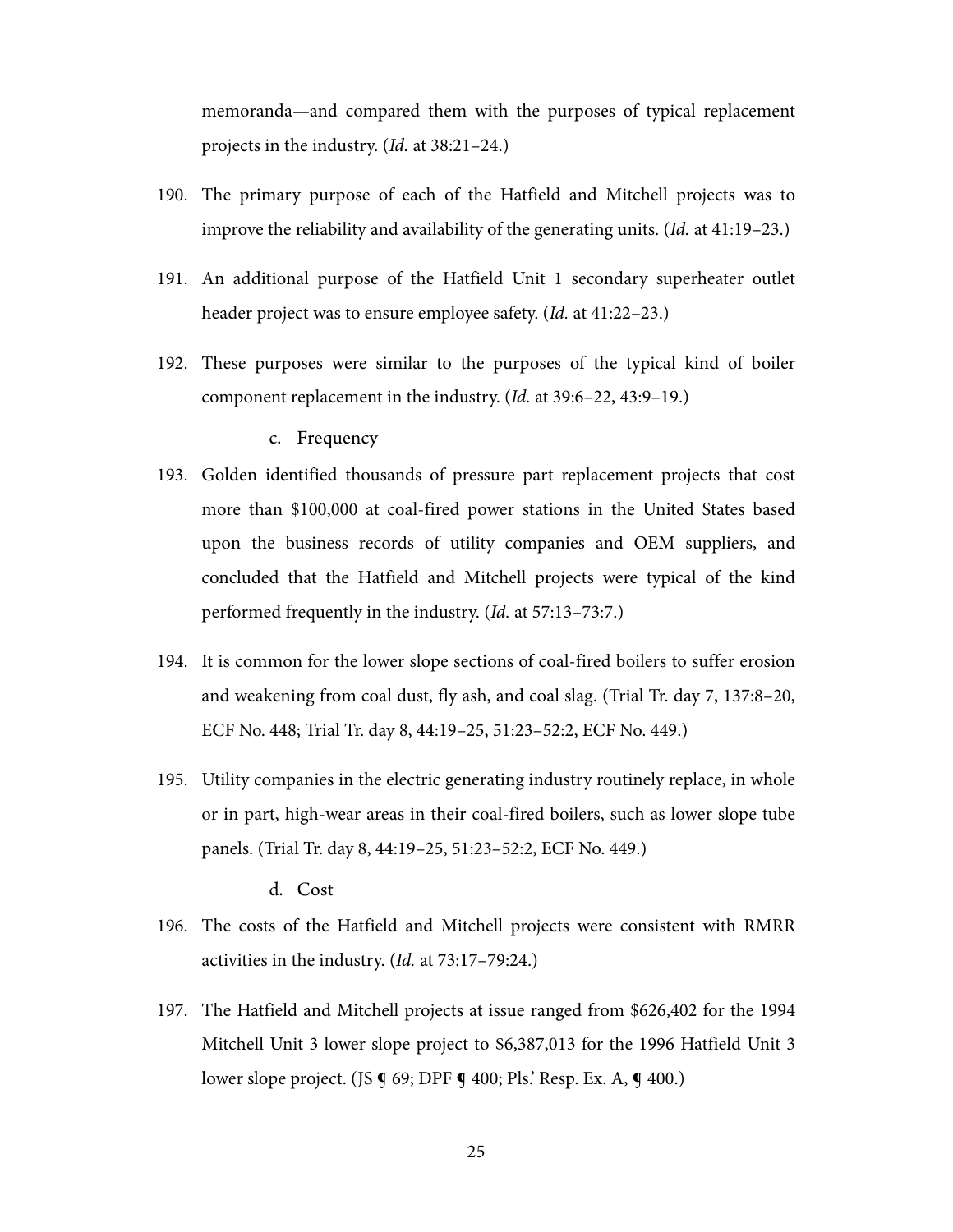- 198. The Hatfield and Mitchell projects cost \$2.50 to \$12 per kilowatt, well below the normal low-end cost of \$100 per kilowatt for utility life extension projects. (Trial Tr. day 8, 74:14–25, 78:17–79:24, ECF No. 449.)
- 199. The WEPCo Port Washington project, which the EPA found was "unprecedented" and not RMRR, cost \$70,500,000, or \$204 per kilowatt. (Id. at 76:11–12, 81:21–23.)
- 200. The 1986 Beckjord Unit 3 life extension project cost \$13,000,000, or \$183 per kilowatt. (Id. at 76:11–12, 79:5–7.)

e. Plaintiffs' Expert

- 201. At trial, plaintiffs relied on the testimony of their expert, Koppe, regarding what kinds of repair and replacement projects were routine in the industry. (Trial Tr. day 2, 216:7–218:8, ECF No. 433.)
- 202. Koppe was qualified as an expert in the areas of utility maintenance practices, power plant performance, reliability of power plant equipment, and the effect of major component replacements on the availability of generating units. (Id. at 200:5-13.)
- 203. Koppe based his opinion upon his electric utility consulting expertise. He projected future availability for power plants for at least thirty utility companies. He testified as an expert on these matters before regulatory agencies more than thirty times. (*Id.* at 195:13–197:22.)
- 204. Koppe never worked for a boiler OEM. Koppe never worked as a boiler maintenance engineer or superintendent. (Trial Tr. day 3, 124:3–12, ECF No. 434.)
- 205. Koppe was never involved in the supervision of boiler maintenance outages and was never responsible for preparing maintenance budgets or specifications to be used by contractors and suppliers. (Id. at 124:10–21.)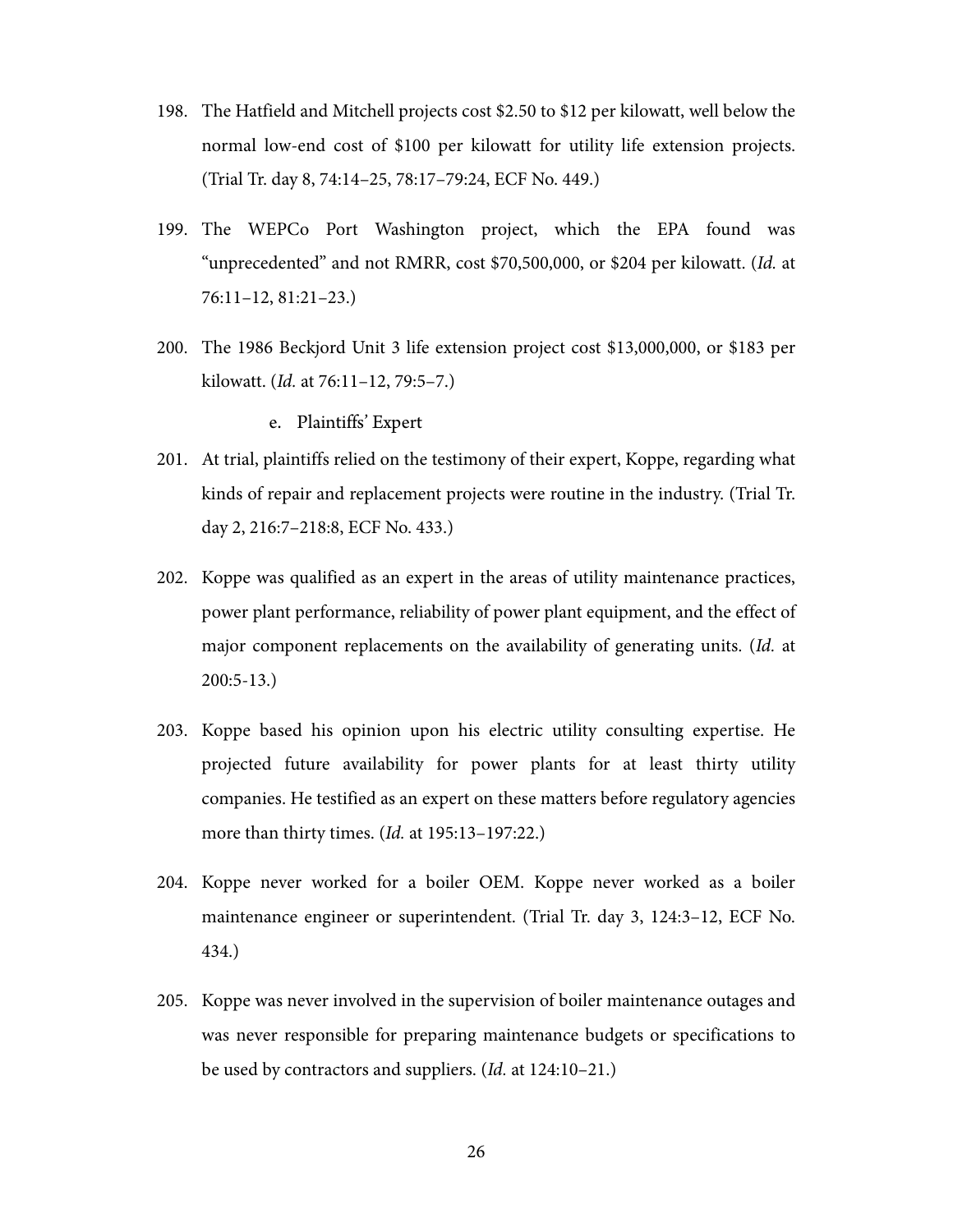- 206. Koppe is not an expert on accounting in the utility industry, generation planning, or the dispatch of units within an electric generating system. (Id. at 124:22-125:7.)
- 207. Koppe was not aware of how the EPA viewed the kinds of component replacement projects at issue when it was clarifying its position on the PSD and NSR requirements in the early 1990s. (Id. at 137:17–138:5.)
	- *2. Hatfield Unit 1 Secondary Superheater Outlet Header*
- 208. The Hatfield Unit 1 secondary superheater outlet header project was typical of component replacements performed during outages at Allegheny generating facilities, although it was the first replacement at Hatfield Unit 1. (Trial Tr. day 6, 58:1–3, ECF No. 439; JS ¶ 39.)
- 209. Allegheny replaced identical or nearly identical secondary superheater outlet headers at Hatfield Units 2 and 3 and at Allegheny's Fort Martin station in the 1990s. (Trial Tr. day 7, 132:20–133:18, 133:23–134:12, ECF No. 448.)
- 210. The collective size of the replaced Hatfield Unit 1 secondary superheater outlet headers was small compared to the overall size of the boiler section where they were located. (Trial Tr. day 6, 59:17–60:12, 159:16-160:7, ECF No. 439.)
- 211. The cost of the Hatfield Unit 1 secondary superheater outlet header project was not significant in comparison to both the unit and fleet annual maintenance budgets. (Id. at 57:19–23, 60:13-63:4.)
- 212. The total cost of this project (\$2,513,016) divided by the net generating capacity of the unit (555 megawatts or 555,000 kilowatts) equates to a project cost of \$4.52 per kilowatt. (JS ¶ 37; DPF ¶ 412; Pls.' Resp. Ex. A, ¶ 412.)
- 213. By comparison, life extension projects typically cost between \$100 and \$250 per kilowatt in the 1990s. (Trial Tr. day 6, 59:8–12, ECF No. 439.)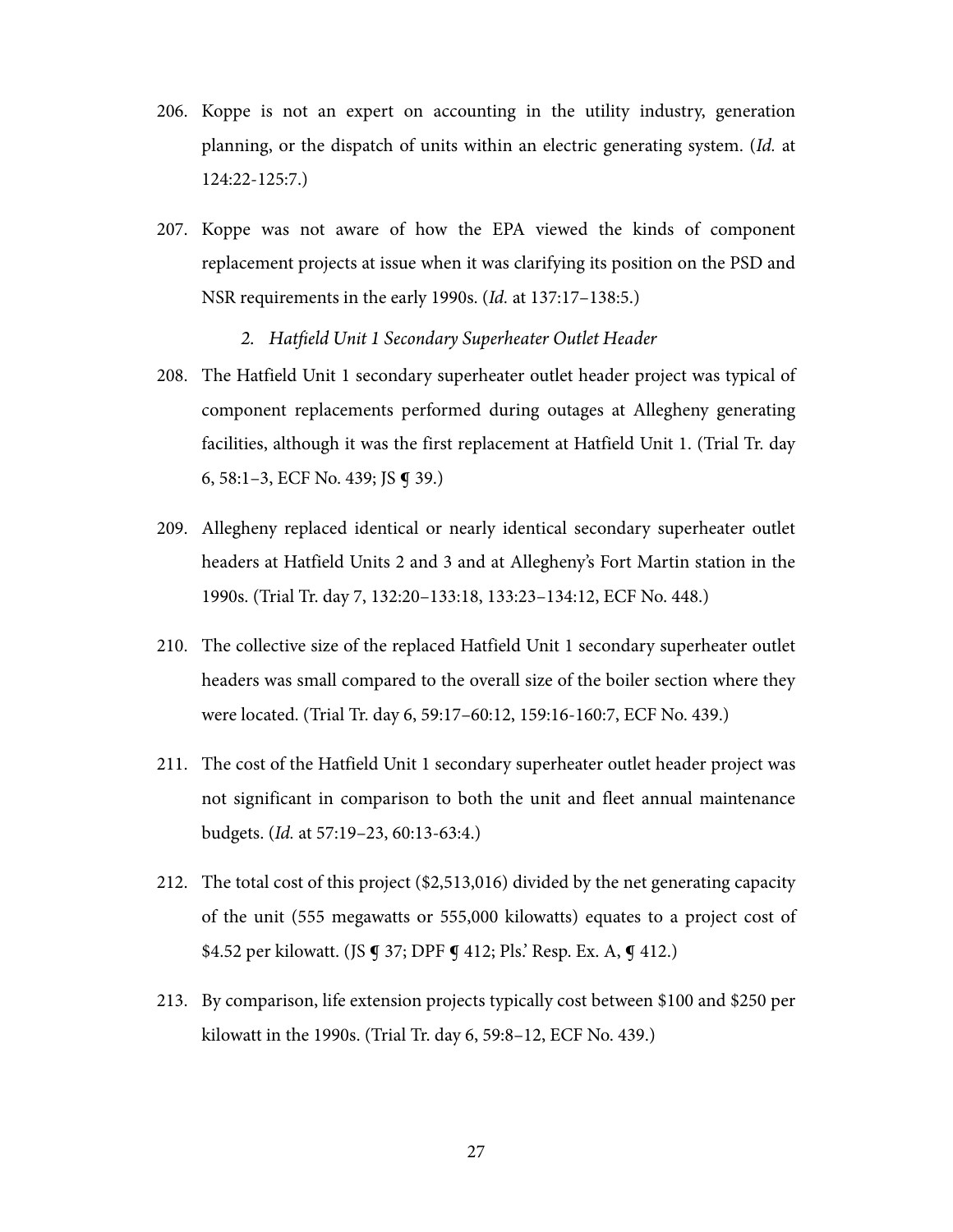## *3. Hatfield Unit 1 Lower Slope*

- 214. The cost of the Hatfield Unit 1 lower slope project was not significant in comparison to both the unit and fleet annual maintenance costs. (Id. at 57:19– 23, 60:13–63:4.)
- 215. The cost of the Hatfield Unit 1 lower slope project (\$5,918,077) divided by the net generating capacity in the unit (555 megawatts, or 555,000 kilowatts) equates to a project cost of \$10.66 per kilowatt. (JS  $\boldsymbol{\mathsf{q}}$  31; DPF  $\boldsymbol{\mathsf{q}}$  425; Pls. Resp. Ex. A, **g** 425.)
- 216. The cost per kilowatt was below the typical cost of \$100 to \$250 per kilowatt for life extension projects in the 1990s. (Trial Tr. day 6, 59:8–12, ECF No. 439.)

*4. Hatfield Unit 2 Lower Slope* 

- 217. The cost of the lower slope project at Hatfield Unit 2 was not significant in comparison to both the unit and fleet annual maintenance budget. (Id. at 57:19–23, 60:13–63:4.)
- 218. The cost of the Hatfield Unit 2 lower slope project (\$6,342,917) divided by the net generating capacity of the unit (555 megawatts or 555,000 kilowatts) equates to a project cost of \$11.43 per kilowatt. (JS  $\boldsymbol{\mathsf{g}}$  54; DPF  $\boldsymbol{\mathsf{g}}$  429; Pls.' Resp. Ex. A, **g** 429.)
- 219. The cost per kilowatt was below the typical cost of \$100 to \$250 per kilowatt for life extension projects in the 1990s. (Trial Tr. day 6, 59:8–12, ECF No. 439.)

*5. Hatfield Unit 2 Reheater* 

- 220. The reheater replacement project at Hatfield Unit 2 was typical of component replacements performed during outages at Allegheny, although the entire reheater at Hatfield Unit 2 had not been previously replaced. (Id. at 58:1–3; JS ¶ 47.)
- 221. The total cost of the reheater replacement project (\$5,692,777) divided by the net generating capacity of the unit (555 megawatts, or 555,000 kilowatts)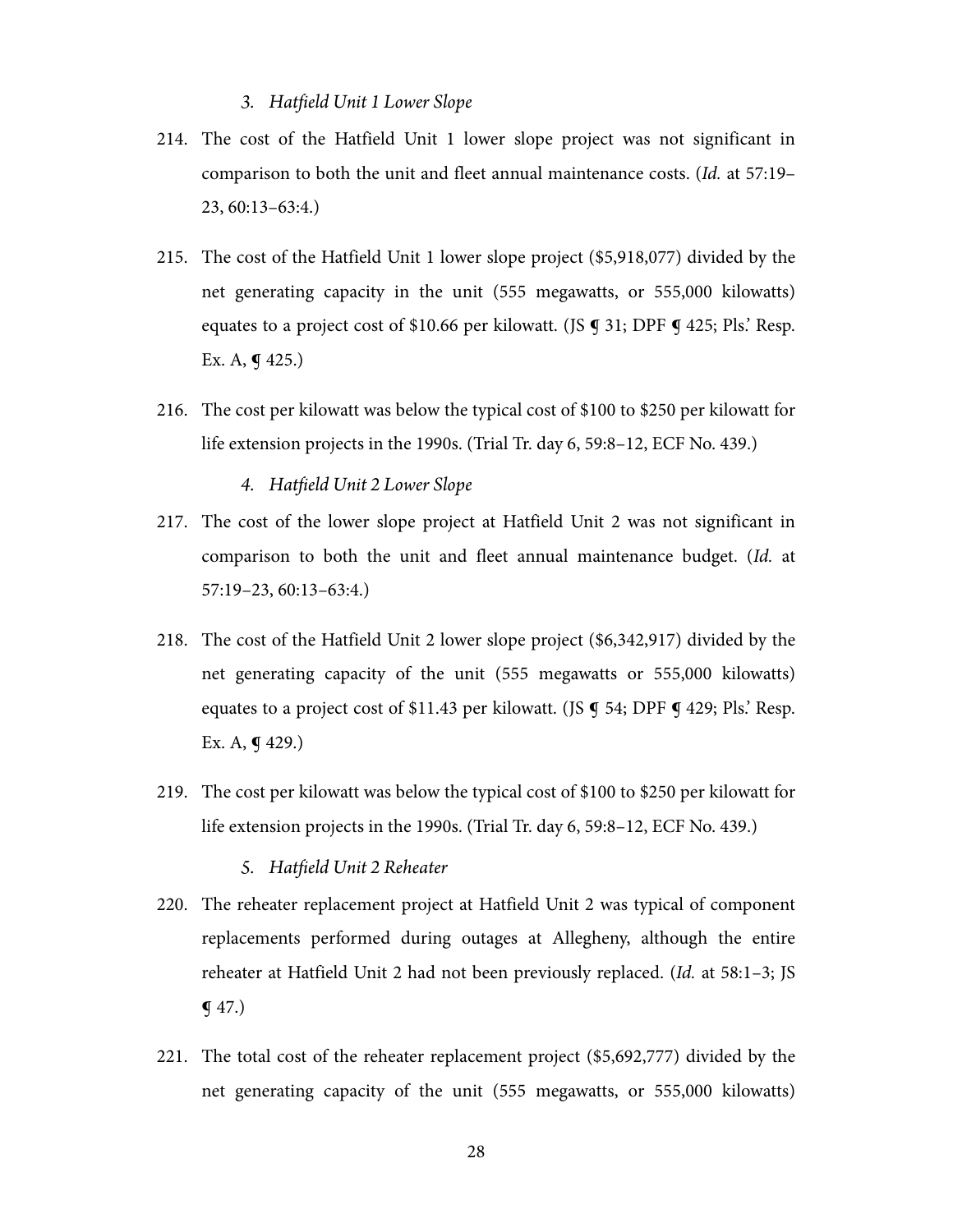equates to a project cost of \$10.26 per kilowatt. (JS **q** 44; DPF **q** 445; Pls. Resp. Ex. A,  $\P$  445.)

222. The cost of the reheater replacement project was below the typical cost of \$100 to \$250 per kilowatt for life extension projects in the 1990s. (Trial Tr. day 6, 59:8–12, ECF No. 439.)

*6. Hatfield Unit 3 Lower Slope* 

- 223. The cost of the Hatfield Unit 3 lower slope project was not significant in comparison to both the unit and fleet annual maintenance budgets. (Id. at 57:19–23, 60:13–63:4.)
- 224. The total cost of the Hatfield Unit 3 lower slope project (\$6,387,013) divided by the net generating capacity of the unit (555 megawatts or 555,000 kilowatts) equates to a project cost of \$11.51 per kilowatt. (DPF  $\P$  433; Pls. Resp. Ex. A, ¶ 433.)
- 225. The cost of the Unit 3 lower slope project was below the typical cost of \$100 to \$250 per kilowatt for life extension projects in the 1990s. (Trial Tr. day 6, 59:8– 12, ECF No. 439.)

*7. Mitchell Unit 3 Lower Slope* 

- 226. The lower slope replacement project at Mitchell Unit 3 was typical of component replacements performed during outages at Allegheny generating facilities, although this scale of replacement had not been done previously in Unit 3. (Id. at 58:1–3; Trial Tr. day 3, 55:12–15, ECF No. 434.)
- 227. The total cost of the Mitchell Unit 3 lower slope project (\$626,402) divided by the net generating capacity of the unit (284 megawatts or 284,000 kilowatts) equates to a project cost of \$2.21 per kilowatt. (DPF  $\P$  457; Pls. Resp. Ex. A,  $\P$  457.)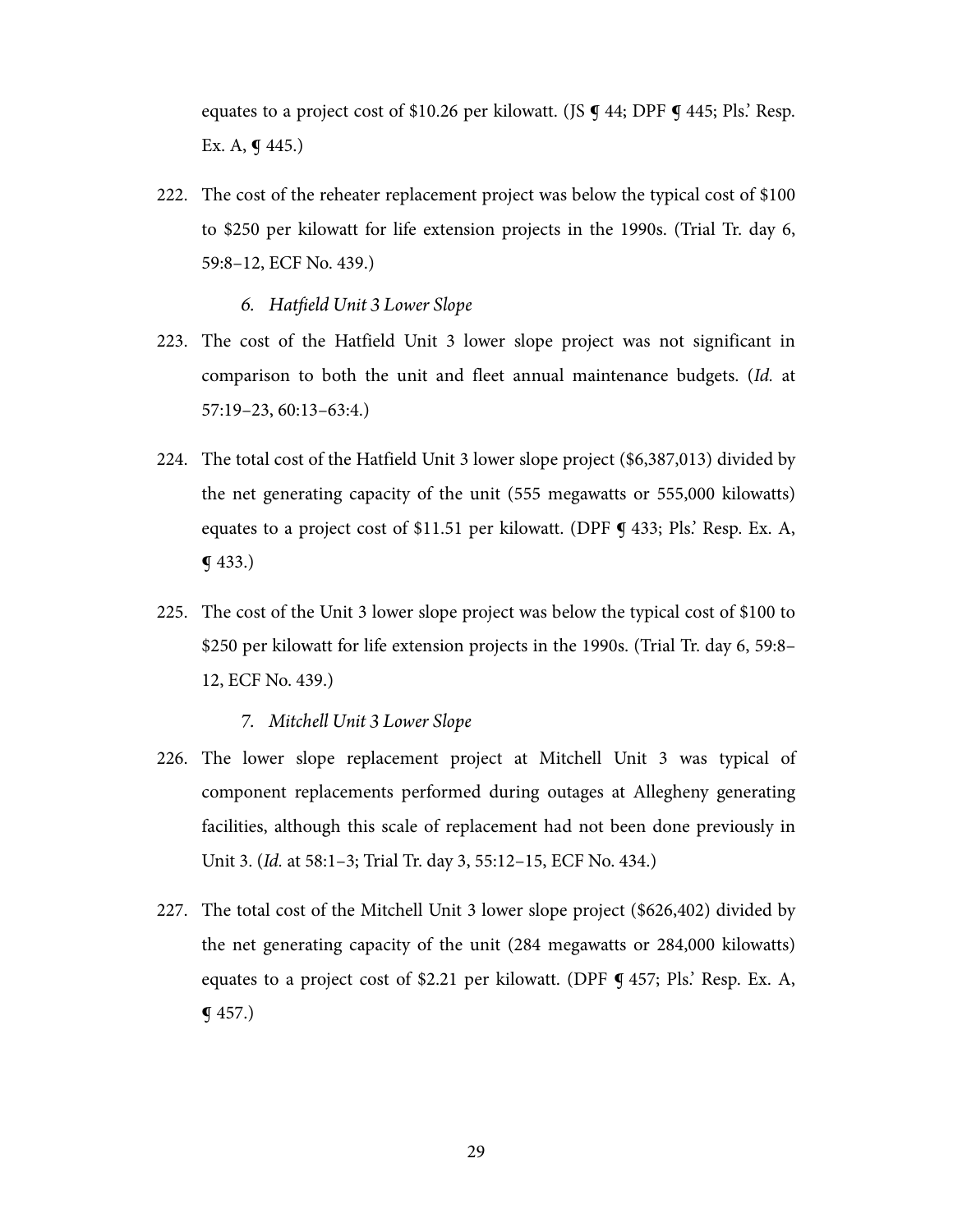228. The cost of the Unit 3 lower slope replacement project was below the typical cost of \$100 to \$250 per kilowatt for life extension projects in the 1990s. (Trial Tr. day 6, 59:8–12, ECF No. 439.)

#### *F. Armstrong*

*1. Generally* 

- 229. Armstrong is located in Washington Township, Armstrong County, Pennsylvania. (JS **g** 7.)
- 230. Armstrong had two units that generated electricity, Unit 1 and Unit 2, both of which burned coal as their primary fuel. (JS  $\boldsymbol{\mathsf{g}}$  8.)
- 231. Each Armstrong Unit was at all times relevant to this litigation an "electricity generating steam unit" within the meaning of 40 C.F.R. § 60.2 and 25 PA. CODE § 122.3 (as made federal law by 40 C.F.R. §§ 52.2020–.2062). (JS ¶ 11.)
- 232. Armstrong is located in an area that has been classified as nonattainment for SO<sub>2</sub> since 1978. (JS **g** 12.)
- 233. Armstrong is located in an area that was classified as moderate nonattainment for ozone under the one-hour standard from 1978 through October 18, 2001.  $($ JS  $\bm{q}$  13.)
- 234. Since October 19, 2001, the area in which Armstrong is located has been in attainment for the one-hour ozone standard. (JS  $\boldsymbol{q}$  14.)
- 235. The Armstrong power station is located in an area that has been classified as attainment for  $NO<sub>2</sub>$  since 1978. (JS  $\P$  15.)
- 236. Unit 1 was placed in service in 1958. (JS  $\boldsymbol{\mathsf{q}}$  9.)
- 237. Unit 2 was placed in service in 1959. (JS  $\boldsymbol{\mathsf{q}}$  10.)
- 238. Armstrong was closed on September 1, 2012. (ECF No. 498, Ex. 2, **qq** 2–4.)
- 239. Units 1 and 2 were subcritical boilers. (Trial Tr. day 1, 57:1–2, ECF No. 436.)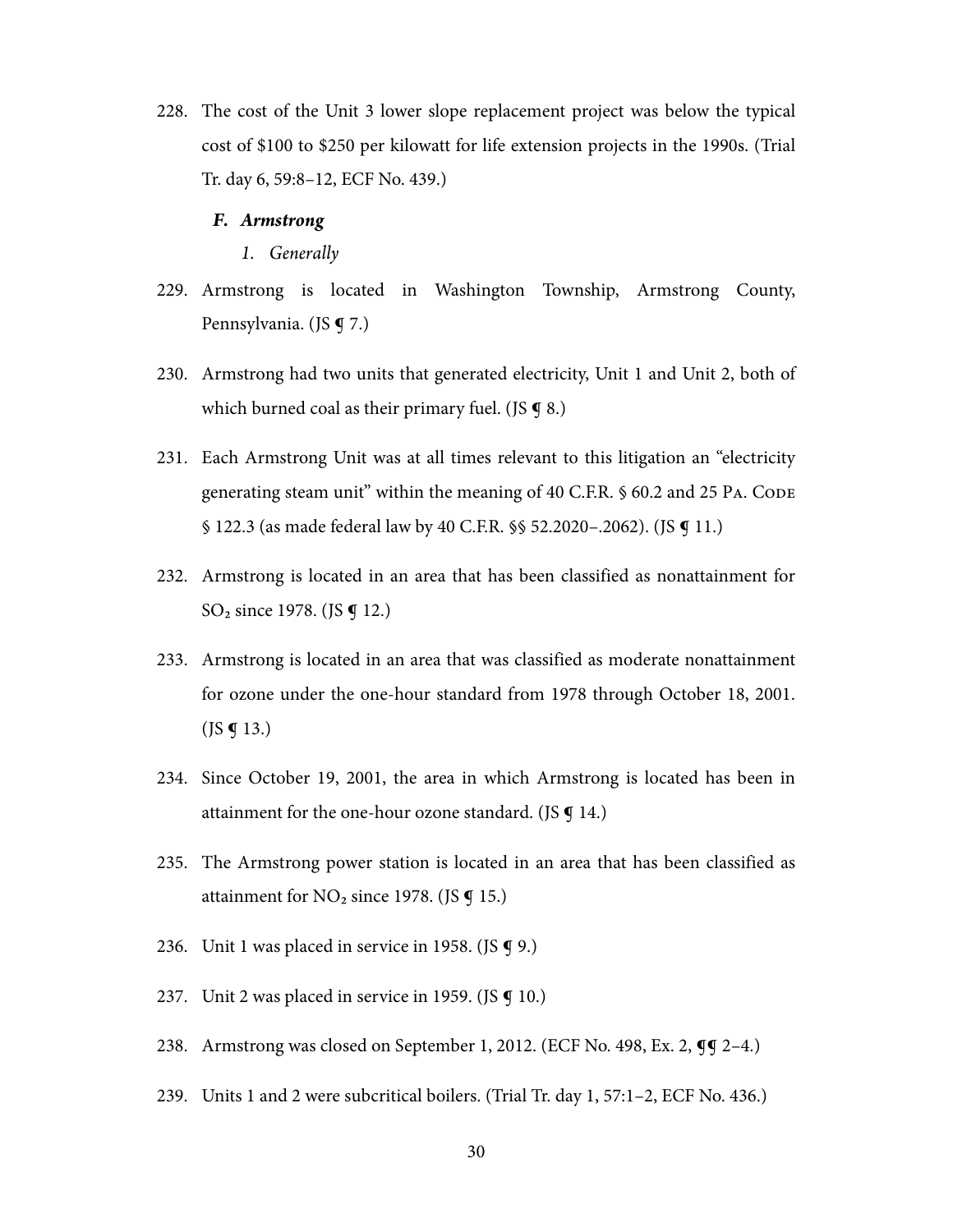- 240. Units 1 and 2 each had a capacity of 170 to 180 megawatts. (Id. at 57:20–23.)
- 241. Allegheny decided to install low- $N_{\rm X}$  burners at all its coal-fired units, including Armstrong, in order to comply with the requirements of the 1990 CAA Amendments. (Trial Tr. day 5, 164:10–16, ECF No. 438.)
- 242. In order to accommodate the low- $NO_x$  burners, Allegheny determined that the design of the Armstrong boilers needed to be upgraded to increase airtightness, which required the removal and replacement of a variety of boiler components. (Trial Tr. day 6, 199:2–203:21, ECF No. 439.)
- 243. Despite the work performed as part of the Armstrong projects, the boilers remained essentially the same after the projects, retaining the same generating capacity, the same steaming rate, and the same steam outlet conditions. (Id. at 207:17–208:13.)
- 244. In 1987, Allegheny hired Foster Wheeler Energy Company ("Foster Wheeler") to evaluate the condition of the Unit 1 boiler. (PPF  $\bigcirc$  170; DPF App. 1,  $\bigcirc$  170.)
- 245. In 1988, Foster Wheeler produced a fitness assessment that documented the condition of the Unit 1 boiler. (PPF  $\bigcirc$  171; DPF App. 1,  $\bigcirc$  171.)
- 246. The objectives of Foster Wheeler's boiler fitness assessment were to evaluate the condition of the steam generating components, recommend methods to maintain or improve the levels of availability and reliability, and enable Allegheny to plan for the continued service of Armstrong Unit 1. (PPF ¶ 172; DPF App. 1, ¶ 172.)
- 247. Foster Wheeler's assessment report found that many boiler components of Unit 1 were in need of repair, redesign, or replacement. (PPF ¶ 173; DPF App. 1,  $\P$  173.)
- 248. Foster Wheeler did not address reducing  $NO<sub>x</sub>$  emissions in the 1988 fitness assessment. (PPF **¶** 174; DPF App. 1, **¶** 174.)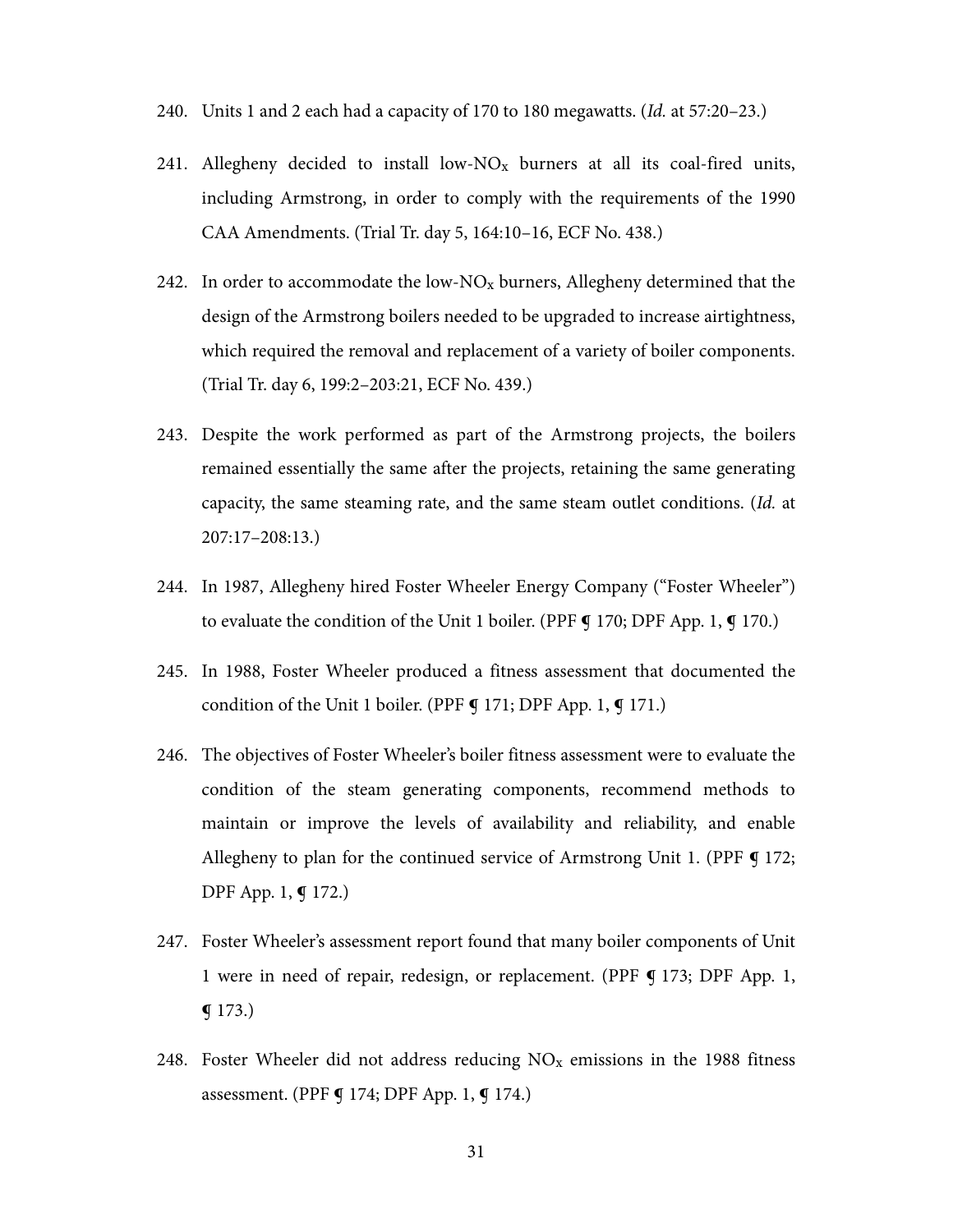- 249. When the fitness assessment was completed in 1988, the condition of Unit 2 was similar to the condition of Unit 1. (PPF **g** 175; DPF App. 1, **g** 175.)
- 250. In 1991, Allegheny's technical staff recommended a rehabilitation project of Unit 1 which would cost an estimated \$31,000,000. (PPF ¶ 176; DPF App. 1,  $\P$  176.)
- 251. The purposes of the Unit 1 project were to reduce maintenance costs, reduce the number and cost of start-ups, improve the availability of the boilers, improve boiler efficiency, reduce the amount of unburned carbon, and reduce  $NO<sub>x</sub>$  emissions. (PPF  $\P$  177; DPF App. 1,  $\P$  177.)
- 252. Allegheny also decided to undertake a similar project for Unit 2. (PPF  $\P$  178; DPF App. 1, ¶ 178.)
- 253. The purposes of the Unit 2 project were to reduce maintenance costs, reduce the number and cost of start-ups, improve the availability of the boilers, improve boiler efficiency, reduce the amount of unburned carbon, and reduce  $NO<sub>x</sub>$  emissions. (PPF  $\P$  179; DPF App. 1,  $\P$  179.)
- 254. The Unit 2 project was performed during a major outage in 1994. (PPF **¶** 180; DPF App. 1, ¶ 180.)
- 255. The Unit 1 project was performed during a seven-month outage in 1995. (PPF ¶ 181; DPF App. 1, ¶ 181.)
- 256. The following eighteen components were replaced or upgraded during the Unit 1 project: (1) boiler structure; (2) draft plant components; (3) superheater area; (4) reheater area; (5) economizer; (6) boiler water wall tubes; (7) wind box; (8) burners, burner management system, and coal pipes; (9) penthouse; (10) vestibule; (11) ash hopper; (12) boundary and curtain air system; (13) over-fire air system; (14) soot blowers; (15) spray water systems; (16) boiler safety valves; (17) boiler controls; and (18) damper drives for the induced draft fans and forced draft fans. (PPF **g** 184; DPF App. 1, **g** 184.)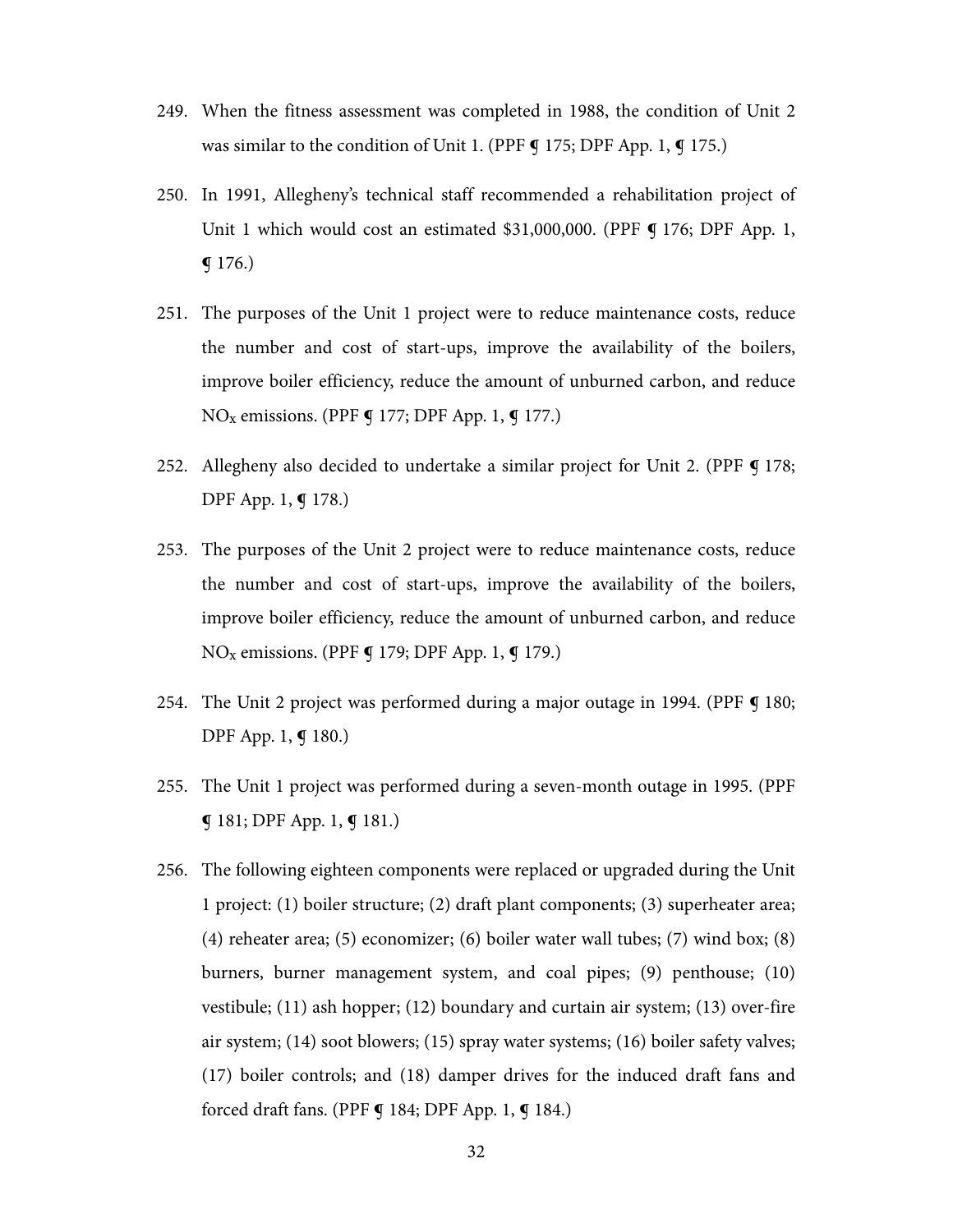- 257. The same components were replaced in the Unit 2 project. (PPF ¶ 186; DPF App. 1,  $\P$  186.) In addition, during the Unit 2 project, Allegheny replaced some of the downcomer tubes. (PPF **¶** 187; DPF App. 1, **¶** 187.)
- 258. Allegheny changed the boiler support systems in the Armstrong projects. (PPF ¶ 189; DPF App. 1, ¶ 189.)
- 259. The cost of the Unit 1 project was \$52,431,805. (PPF **q** 192; DPF App. 1, **q** 192.)
- 260. The cost of the Unit 2 project was \$53,302,358. (PPF **q** 193; DPF App. 1, **q** 193.)
- 261. The original cost for the Unit 1 boiler was \$50,921,213. The original cost for the Unit 2 boiler was \$34,819,598. (PPF **q** 209; DPF App. 1, **q** 209.)
- 262. In a memorandum dated July 6, 1993, Allegheny engineer Jeffery Mooney concluded that the Armstrong projects did not meet the requirements for reconstruction under federal NSPS regulations. (PPF 9 247; DPF App. 1,  $q$  247.)
- 263. At all relevant times since the completion of the Unit 1 project in 1995,  $SO_2$ emissions from Unit 1 have exceeded the NSPS limit of 1.20 lb/MMBTU set forth in 40 C.F.R. § 60.43Da. (Additional Joint Stipulations—Liability Phase ¶ 1, ECF No. 431.)
- 264. At all relevant times since the completion of the Unit 2 project in 1994,  $SO<sub>2</sub>$ emissions from Unit 2 have exceeded the NSPS limit of 1.20 lb/MMBTU set forth in 40 C.F.R. § 60.43Da. (Id. ¶ 2.)
- 265. Since Allegheny completed the projects,  $SO<sub>2</sub>$  emissions at both Units have typically exceeded 1.20 lb/MMBTU by 200 to 250 percent. (PPF ¶ 265; DPF App. 1, ¶ 265.)
- 266. Allegheny did not submit a permit application to Pennsylvania DEP to inform it about all the activities included in the Unit 1 and 2 projects or to seek approval to undertake the projects. (PPF **g** 266; DPF App. 1, **g** 266.)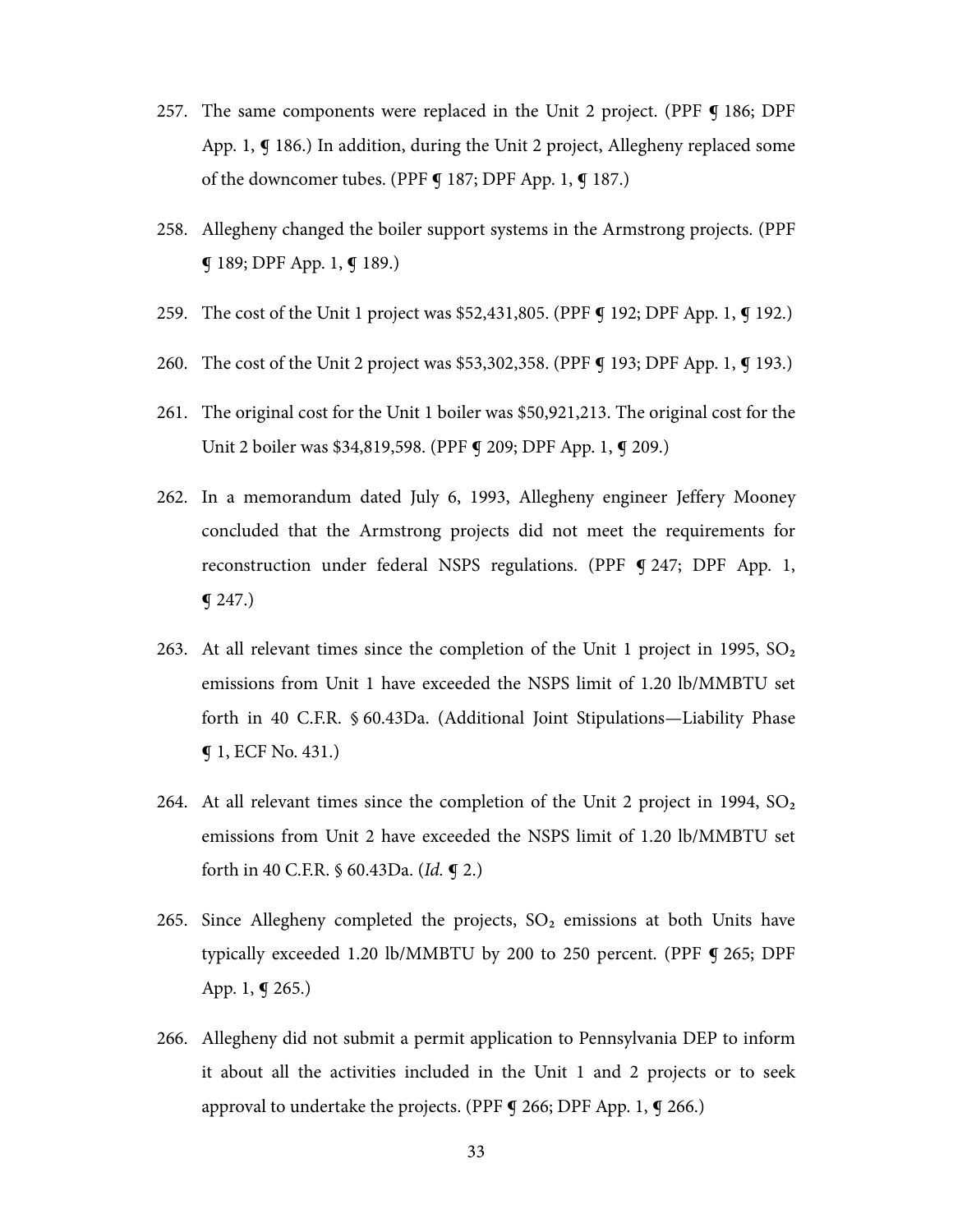- 267. Allegheny did not operate Unit 1 at Armstrong subject to BAT emission limitations after the completion of the project. (PPF **g** 269; DPF App. 1, **g** 269.)
- 268. Allegheny did not operate Unit 2 at Armstrong subject to BAT emission limitations after completion of the project. (PPF **g** 271; DPF App. 1, **g** 271.)

#### *2. NSPS at Armstrong*

- 269. Plaintiffs presented the expert testimony of Ranajit Sahu ("Sahu") and Hugh Larkin ("Larkin") with respect to the cost of a comparable new boiler for the Armstrong units.
- 270. Plaintiffs presented no vendor cost estimates for new facility construction at the time of the Armstrong projects. (Trial Tr. day 1, 161:18–162:1, ECF No. 436.)
- 271. Sahu and Larkin instead relied on the existing Armstrong units' original construction costs from the 1950s in opining about the cost of a comparable entirely new facility. (Id. at 161:24–162:1, 184:20–185:5.)
- 272. Rather than obtaining vendor estimates for the amount that would be charged to construct a new facility at the time of the projects, Larkin converted the original 1950s construction costs into 1994 dollars for Unit 2 and 1995 dollars for Unit 1 based upon a utility industry inflation index. (Id. at 189:18–191:4.)
- 273. Neither of plaintiffs' experts had previously used this approach in prior NSPS reconstruction analyses. (Id. at 162:8-10 (Sahu); Trial Tr. day 2, 43:22–24, 51:16–19, ECF No. 433 (Larkin).)
- 274. Prior to this case, Larkin had never performed any kind of NSPS reconstruction analysis or estimated the cost of a new boiler. (Trial Tr. day 2, 43:25–44:5, 50:20–23, ECF No. 433.)
- 275. Prior to this case Sahu had never done an NSPS reconstruction analysis for a coal-fired electricity generating unit or testified about NSPS reconstruction issues. (Trial Tr. day 1, 132:14–21, ECF No. 436.)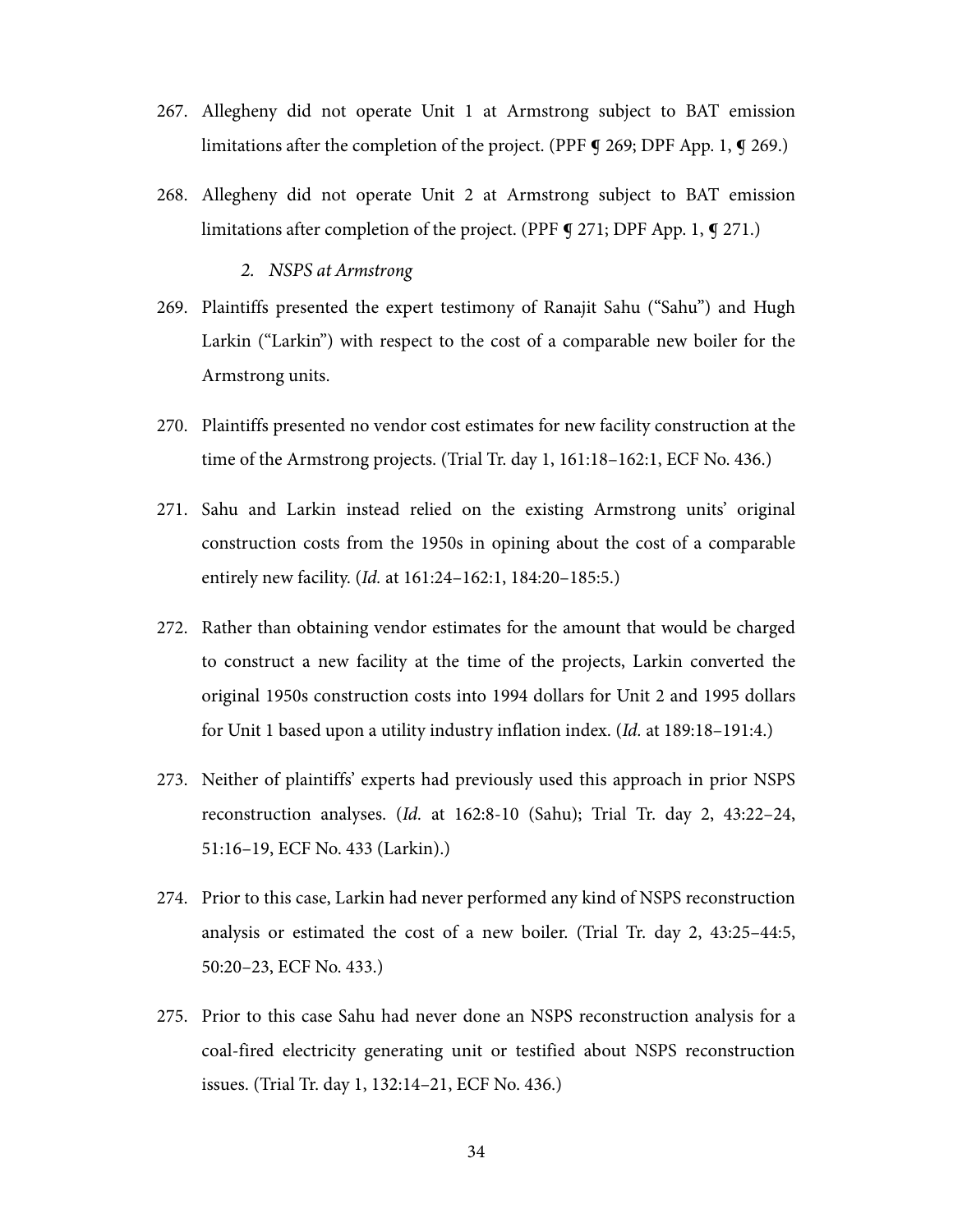- 276. Larkin admitted that if the original cost basis is not the correct approach to estimate reconstruction, then the Armstrong projects did not violate the NSPS 50 percent rule. (Trial Tr. day 2, 47:14–48:12, ECF No. 433.)
- 277. Allegheny presented the expert testimony of Golden regarding the cost of a comparable new boiler.
- 278. To determine the cost of a comparable entirely new facility, Golden used a cost estimating package from the Electric Power Research Institute ("EPRI") called the "Technical Assessment Guide" ("TAG"). (Trial Tr. day 8, 83:21–84:7, ECF No. 449.)
- 279. The EPRI TAG methodology was available to Allegheny at the time of the Armstrong projects and was well known within the industry. (Id. at 83:24– 84:7.)
- 280. Golden used the following methodology to estimate the cost of a generating unit:
	- (a) He chose the appropriate EPRI cost estimate based upon the parameters in the TAG most similar to the Armstrong units. (Id. at 84:20–85:13.)
	- (b) He made adjustments for the unit size. (Id. at 90:17–91:13.)
	- (c) He made adjustments for the in-service date using an appropriate representation for inflationary effects. (Id. at 91:13–17.)
- 281. Golden used EPA guidance to estimate which portion of the total unit should be considered within the estimate of the cost of a comparable entirely new facility. (Id. at 85:19–86:7.)
- 282. Golden's cost estimate was conservative because the estimate did not include the cost of the boiler feed pump, boiler feed pump drive, feedwater heater, and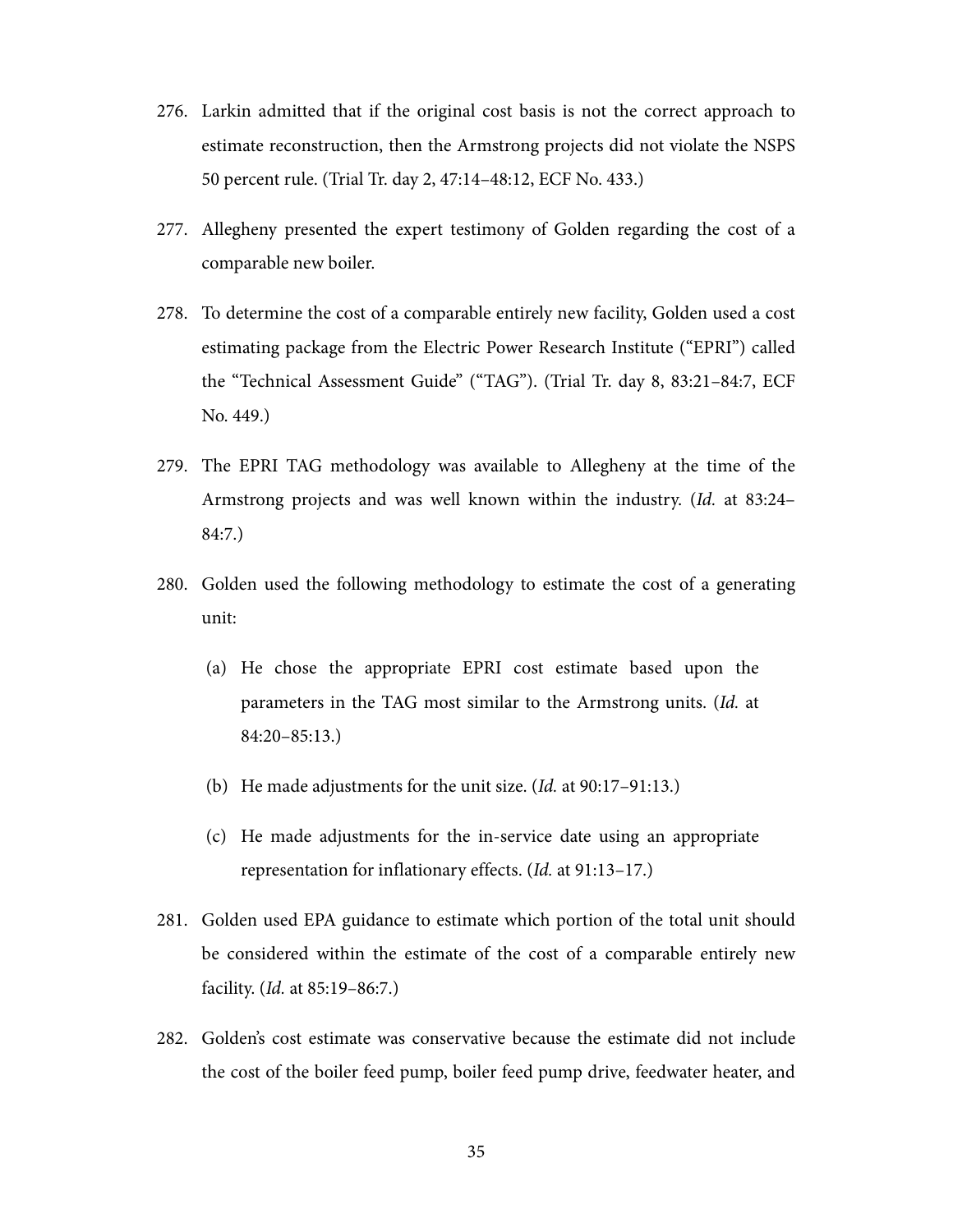associated piping, which are included in the cost of new facilities under the EPA's guidance. (Id. at 85:22–87:4.)

- 283. Golden estimated the cost of comparable new facilities to be \$672 per kilowatt for Armstrong Unit 1 (in 1995 dollars) and \$659 per kilowatt for Armstrong Unit 2 (in 1994 dollars). (Id. at 92:3–6.)
- 284. Golden estimated the cost of the projects to be \$298 per kilowatt for Armstrong Unit 1 (in 1995 dollars) and \$303 per kilowatt for Armstrong Unit 2 (in 1994 dollars). (Defs.' Tr. Ex. 1879.)
- 285. Based upon Golden's testimony, neither the Armstrong Unit 1 or Unit 2 projects exceeded 50 percent of the cost of a comparable new facility. (Trial Tr. day 8, 93:1–3, ECF No. 449.)
- 286. At the time of the Armstrong projects, Allegheny knew those projects did not equal 50 percent of the cost of a new plant. (Trial Tr. day 5, 173:18–22, ECF No. 438; Trial Tr. day 6, 163:12–18, ECF No. 439.)

#### *G. Facts Relevant to the Statute of Limitations*

- 287. Allegheny had an open relationship with Pennsylvania DEP, and Pennsylvania DEP never had any problems with Allegheny. (Trial Tr. day 6, 149:22–150:21, ECF No. 439; Trial Tr. day 7, 24:20–23, 90:2–3, ECF No. 448.)
- 288. Allegheny had frequent discussions with Pennsylvania DEP regarding Allegheny's ongoing activities. (Trial Tr. day 6, 149:22–152:20, ECF No. 439.)
- 289. Allegheny advised Pennsylvania DEP that its representatives had a standing offer to visit Allegheny's plants during outages. (Id. at 151:4–12, 152:1–4.)
- 290. Pennsylvania DEP was free to ask Allegheny any questions, and Allegheny would always provide information in response. (Trial Tr. day 2, 149:12–150:11, ECF No. 433; Trial Tr. day 6, 151:19–25, ECF No. 436; Trial Tr. day 7, 24:24– 25:3, ECF No. 448.)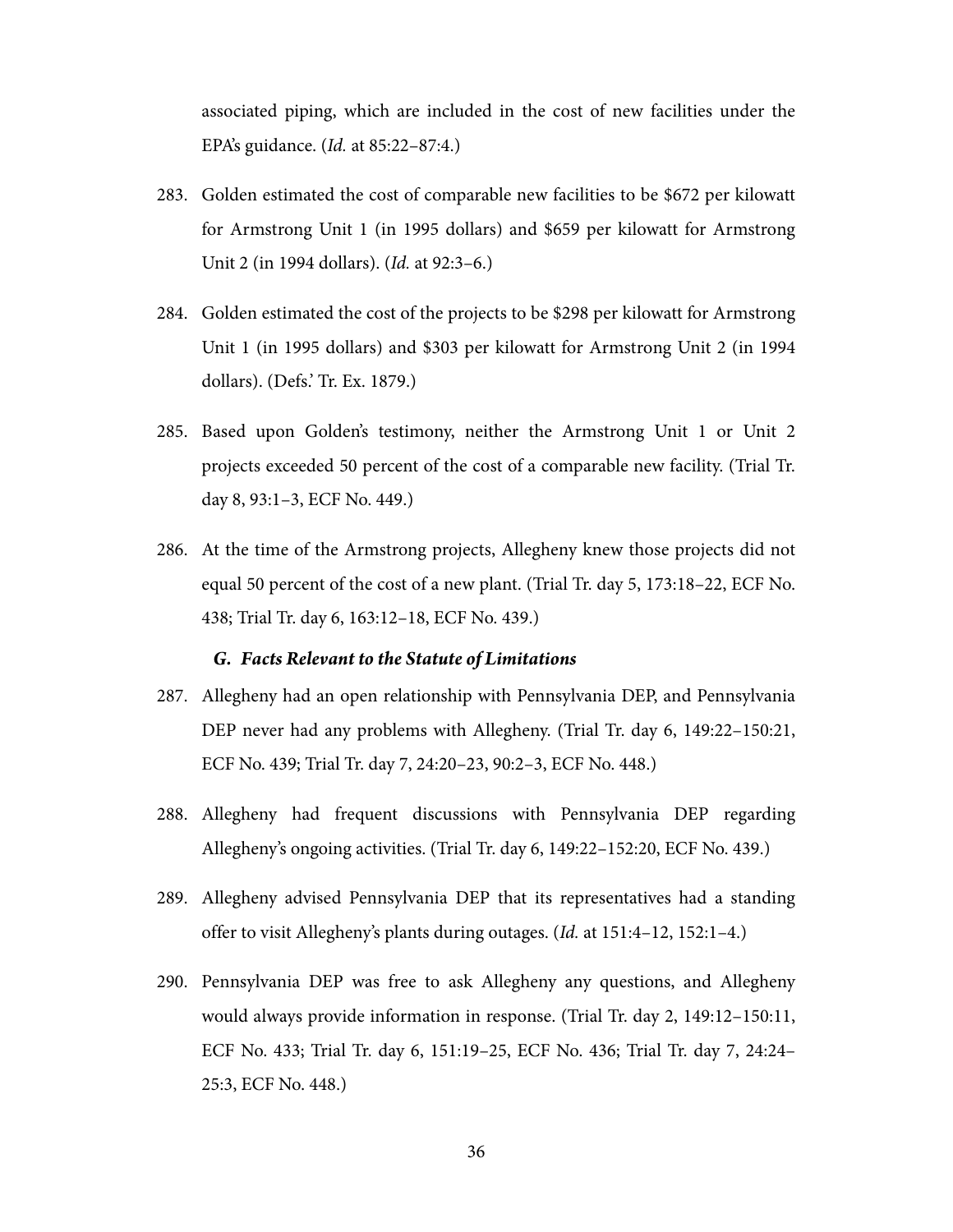- 291. Allegheny always provided all information requested by Pennsylvania DEP. (Trial Tr. day 2, 150:12–19, ECF No. 433; Trial Tr. day 7, 44:13–45:5, ECF No. 448.)
- 292. Allegheny did not apply for or obtain a preconstruction permit for the Armstrong Unit 1 project. (PPF ¶ 757; DPF App. 1, ¶ 757.)
- 293. Allegheny did not apply for or obtain a preconstruction permit for the Armstrong Unit 2 project. (PPF ¶ 758; DPF App. 1, ¶ 758.)
- 294. Allegheny submitted a Title V permit application to Pennsylvania DEP for Armstrong in July 1995. (PPF **¶** 819; DPF App. 1, **¶** 819.)
- 295. The Title V permit application for Armstrong did not disclose the Armstrong projects. (PPF ¶ 820; DPF App. 1, ¶ 820.)
- 296. Allegheny certified that its Armstrong Title V permit application was true, accurate, and complete. (PPF ¶ 821; DPF App. 1, ¶ 821.)
- 297. Pennsylvania DEP air quality field inspector Chad Rittle conducted an inspection of Armstrong on September 22, 1995, during the outage for the Armstrong Unit 1 project. (PPF § 840; DPF App. 1, § 840.)
- 298. Pennsylvania DEP inspector Bruce Fry ("Fry") noted on one of his inspection visits to Armstrong that the plant was replacing preheaters, which he described as a "major undertaking." (Fry Dep. 36:35–37:9, Dec. 12, 2006.) Fry spoke to contractors, but he did not personally observe the construction inside the plant. (Id.)
- 299. Pennsylvania DEP issued the Title V permit for Armstrong in July 2001. (PPF ¶ 822; DPF App. 1, ¶ 822.)
- 300. Allegheny did not apply for or obtain a preconstruction permit for the Hatfield Unit 1 lower slope project. (PPF ¶ 761; DPF App. 1, ¶ 761.)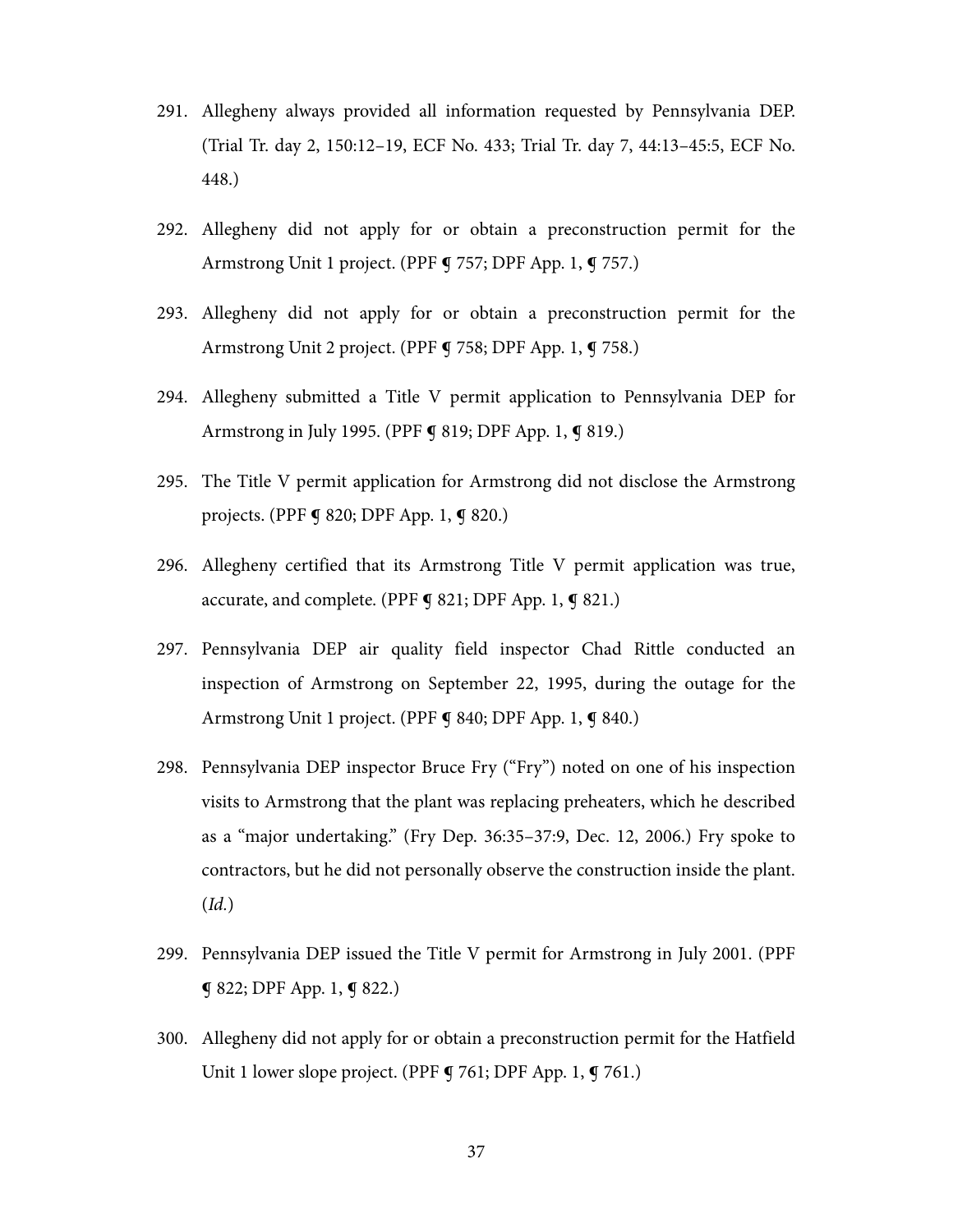- 301. Allegheny did not apply for or obtain a preconstruction permit for the Hatfield Unit 1 secondary superheater outlet header project. (PPF 9 769; DPF App. 1, ¶ 769.)
- 302. Allegheny did not apply for or obtain a preconstruction permit for the Hatfield Unit 2 lower slope project. (PPF **g** 763; DPF App. 1, **g** 763.)
- 303. Allegheny did not apply for or obtain a preconstruction permit for the Hatfield Unit 2 pendant reheater project. (PPF ¶ 767; DPF App. 1, ¶ 767.)
- 304. Allegheny did not apply for or obtain a preconstruction permit for the Hatfield Unit 3 lower slope project. (PPF **q** 765; DPF App. 1, **q** 765.)
- 305. Allegheny submitted a Title V permit application to Pennsylvania DEP for Hatfield in July 1995. (PPF **¶** 823; DPF App. 1, **¶** 823.)
- 306. The Title V permit application for Hatfield did not disclose the Hatfield projects. (PPF ¶ 824; DPF App. 1, ¶ 824.)
- 307. Allegheny certified that its Hatfield Title V permit application was true, accurate, and complete. (PPF § 825; DPF App. 1, § 825.)
- 308. Pennsylvania DEP air quality inspector Bill Frioni conducted an inspection of Hatfield on September 30, 1996, during the outage for the Hatfield Unit 3 lower slope project. (PPF **g** 847; DPF App. 1, **g** 847.)
- 309. Fry conducted a gas audit of the continuous emission monitors at Hatfield on November 2, 1999, during the Hatfield Unit 2 lower slope project. (PPF ¶ 850; DPF App. 1, ¶ 850.)
- 310. Allegheny did not apply for or obtain a preconstruction permit for the Mitchell Unit 3 lower slope project. (PPF **g** 771; DPF App. 1, **g** 771.)
- 311. Allegheny submitted a Title V permit application to Pennsylvania DEP for Mitchell in July 1995. (PPF ¶ 827; DPF App. 1, ¶ 827.)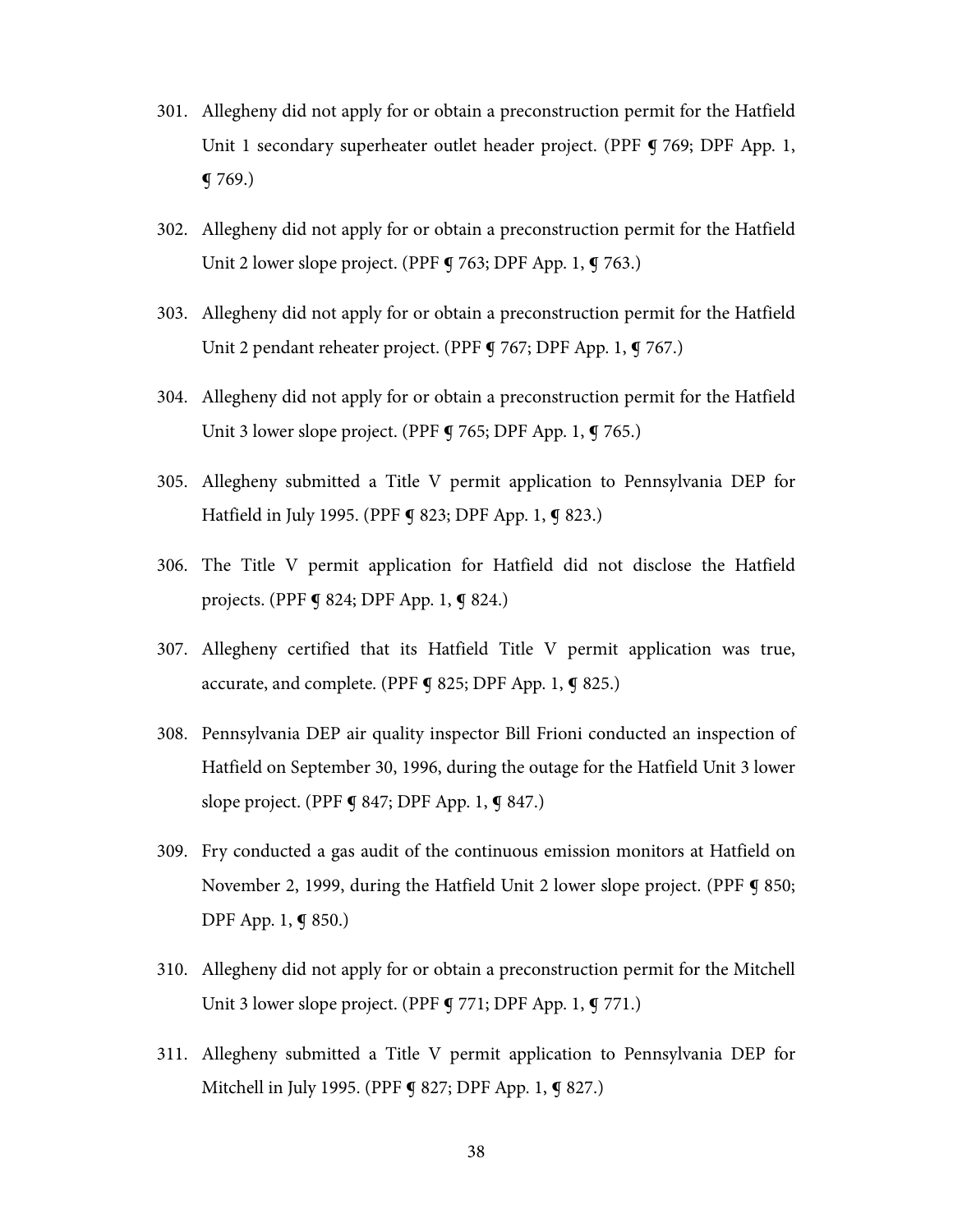- 312. The Mitchell Title V permit application did not disclose the Mitchell projects. (PPF ¶ 828; DPF App. 1, ¶ 828.)
- 313. Allegheny certified that its Mitchell Title V permit was true, accurate, and complete. (PPF **¶** 829; DPF App. 1, **¶** 829.)
- 314. Pennsylvania DEP issued the Title V permits for Mitchell in March 2002. (PPF ¶ 830; DPF App. 1, ¶ 830.)
- 315. An inspector could not tell, just by looking at the activity inside a power plant, whether or not a PSD permit will be required. (Trial Tr. day 2, 100:2–11, ECF No. 433.)
- 316. Plaintiffs' expert Mark Wayner ("Wayner") acknowledged that Pennsylvania DEP air quality field inspectors were charged with determining whether Allegheny's coal-fired power plants were in compliance with existing permits. (Id. at 88:12–21.)
- 317. Wanyer noted that it is the responsibility of the applicant to submit and obtain preconstruction approval from Pennsylvania DEP. (Id. at 97:22–98:2.)

#### **II. Conclusions of Law**

#### *A. Preliminary Issues*

- *1. Evidentiary Issues*
- 318. The court considered the parties' various evidentiary objections presented in their post-trial briefing. (ECF Nos. 445, 458, 459, 482, 485).
- 319. The court notes that the Federal Rules of Evidence favor admissibility, especially in a bench trial. In a nonjury case, "it is almost impossible" for a court to commit reversible error by admitting evidence. 11 CHARLES ALAN WRIGHT, ARTHUR R. MILLER & MARY KAY KANE, FEDERAL PRACTICE AND PROCEDURE § 2885 (3d ed. 2012).
- 320. Allegheny originally objected to fourteen documents plaintiffs seek to admit into evidence. (ECF No. 445.) Allegheny subsequently withdrew its objections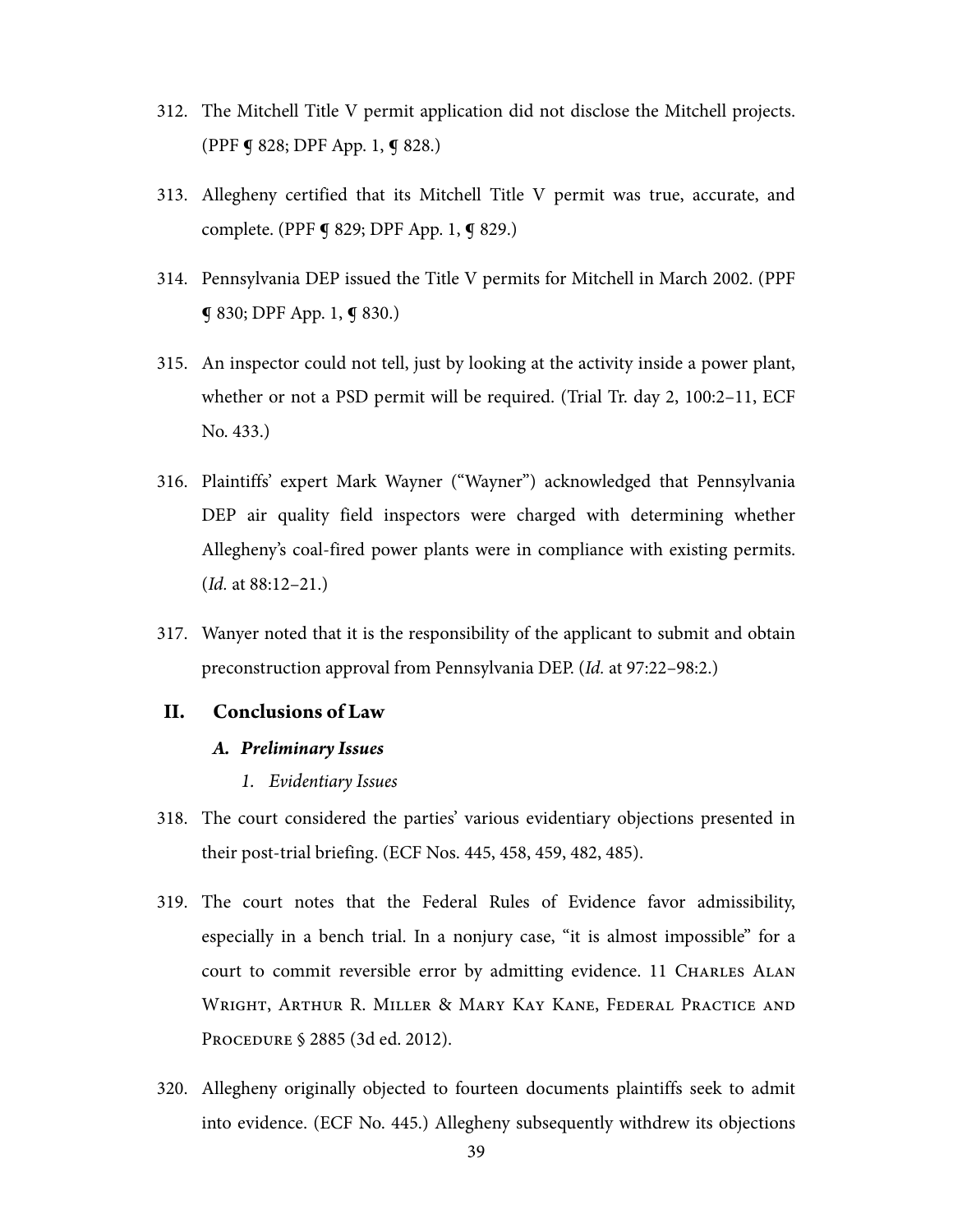to PTX Nos. 144, 208, 921, 922, 1859, and 1897. (ECF No. 466, at 1 n.1.) Accordingly, those documents are admitted.

- 321. Allegheny objects to the remaining documents plaintiffs seek to admit on the basis that they are hearsay. With respect to PTX Nos. 125, 170, and 171, the objections are sustained. PTX No. 1298 is the 40th edition of Steam: Its Generation and Use, published in 1992. This book is clearly hearsay. It is, however, a technical guide to the kind of coal-fired boilers at issue in this case. It will be admitted on the basis that it has "circumstantial guarantees of trustworthiness" equivalent to the hearsay exceptions in Rules 803 and 804 of the Federal Rules of Evidence. FED. R. EVID.  $807(a)(1)$ . The court notes that this textbook was adopted, by stipulation of the parties, as the authoritative source of information on steam generation in another new source review case. United States v. Ohio Edison Co., 276 F. Supp. 2d 829, 839 n.6 (S.D. Ohio 2003). PTX Nos. 1300 and 1580 are admitted under the ancient documents exception to the hearsay rule. FED. R. EVID. 803(16). Allegheny's remaining objection is to PTX No. 1936, a textbook. Plaintiffs claim this textbook is not being offered for the truth of the matter asserted, but is being offered to establish what Allegheny understood were the appropriate ways to calculate increases in emissions. This exhibit is clearly hearsay to which no exception applies. It will, therefore, not be admitted.
- 322. Plaintiffs object to documents related to the testimony of Allegheny's RMRR expert, Golden. Specifically, plaintiffs object to DTX Nos. 723, 851, 963, 964, 997, 1220, 1224, 1225, 1226, 1292, 1448, 1716, 1717, 1735, 1737, 1757, 1769, 1772, 1774, 1776, 1778, 1792, and 1828. (ECF No. 459.) Plaintiffs objected to an additional twenty documents which Allegheny agreed to withdraw. (ECF No. 469, at 2 n.1.) The court already heard and overruled these objections. (Trial Tr. day 8, 9:23–25; 7:6–9:22, ECF No. 449.) As the court noted, these exhibits, all of which were relied on by Golden to form his opinion, are admissible.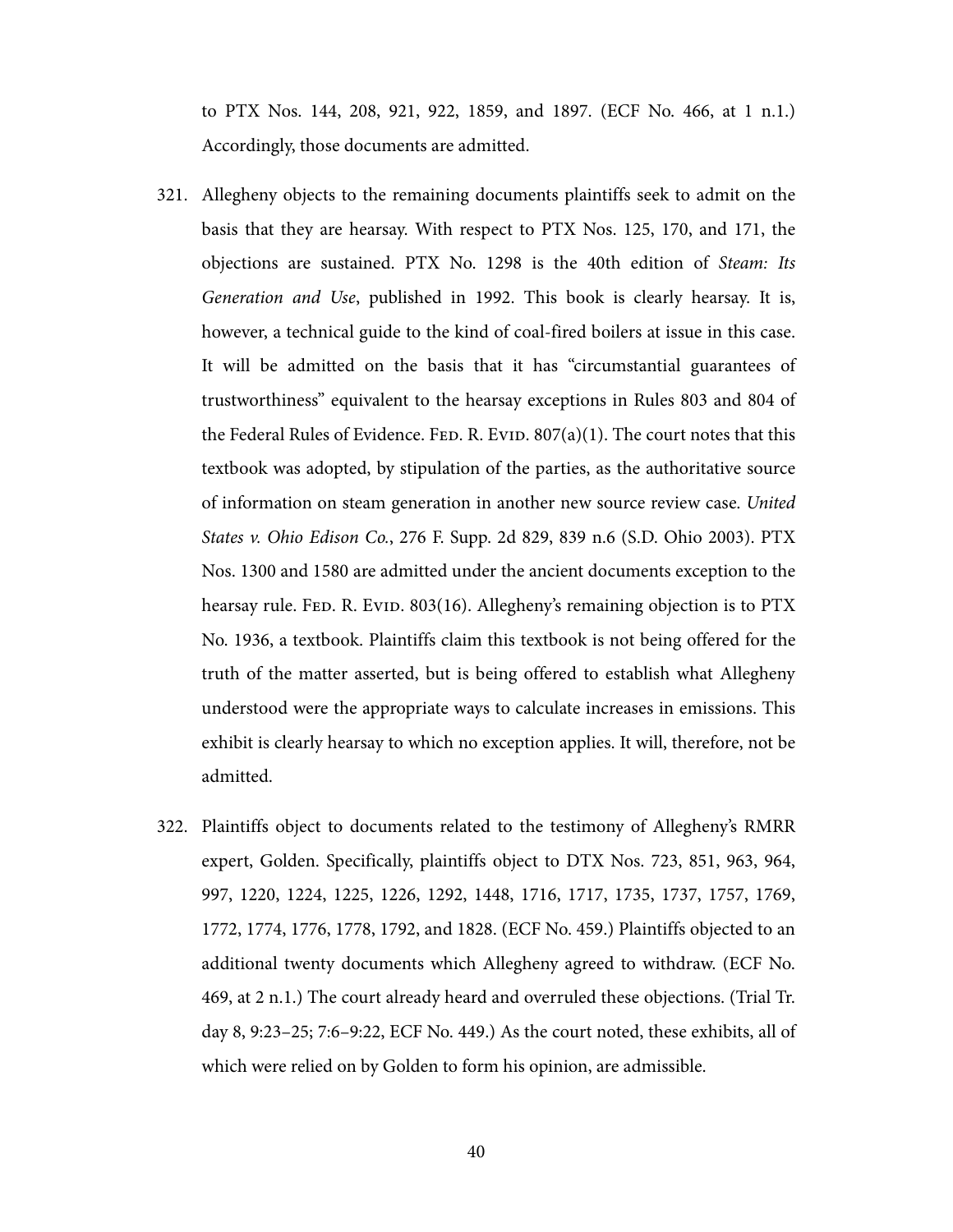#### *2. Mootness*

- 323. Allegheny argues that its post-trial closure of the plants at issue renders the claims for injunctive relief moot.
- 324. Mootness arises where '''changes in circumstances that prevailed at the beginning of the litigation ... have forestalled any occasion for meaningful relief." Int'l Bhd. of Boilermakers, Iron Ship Builders, Blacksmiths, Forgers & Helpers v. Kelly, 815 F.2d 912, 915 (3d Cir. 1987) (quoting Jersey Cent. Power & Light Co. v. New Jersey, 772 F.2d 35, 39 (3d Cir. 1985)).
- 325. The standard announced by the Supreme Court "for determining whether a case has been mooted by the defendant's voluntary conduct is stringent: 'A case might become moot if subsequent events made it absolutely clear that the allegedly wrongful behavior could not reasonably be expected to recur.'" Friends of the Earth, Inc. v. Laidlaw Envtl. Servs., Inc., 528 U.S. 167, 189 (2000) (quoting United States v. Concentrated Phosphate Export Ass'n, Inc., 393 U.S. 199, 203 (1968)).
- 326. "[T]he 'heavy burden of persua[ding]' the court that the challenged conduct cannot reasonably be expected to start up again lies with the party asserting mootness." Id. (quoting Concentrated Phosphate, 393 U.S. at 203) (alteration in original).
- 327. Allegheny can preserve its right to reactivate the plant under existing permit conditions by making submissions to Pennsylvania DEP within the first year of inactivity.
- 328. If Allegheny does so, it can reactivate the plants under the terms of the existing Title V permits. 25 PA. CODE § 127.215(a)(1).
- 329. Armstrong was shut down on September 1, 2012. More than a year has passed without Allegheny seeking to reactivate the existing Title V permits. Accordingly, the challenged conduct cannot reasonably be expected to start up again.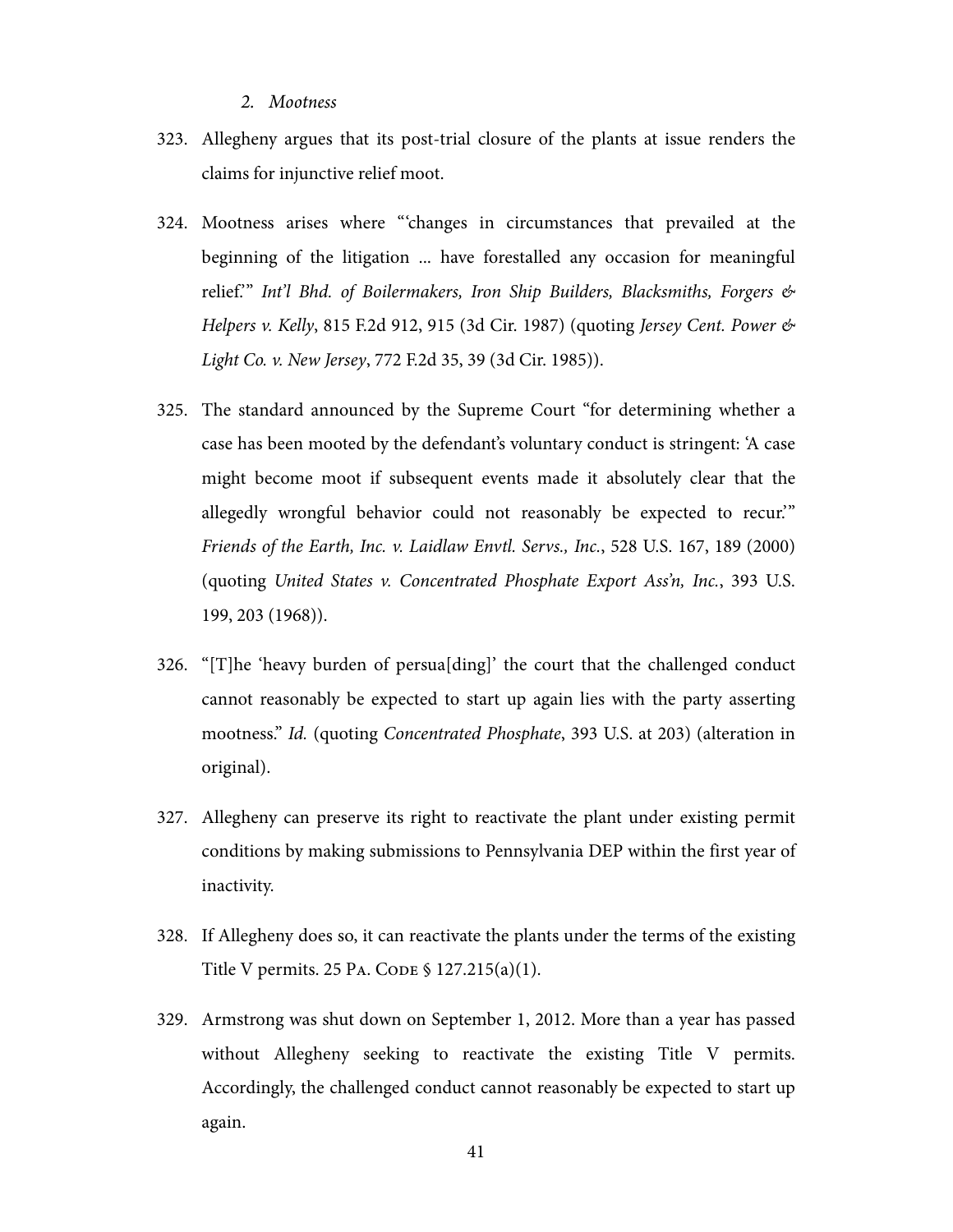- 330. Plaintiffs concede as much. (Pls.' Supp. Br. Resp. 18 n.4, ECF No. 500; Pls.' Supp. Mem. 9–10, ECF No. 509 (conceding that the only remaining injunctive claims concern Hatfield and Mitchell).)
- 331. Hatfield and Mitchell were shut down on October 9, 2013. (Second Notice of Subsequent Developments Ex. A, ECF No. 516.)
- 332. Thus, Allegheny retains the option to submit the reactivation materials for up to a year after October 9, 2013.
- 333. The court concludes that Allegheny has not established that the violations alleged at Hatfield and Mitchell cannot recur. In short, Allegheny failed to establish that the plant closures are permanent.
- 334. Accordingly, the court finds that, at this juncture, the case is not moot with respect to the plaintiffs' claims for injunctive relief at Hatfield and Mitchell.
	- *3. Statute of Limitations*
- 335. The CAA contains no statute of limitations. The parties agreed that the fiveyear statute of limitations contained in 28 U.S.C. § 2462 applies to the CAA. (Summ. J. Op. 10, ECF No. 380.)
- 336. The APCA has a seven-year statute of limitations. 35 PA. STAT. § 4010.3. It provides that each day of noncompliance constitutes a continuing violation. 35 PA. STAT. § 4009.3.
- 337. The complaint was filed in 2005, more than seven years after the projects at issue were performed, with the exception of the Hatfield Unit 2 lower slope project, which was performed in 1999.
- 338. The court ruled that the statute of limitations does not bar plaintiffs' federal claims seeking equitable relief or the Pennsylvania claims. (Summ. J. Op. 8 n.2, 9.)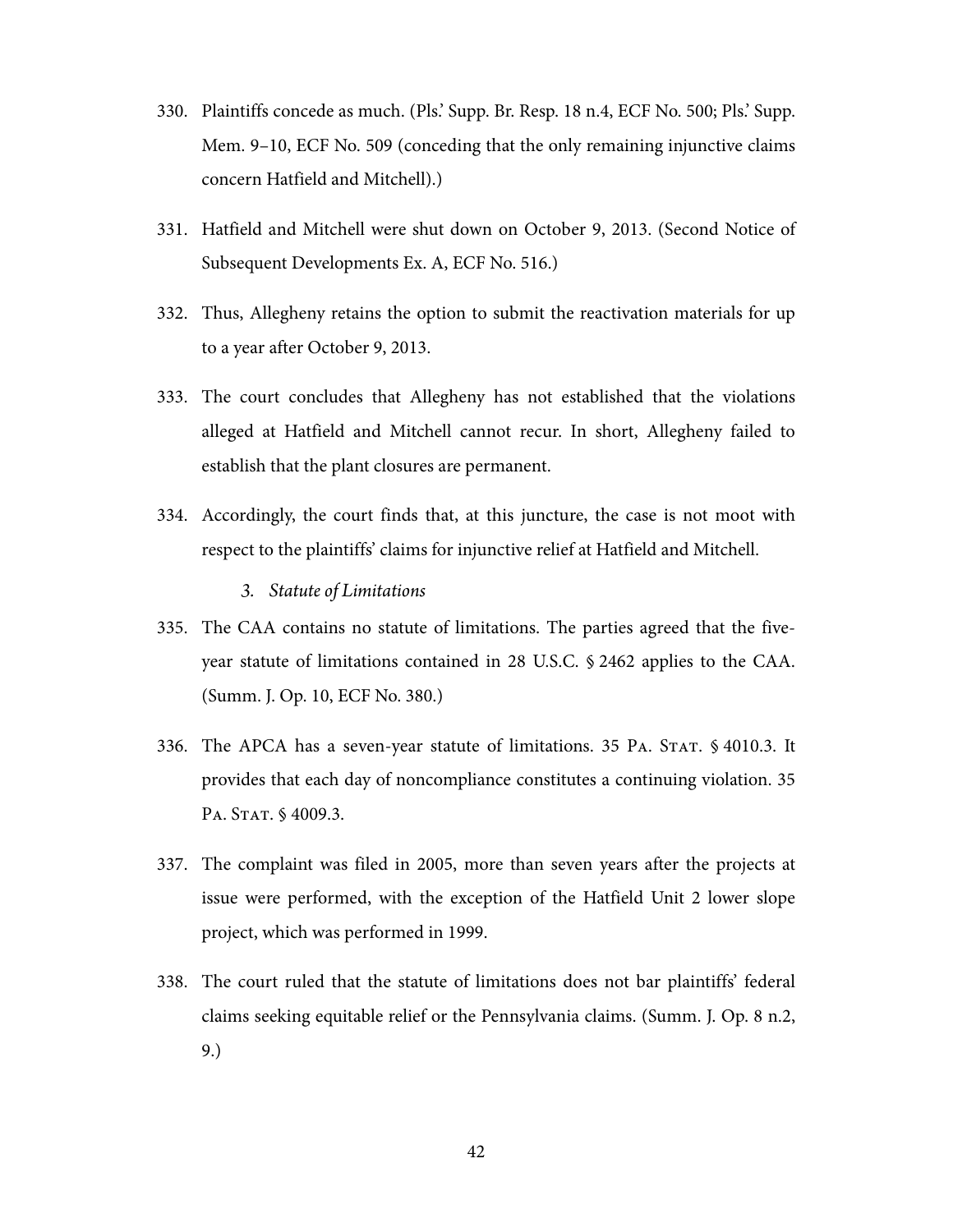- 339. With respect to the Pennsylvania claims, the court held that the Pennsylvania claims were not time barred by reason of the continuing violation provision of the APCA. (Report & Rec. 36, ECF No. 220; Summ. J. Op. 10.)
- 340. After considering the decision of the Court of Appeals for the Third Circuit in United States v. EME Homer City Generation, L.P., 727 F.3d 274 (3d Cir. 2013), the court reverses its earlier ruling and now holds that the Pennsylvania PSD claims for damages are time barred, except for count 18 as it relates to the Hatfield Unit 2 lower slope project.
- 341. In EME Homer City, the court of appeals concluded that the under the CAA, the PSD program prohibits construction and modification without the proper permit and pollution controls, but does not provide for a continuing violation for each day after an illegal modification:

We agree with the unanimous view of the other courts of appeals that have addressed this question. The PSD program's plain text requires the answer be "no." Under 42 U.S.C. § 7475(a), "[n]o major emitting facility … may be constructed [or modified] … unless" it meets various PSD requirements, including obtaining a PSD permit and installing BACT-based emission controls. That provision prohibits "construct[ing]" a facility without obtaining a PSD permit or using BACT, and while "construction" is defined to include "modifications," see 42 U.S.C. § 7479(2)(C), it does not include "operation." And § 7475(a) does not exactly try to hide its exclusive link to construction and modification: after all, the section is titled "Preconstruction Requirements"—not "Preconstruction and Operational Requirements." In short, " $[n]$ othing in the text of § 7475 even hints at the possibility that a fresh violation occurs every day until the end of the universe if an owner that lacks a construction permit operates a completed facility." United States v. Midwest Generation, LLC, 720 F.3d 644, 647 (7th Cir. 2013); see also Sierra Club v. Otter Tail Power Co., 615 F.3d 1008, 1015 (8th Cir. 2010) (agreeing with the Eleventh Circuit that operating a modified facility without a PSD permit is simply "not articulated as a basis for a violation" (quoting Nat'l Parks  $\mathfrak{G}$ Conservation Ass'n v. Tenn. Valley Auth. (Nat'l Parks 11th Cir.), 502 F.3d 1316, 1323 (11th Cir. 2007))). Instead, "[t]he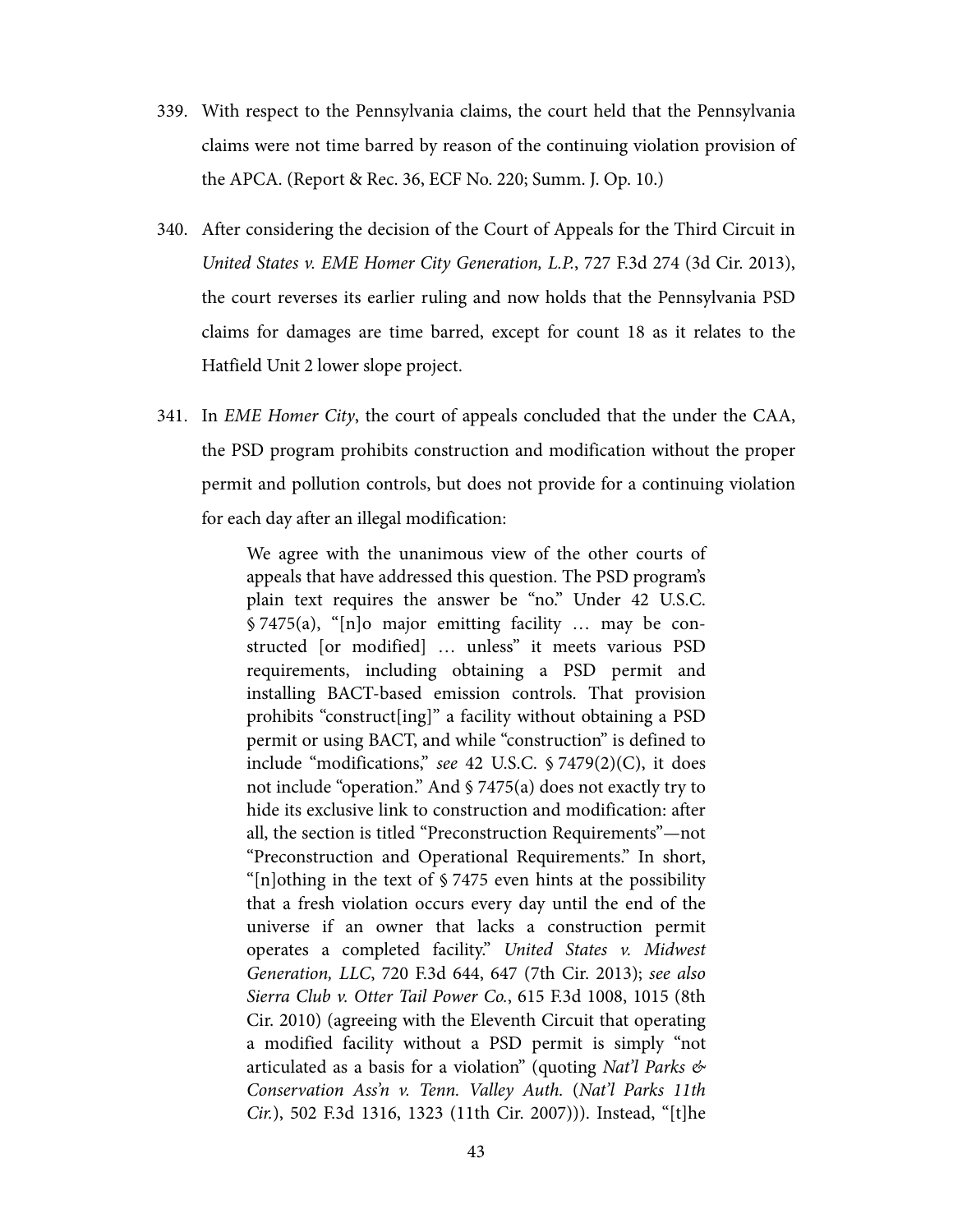violation is complete when construction [or modification] commences without a permit in hand." Midwest Generation, LLC, 720 F.3d at 647.

EME Homer City, 727 F.3d at 284–85 (footnote omitted).

342. The court of appeals rejected the EPA's argument that PSD requirements under Pennsylvania law provide for continuing violations for operating a modified plant:

> Aside from the federal statutes and regulations, the EPA turns to the Pennsylvania SIP as a source of freestanding PSD requirements. But Pennsylvania's SIP merely parallels the Clean Air Act's PSD requirements and does nothing to transform the PSD permitting requirements into operating conditions. For example, 25 Pa. Code § 127.11 prohibits a person from "caus[ing] or permit[ting] the construction or modification"—not operation—"of an air contamination source" unless the Pennsylvania Department of Environmental Protection has approved the source's plan for construction or modification. And like the EPA's own regulation at 40 C.F.R.  $\frac{52.21(r)}{l}$ , the Pennsylvania SIP requires sources to operate in compliance with their application for plan approval and "the conditions in the plan approval issued by the Department"—which does not prohibit operation without an approved plan (or PSD permit). 25 Pa. Code § 127.25. To be sure, the Pennsylvania SIP does authorize the Department to "issue an operating permit to an existing and operating source that is out of compliance with … the Clean Air Act or the regulations thereunder." 25 Pa. Code § 127.445(a). But that provision, which allows the Department to issue corrective operating permits for sources lacking required PSD permits, hardly requires the owners and operators to apply for PSD permits as a condition of operation.

EME Homer City, 727 F.3d at 290 (footnote omitted).

343. Plaintiffs argue that *EME Homer City* is distinguishable because there was a change in ownership between the time of the modifications and the time the suit was brought. (ECF No. 509, at 3.) The court concludes, however, that the court of appeals' holding—that operation of a modified plant that failed to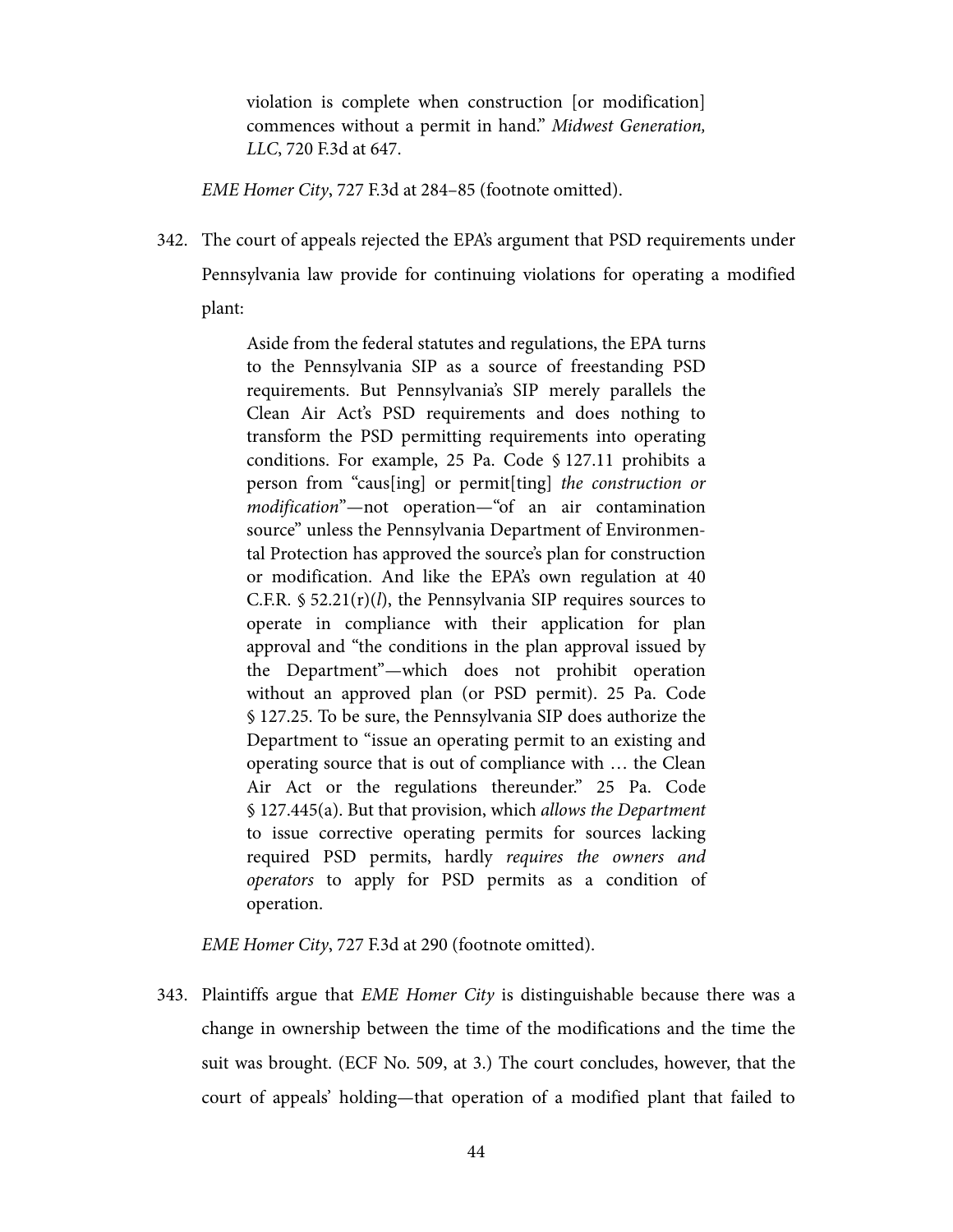comply with PSD requirements does not constitute a continuing violation—is unaffected by this factual difference.

- 344. The court concludes that the analysis of the court of appeals in *EME Homer* City applies to this case. The ACPA provides that "[e]ach day of continued violation … shall constitute a separate offense and violation." 35 PA. STAT. § 4009.3. Since only the construction or modification of a facility can constitute a PSD violation under both federal and state law, and since the alleged modifications in violation of PSD requirements occurred more than five years (for CAA claims) and seven years (for ACPA claims) before this case was brought, both the federal and Pennsylvania PSD claims for damages are barred by the statute of limitations.
- 345. Plaintiffs argue that, under the law of the case doctrine, the court should not reverse its ruling that Pennsylvania claims are not time barred. (ECF No. 509, at 8; ECF No. 500, at 13.) The law of the case doctrine promotes "finality and judicial economy" by limiting courts' discretion to reconsider issues previously decided in a lawsuit. Pub. Interest Research Grp. of N.J., Inc. v. Magnesium Elektron, Inc., 123 F.3d 111, 116 (3d Cir. 1997). The doctrine does not curtail a court's power to revisit prior decisions in "extraordinary circumstances," including where there is (1) new evidence available, (2) a supervening change in the law, or (3) an earlier decision that is "clearly erroneous and would create manifest injustice." Id. at 166–17. The court of appeals' ruling, as a matter of first impression, that failure to follow PSD requirements is not a continuing violation constitutes "supervening legal authority." W.R. Grace  $\&$  Co. v. Chakarian (In re W.R. Grace & Co.), 591 F.3d 164, 174 (3d Cir. 2009). Thus, the court's previous ruling is appropriately reversed in light of the holding of the Court of Appeals for the Third Circuit in EME Homer City.
- 346. The court's earlier ruling that the statute of limitations does not bar plaintiffs' claims for injunctive relief is not affected by EME Homer City, and that ruling remains undisturbed. See EME Homer City, 727 F.3d at 289 ("If the EPA does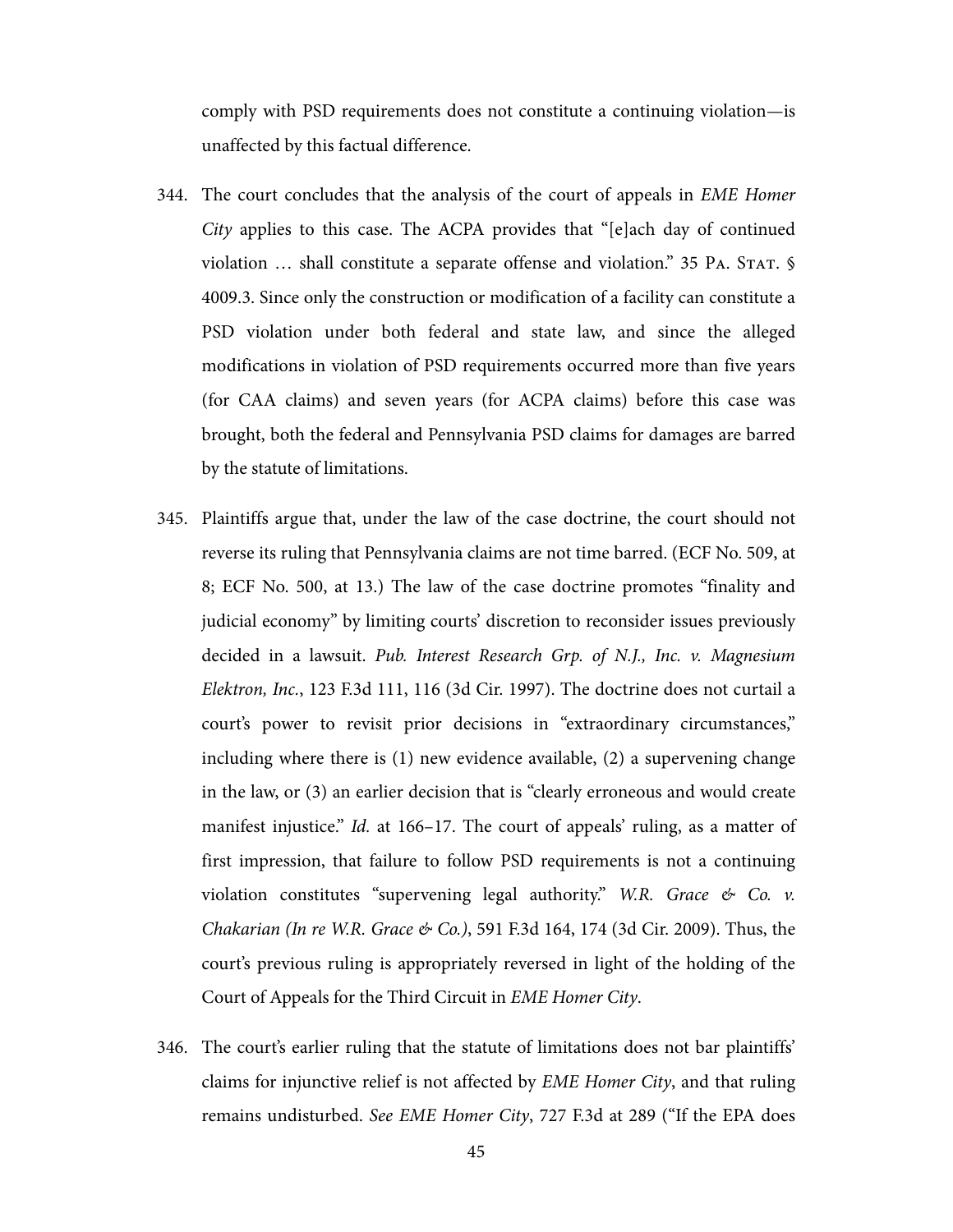not object within five years of the completion of a facility's modification, then it loses the right to seek civil penalties under the statute of limitations, but can still obtain an injunction requiring the owner or operator to comply with the PSD requirements.").

- 347. The court held that the statute of limitations may be equitably tolled. (Summ. J. Op. 12, ECF No. 380 (citing Ramadan v. Chase Manhattan Corp., 156 F.3d 499, 504 (3d Cir. 1998)).) The court of appeals recognized the potential applicability of equitable tolling to CAA claims. EME Homer Generation, 727 F.3d at 291 n.18.
- 348. The court noted that a statute of limitations may be equitably tolled when '''a defendant actively misleads a plaintiff with respect to [his/her] cause of action.'" (Summ. J. Op. 12 (quoting Lake v. Arnold, 232 F.3d 360, 369 n.9 (3d Cir.  $2000)$ ).
- 349. A statute of limitations may be equitably tolled upon a showing that a defendant's "acts or omissions … lulled the plaintiff into foregoing prompt attempts to vindicate his rights." Bonham v. Dresser, 569 F.2d 187, 193 (3d Cir. 1978) (addressing the 180-day filing requirement of the Age Discrimination in Employment Act, which is "in the nature of a statute of limitations").
- 350. For the statute of limitations to be equitably tolled, a plaintiff must show that it exercised due diligence. Santos ex rel. Beato v. United States, 559 F.3d 189, 197 (3d Cir. 2009).
- 351. The evidence adduced at trial indicates that Allegheny had an open relationship with Pennsylvania DEP, and Pennsylvania DEP never had any problems with Allegheny. (Trial Tr. day 6, 149:22–150:21, ECF No. 439; Trial Tr. day 7, 24:20– 23, 90:2–3, ECF No. 448.)
- 352. Allegheny had frequent discussions with Pennsylvania DEP regarding Allegheny's ongoing activities. (Trial Tr. day 6, 149:22–152:20, ECF No. 439.)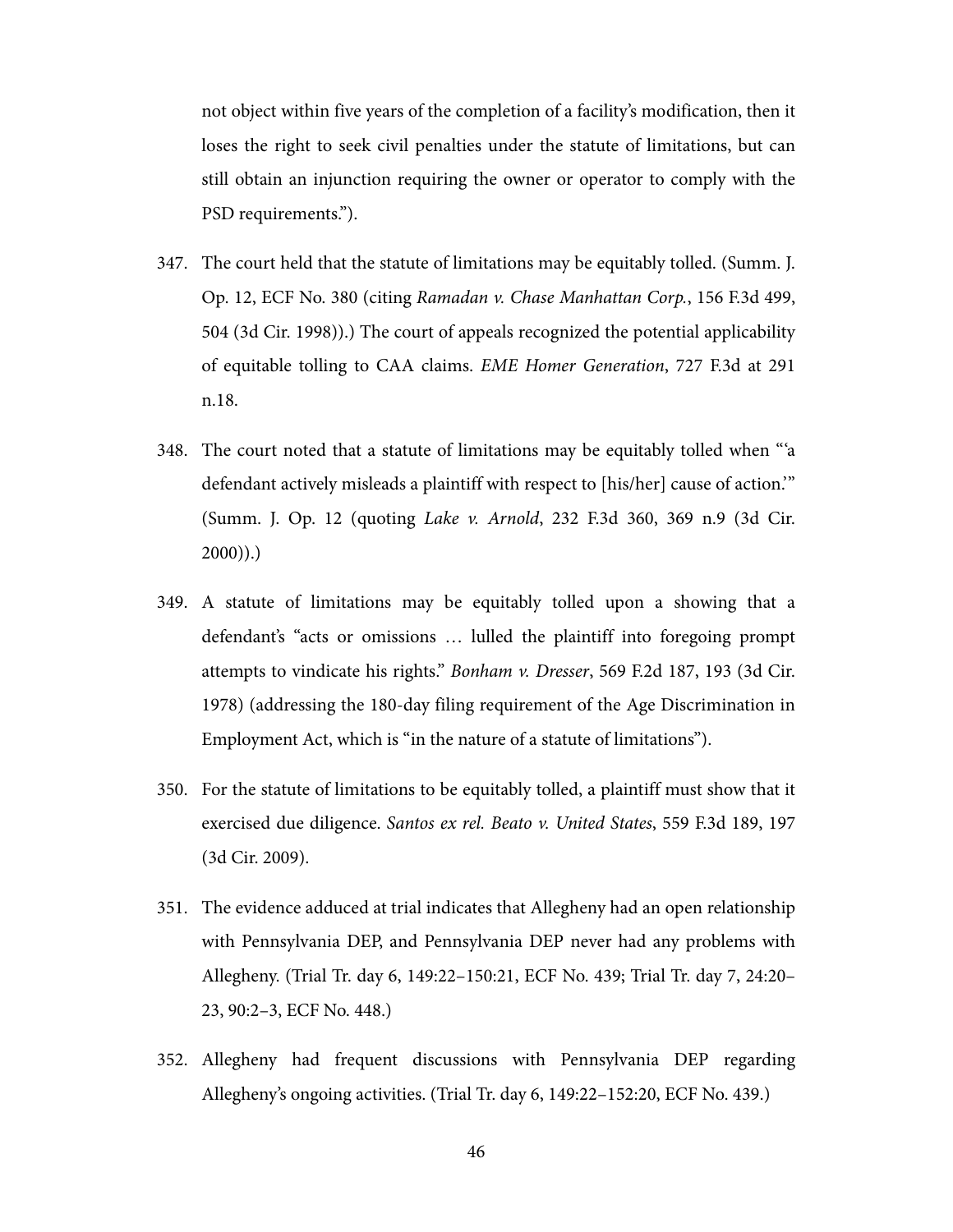- 353. Allegheny advised Pennsylvania DEP that its representatives had a standing offer to visit Allegheny's plants during outages. (Id. at 151:4–12, 152:1–4.)
- 354. Pennsylvania DEP was free to ask Allegheny any questions, and Allegheny would always provide information in response. (Trial Tr. day 2, 149:12–150:11, ECF No. 433; Trial Tr. day 6, 151:19–25, ECF No. 439; Trial Tr. day 7, 24:24– 25:3, ECF No. 448.)
- 355. Allegheny always provided all information requested by Pennsylvania DEP. (Trial Tr. day 2, 150:12–19, ECF No. 433; Trial Tr. day 7, 44:13–45:5, ECF No. 448.)
- 356. Pennsylvania DEP employees inspected Allegheny's plants while the projects at issue were in progress.
- 357. The record does not support a finding that Allegheny actively misled Pennsylvania DEP.
- 358. Even if Allegheny actively misled Pennsylvania DEP, Pennsylvania DEP failed to adduce sufficient evidence to show it exercised due diligence.
- 359. The States of Connecticut, Maryland, New Jersey, and New York do not invoke equitable tolling because the allegedly misleading statements were only made to Pennsylvania DEP. (Pls.' Post Trial Mem. 201 n.67, ECF No. 463.)
- 360. Accordingly, equitable tolling does not apply. Plaintiffs' PSD claims for civil penalties under federal and Pennsylvania law are time barred, except for the claim under Pennsylvania law related to the Hatfield Unit 2 lower slope project (count 18).
- 361. Because the claims for civil penalties are timed barred and, as addressed above, the claims for injunctive relief at Armstrong are moot, the court finds in favor of Allegheny with respect to counts 1, 2, 7, and 8 for alleged PSD violations at Armstrong.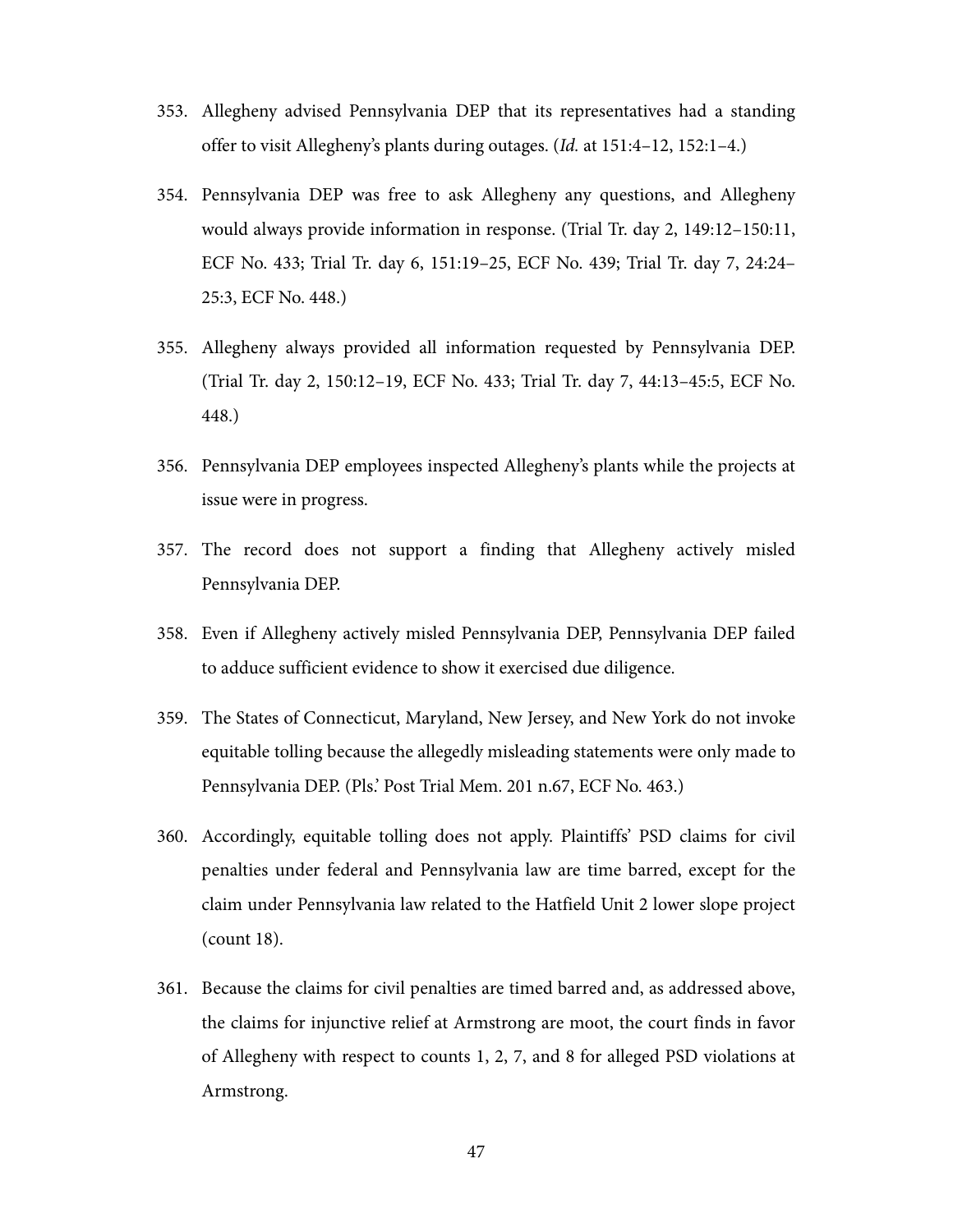## *4. Subject-Matter Jurisdiction over Title V Claims* <sup>2</sup>

- 362. Plaintiffs allege that Allegheny submitted incomplete applications for Title V operating permits for Armstrong (counts 13 and 14), Hatfield (counts 21 and 22), and Mitchell (counts 25 and 26).
- 363. In EME Homer City, the Court of Appeals for the Third Circuit concluded that the district court lacked jurisdiction to entertain plaintiff EPA's claims alleging Title V permitting violations. The court concluded that judicial review of the EPA's decision not to object to the issuance of a Title V permit is vested directly in the court of appeals for the appropriate circuit. EME Homer City, 727 F.3d at 297 (citing 42 U.S.C. § 7607). Congress did not authorize actions in district court for claims that a regulated entity violated Title V by submitting incomplete applications. Id. at 299.
- 364. Plaintiffs argue that EME Homer City is distinguishable because the instant case arises under the citizen suit provision of the CAA. (ECF No. 509, at 6.) Plaintiffs assert that Congress expressly authorized district courts to hear claims that a regulated entity violated Title V. (Id. (citing 42 U.S.C. § 7604(a)(1).) Plaintiffs assert that the court of appeals did not "acknowledge, let alone apply, this plain statutory authority that authorizes plaintiffs' suit here." (Id. at 7.)
- 365. The original plaintiff in EME Homer City was the United States, but several states intervened under the citizen suit provision, 42 U.S.C. § 7604. The court of appeals dismissed the Title V claims of both the EPA and the states for lack of jurisdiction. EME Homer City, 727 F.3d at 300 ("[T]he District Court lacked jurisdiction over the EPA's Title V claims."); see id. at 277 n.1 ("For readability, 'the EPA' refers to both the EPA and the states unless otherwise specified.").

 $\overline{a}$ 

<sup>2 &</sup>quot;The objection that a federal court lacks subject-matter jurisdiction may be raised by a party, or by a court on its own initiative, at any stage in the litigation, even after trial and the entry of judgment." Arbaugh v. Y & H Corp., 546 U.S. 500, 506 (2006) (citation omitted).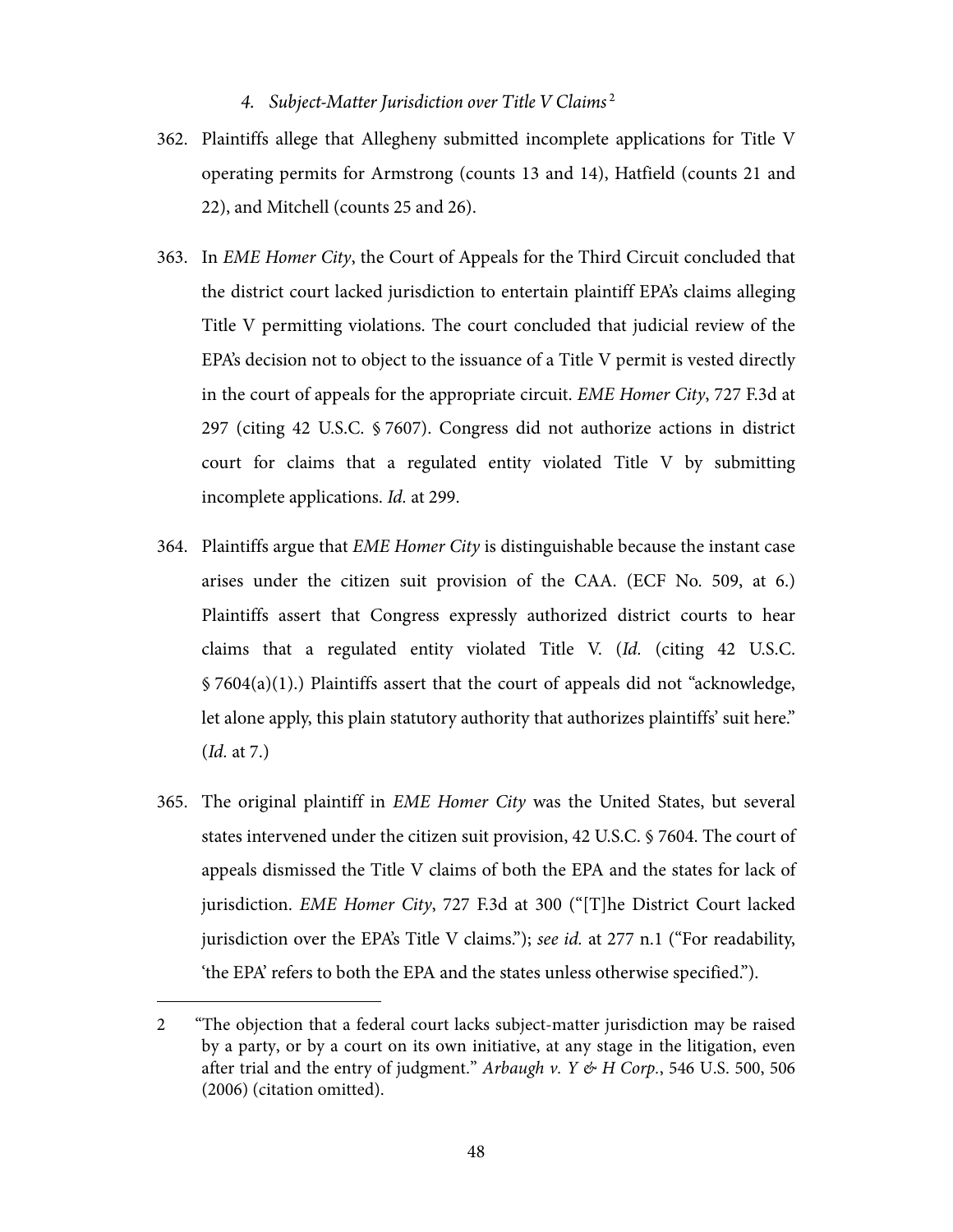366. Plaintiffs' argument amounts to a contention that EME Homer City was wrongly decided with respect to district courts' jurisdiction over Title V claims under the citizen suit provision of the CAA. Whatever merit plaintiffs' argument has, this holding constitutes binding precedent upon this court. The Title V claims are therefore dismissed for lack of subject-matter jurisdiction.

# *B. Clean Air Act and Pennsylvania Pollution Control Act*

#### *1. Generally*

- 367. In 1970, Congress amended the Clean Air Act and directed the EPA to set nationwide air quality standards for a number of air pollutants, including  $SO_2$ , NOx, and ozone. Clean Air Amendments of 1970, Pub. L. No. 91-604, § 4(a), 84 Stat. 1676, 1679 (codified as amended at 42 U.S.C. § 7409).
- 368. These standards are known as the National Ambient Air Quality Standards ("NAAQS").
- 369. Based upon the NAAQS, the EPA classifies each county across the nation as (1) an attainment area, if the level of the pollutant in the air is low enough to meet the standard; (2) a nonattainment area, if the level of the pollutant exceeds the standard; or (3) uncategorizable. 42 U.S.C.  $\frac{57407(d)(1)(A)}{B}$ .
- 370. Under the Clean Air Act, a state implementation plan ("SIP") is the set of air pollution regulations or other requirements that a state promulgates to achieve and maintain compliance with the NAAQS. 42 U.S.C. § 7410(a)(1).
- 371. A SIP, including any subsequent revisions, is subject to EPA approval. 42 U.S.C.  $$7410(a)(3), (5).$
- 372. Once approved by the EPA, the SIP has the force of federal law. 42 U.S.C. § 7413(a).
- 373. In 1977, Congress enacted the PSD program and the nonattainment NSR program. These programs are collectively known as "new source review." Clean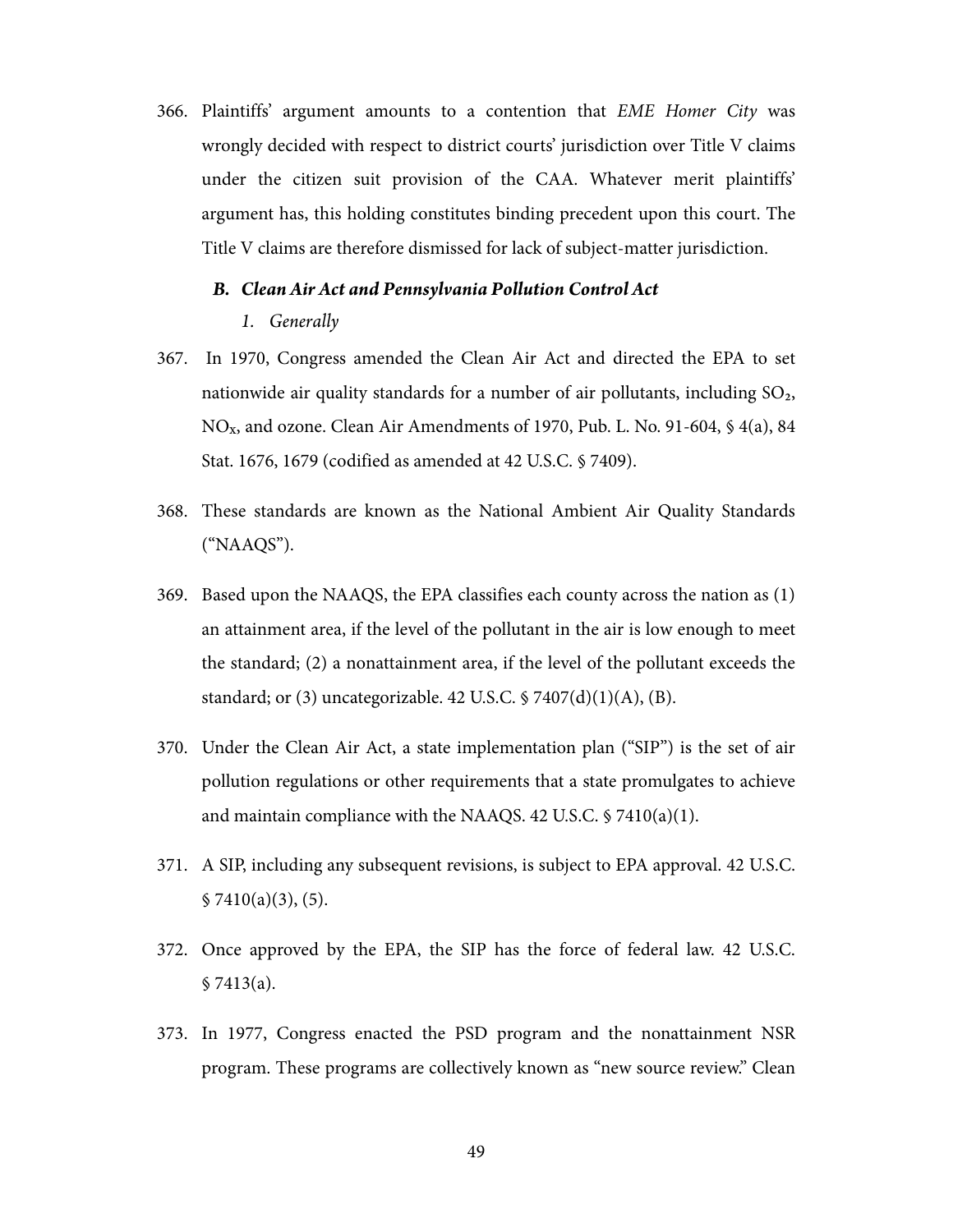Air Act Amendments of 1977, Pub. L. No 95-95, §§ 127, 129, 91 Stat. 685, 731– 42, 745–51 (codified as amended at 42 U.S.C. §§ 7470–7479, 7501–7508).

- 374. PSD applies to pollution in attainment or unclassifiable areas. 42 U.S.C. § 7471.
- 375. PSD includes a preconstruction permitting program that subjected covered facilities in those areas to stringent air pollution control requirements known as "best available control technology" ("BACT"). 42 U.S.C. § 7475(a)(1), (4).
- 376. A utility company would be subject to these requirements if it undertook "construction" which the Clean Air Act defines as including "modification." 42 U.S.C.  $$7479(2)(C)$ .
- 377. A "modification" is "any physical change in, or change in the method of operation of, a stationary source which increases the amount of any air pollutant emitted by such source or which results in the emission of any air pollutant not previously emitted." 42 U.S.C. § 7411(a)(4).
- 378. As applicable to this case, the EPA issued PSD regulations in 1978 and amended those regulations in 1980 and 1992. 43 Fed. Reg. 26,403 (June 19, 1978) (codified at 40 C.F.R. §52.21); 45 Fed. Reg. 52,676 (Aug. 7, 1980) (same); 57 Fed. Reg. 32,314 (July 21, 1992) (same).3
- 379. Under EPA regulations, major stationary sources are subject to PSD requirements if they undergo a "major modification." 40 C.F.R. § 52.21(i)(2).
- 380. A "major modification" is "any physical change in or change in the method of operation" of a covered plant that "would result in a significant net emissions increase" of certain pollutants. 40 C.F.R. § 52.21(b)(2)(i).

 $\overline{a}$ 

<sup>3</sup> The alleged violations took place between 1993 and 1999. Although the regulations have been subsequently amended, the rules issued July 21, 1992, are the applicable regulations in this case. Accordingly, cites to 40 C.F.R. part 52 are to the 1993 edition.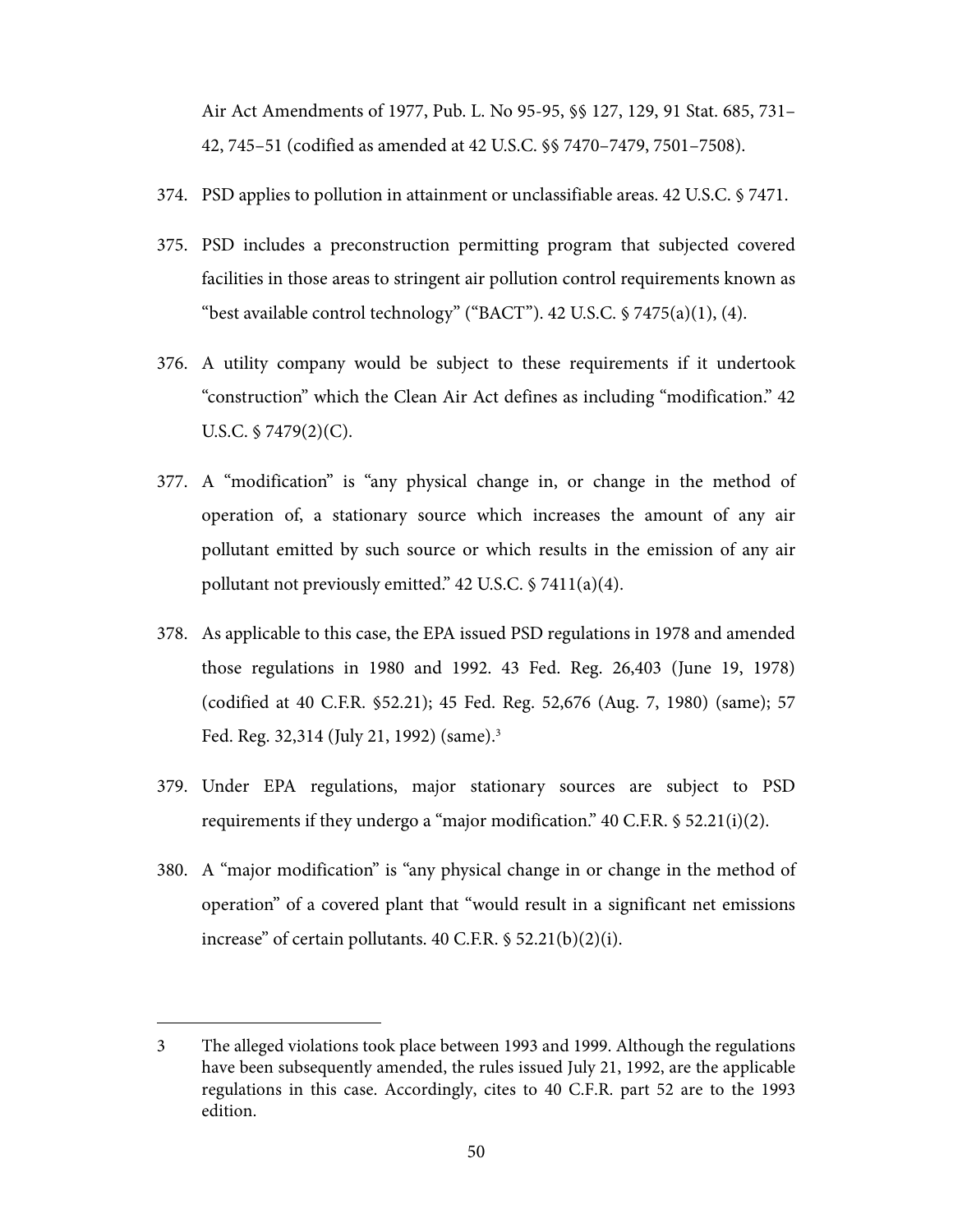- 381. Nonattainment NSR applies to pollution in nonattainment areas. 42 U.S.C. § 7502.
- 382. The nonattainment NSR regulations also subject certain power plants to the applicable requirements if those plants undergo a "major modification."
- 383. A major modification under the nonattainment NSR regulations is defined exactly the same way as under the PSD regulations. 40 C.F.R.  $$51.165(a)(1)(v)(A).$
- 384. The nonattainment NSR regulations include emission limitations that achieve the "lowest achievable emissions rate" ("LAER"). 40 C.F.R.  $\frac{1}{5}$  51.165(a)(1)(xiii).
- 385. LAER is the most stringent emissions limitation under the clean air act. 42 U.S.C. § 7501(3).
- 386. A SIP must include both the PSD and nonattainment new source review programs. 42 U.S.C. § 7410(a)(2)(C).
- 387. A SIP may include more stringent requirements than the EPA's requirements. 42 U.S.C. § 7416.
- 388. Pennsylvania incorporated the federal PSD regulations by reference in its SIP. 25 PA. CODE §§ 127.81–.83.
- 389. In 1984, the EPA approved Pennsylvania's SIP. Approval of a Revision of the Pennsylvania State Implementation Plan, 49 Fed. Reg. 33,127 (Aug. 21, 1984).
- 390. Since the Pennsylvania PSD requirements are identical to the federal PSD requirements, violation of the federal PSD regulations by a Pennsylvania power plant is also a violation of Pennsylvania law.
- 391. Even if there is a modification that increases emissions, these rules are not triggered if the project is RMRR. 40 C.F.R.  $\frac{52.21(b)(2)(iii)}{a}$ . Thus, there is no need to apply for a PSD permit if the change is RMRR.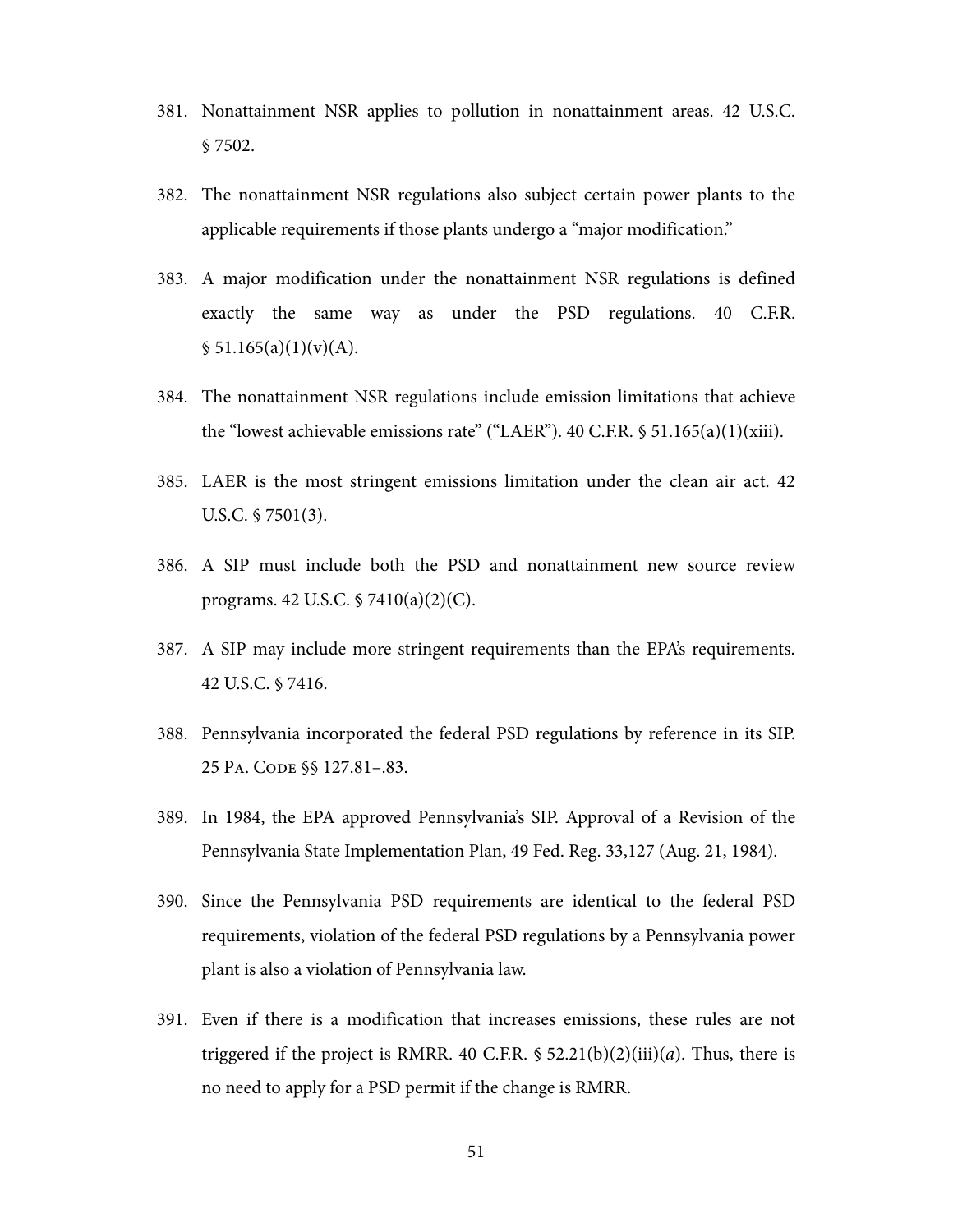- 392. The seminal case addressing the RMRR defense is Wisconsin Electric Power Co. v. Reilly, 893 F.2d 901 (7th Cir. 1990) ("WEPCo"). The Court of Appeals for the Seventh Circuit identified five factors relevant to the RMRR defense: the project's (1) nature; (2) extent; (3) purpose; (4) frequency; and (5) cost. Id. at 910–11.
- 393. District courts analyzing RMRR apply the five WEPCo factors after a case-bycase review. E.g., United States v. Ala. Power Co., 681 F. Supp. 2d 1292, 1312 (N.D. Ala. 2008); United States v. E. Ky. Power Coop, Inc., 498 F. Supp. 2d 976, 993 (E.D. Ky. 2007); United States v. Ohio Edison Co., 276 F. Supp. 2d 829, 858– 62 (S.D. Ohio 2003).
- 394. In reaction to WEPCo, the EPA amended the PSD rules and issued clarifying guidance. 57 Fed. Reg. 32,314 (July 21, 1992).
- 395. There is a split of authority with respect to whether the WEPCo factors are analyzed on a "routine in the industry as a whole" standard or a "routine at the specific unit" standard.
- 396. After examining the relevant case law and EPA guidance, this court previously held that "at trial, we will ... apply the 'routine in the industry' standard to Allegheny's RMRR defense." (Summ. J. Op. 14, ECF No. 380 (adopting Report & Rec. 7–14, ECF No. 220).)
- 397. Allegheny bears the burden of proof on the RMRR defense. Ala. Power Co., 681 F. Supp. 2d 1292, 1313 (N.D. Ala. 2008); E. Ky. Power Coop., 498 F. Supp. 2d at 994–95; Ohio Edison Co., 276 F. Supp. 2d 829, 856 (S.D. Ohio 2003); see Berckeley Inv. Grp. v. Colkitt, 455 F.3d 195, 212 (3d Cir. 2006) (holding that "the burden of proving entitlement to an exemption rests with the party claiming the entitlement.").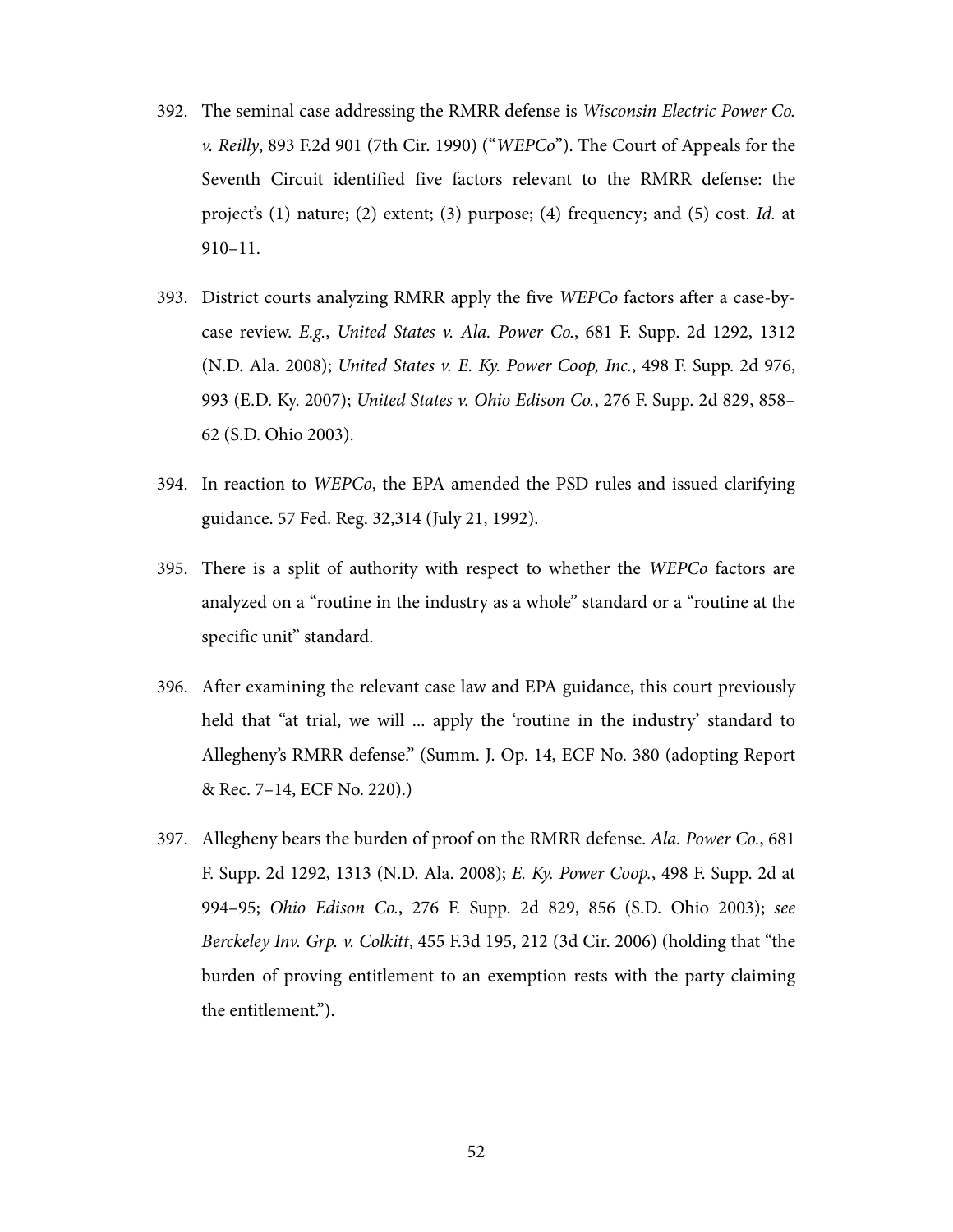## *2. PSD Claims*

- 398. As noted above, the statute of limitations bars plaintiffs' claims for civil penalties, except for the claim with respect to the Hatfield Unit 2 lower slope project under Pennsylvania law (count 18).
- 399. At this juncture, plaintiffs' claims for injunctive relief at Hatfield and Mitchell are not moot. Accordingly, set forth below is an analysis of plaintiffs' PSD claims.
- 400. The court concludes that Allegheny satisfied its burden of establishing that the Hatfield and Mitchell projects were RMRR.
- 401. Based upon the testimony presented, the court finds Allegheny's witnesses, particularly Allegheny's expert Golden, to be entitled to more weight than plaintiffs' witnesses on the issue of what constitutes RMRR.
- 402. In concluding that the Hatfield and Mitchell projects were RMRR, the court credits the testimony of Golden.
- 403. Based upon his analysis of utility and OEM data, Golden concluded that the nature, extent, purpose, frequency, and cost of the projects were consistent with routine industry practices.
- 404. The manner in which Allegheny performed the Hatfield and Mitchell projects was consistent with typical industry component replacement practices. (Trial Tr. day 8, 52:15–57:12, ECF No. 449.)
- 405. The duration of each outage during which the Hatfield and Mitchell projects were performed falls within the normal range of outage lengths at Allegheny and in the coal-fired power industry. (Id. at 54:5–15, 56:8–23.)
- 406. It is typical in the industry for each individual component replacement project to have its own work order and individual justification, as was done with the Hatfield and Mitchell projects. (Id. at 53:4–11.)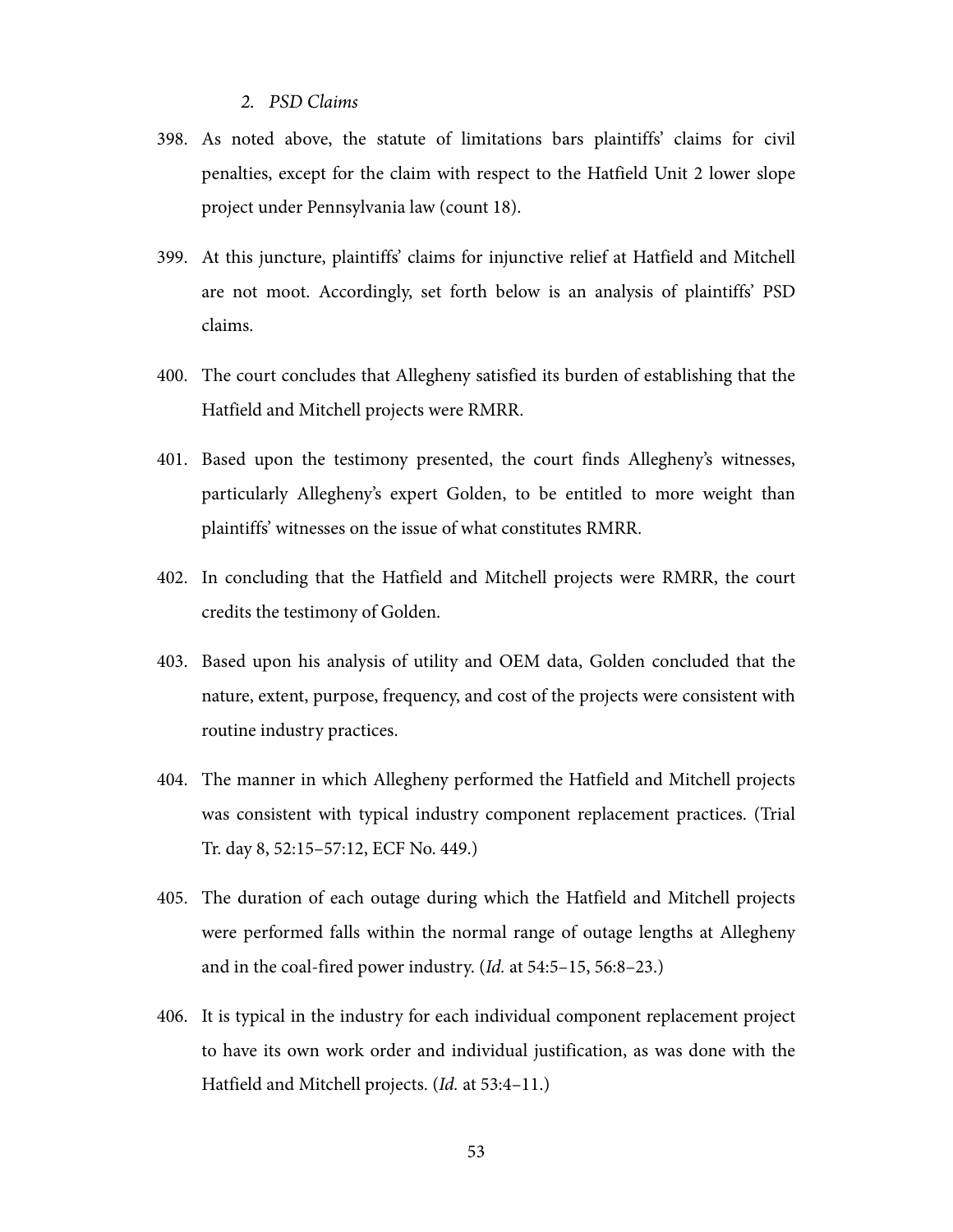- 407. Golden analyzed the purposes of the Hatfield and Mitchell projects and found them to be similar to the purposes of the typical type of boiler component replacement in the industry. (Id. at 39:6–22, 43:9–19.)
- 408. Golden identified thousands of pressure part replacement projects that cost more than \$100,000 at coal-fired power stations in the United States based upon the business records of utility companies and OEM suppliers and concluded that the Hatfield and Mitchell projects were typical of the kind performed frequently in the industry. (Id. at 57:13–73:7.)
- 409. Utility companies in the electric generating industry routinely replace, in whole or in part, high-wear areas in their coal-fired boilers, such as lower slope tube panels. (Id. at 44:19–25, 51:23–52:2.)
- 410. The costs of the Hatfield and Mitchell projects were consistent with routine maintenance, repair, and replacement activities in the industry. (Id. at 73:17– 79:24.)
- 411. The court finds that the purposes of the Hatfield and Mitchell projects were not life extension; rather, the purposes were to avoid future forced and planned maintenance outages and reduce maintenance cost.
- 412. The Hatfield and Mitchell projects cost \$2.50 to \$12 per kilowatt, well below the normal low-end cost of \$100 per kilowatt for utility life extension projects. (Id. at 74:14–25, 78:17–79:24.)
- 413. The EPA determined that the proposed WEPCo Port Washington project was "unprecedented" and not RRMR. Clay Memorandum 3–4. The Hatfield and Mitchell projects, however, cost significantly less, both in absolute terms and in dollars per kilowatt, than the WEPCo project, which cost \$70,500,000 (\$204 per kilowatt). (Id. at 76:8–16, 78:17–79:24, 81:8–22.)
- 414. A district court found that the 1986 Beckjord Unit 3 project did not qualify for the RRMR exclusion. United States v. Cinergy Corp., 495 F. Supp. 2d 909, 937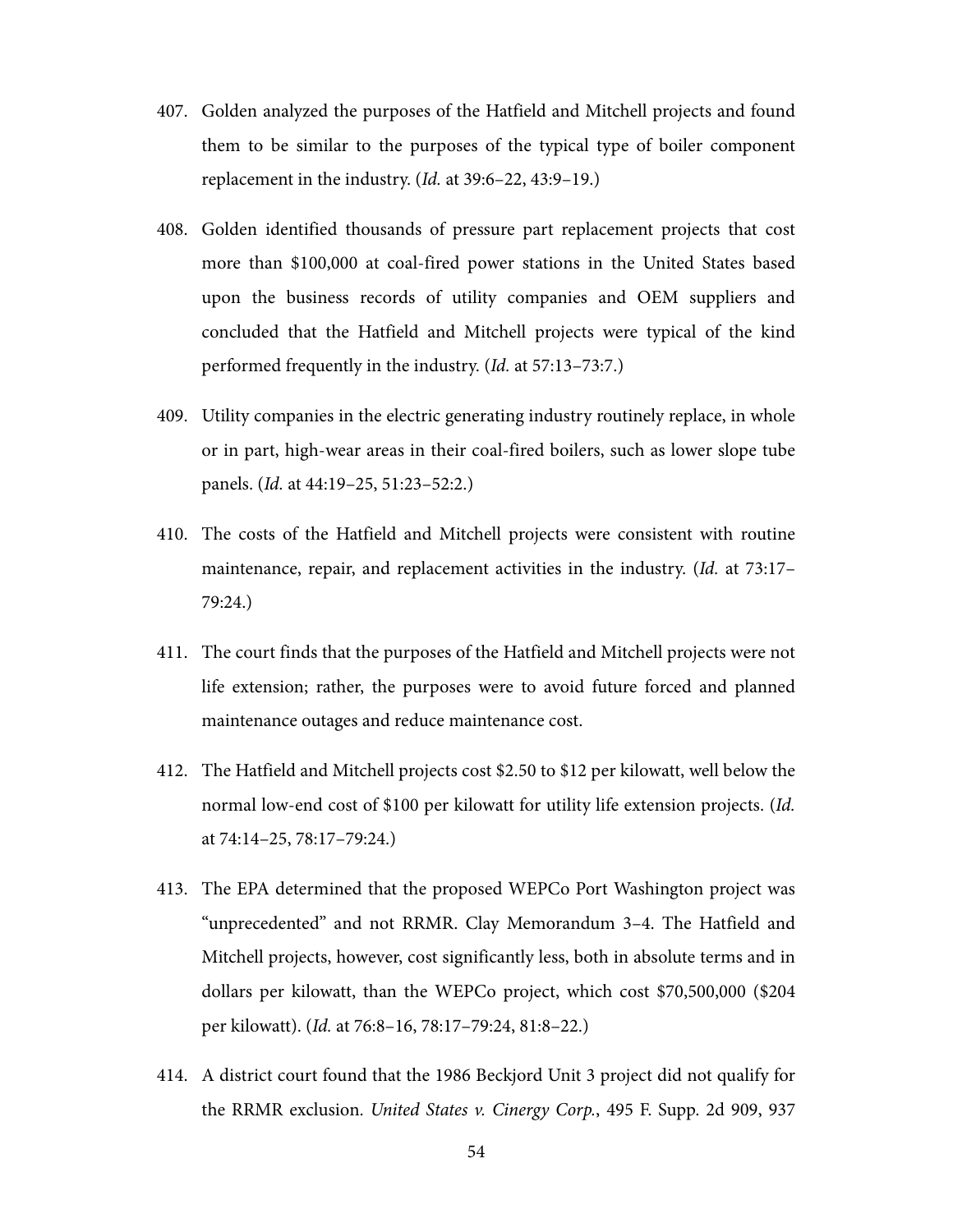(S.D. Ind. 2007). The Hatfield and Mitchell projects, however, cost significantly less, both in absolute terms and in dollars per kilowatt, than the 1986 Beckjord Unit 3 project, which cost \$13,000,000 (\$183 per kilowatt). (Trial Tr. day 8, 76:8–16, 79:4–9, 81:21–22, ECF No. 449.) Unlike the Hatfield and Mitchell projects, the purpose of the Beckjord project was life extension. Cinergy Corp., 495 F. Supp. 2d at 933.

- 415. The court was not persuaded by the evidence offered by plaintiffs on this point. Specifically, the court did not give weight to the testimony of plaintiffs' expert, Koppe.
- 416. The court will enter judgment in favor of Allegheny and against plaintiffs on the Hatfield and Mitchell PSD claims (counts 15, 16, 17, 18, 19, 20, 23, and 24).
	- *3. Remaining Claims at Armstrong*
- 417. Plaintiffs asserted three claims for civil penalties for alleged violations at Armstrong: (1) an NSPS claim under federal law (counts 4 and 10) and Pennsylvania law (counts 5 and 11); (2) a nonattainment NSR claim under Pennsylvania law (counts 3 and 9); (3) a BAT claim under Pennsylvania law (counts 6 and 12).
	- a. NSPS
- 418. Under the CAA, an electric utility steam generating unit is subject to NSPS regulations if it is a "new source." 42 U.S.C. § 7411. An existing facility that undergoes a "reconstruction" is subject to the regulations. 40 C.F.R. § 60.15(a). A project is an NSPS-triggering reconstruction if (1) the fixed capital cost of the new components exceeds 50 percent of the capital cost that would be required to construct a comparable entirely new facility and (2) it is technologically and economically feasible to meet the standards. 40 C.F.R. § 60.15(b).
- 419. Pennsylvania adopted and incorporated by reference the federal NSPS regulations into Pennsylvania law. 25 PA. CODE §§ 122.1–.3. Accordingly, any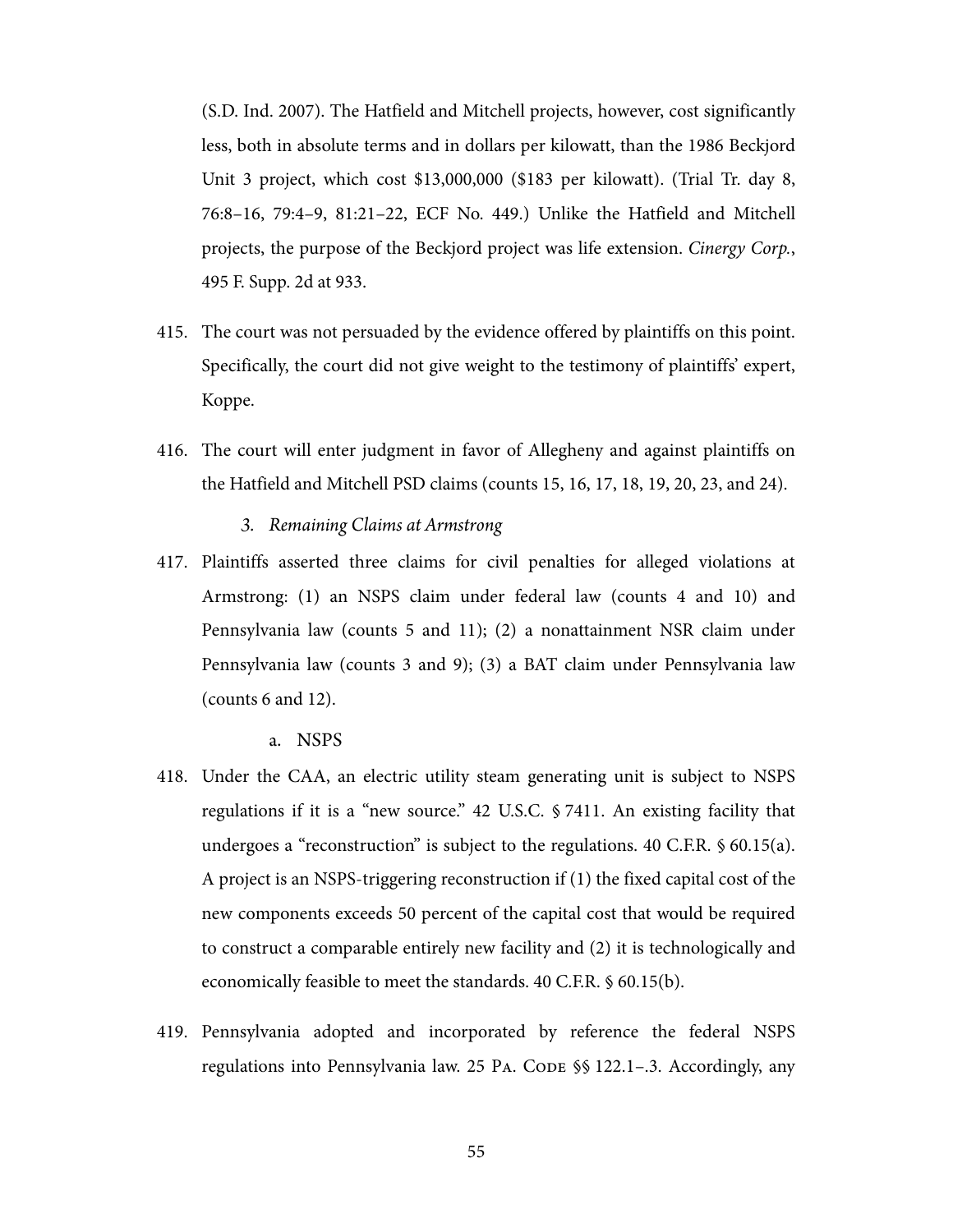violation of federal NSPS regulations by a Pennsylvania power plant is a violation of Pennsylvania law.

- 420. If the cost of the work performed at Armstrong Units 1 and 2 is less than 50 percent of the cost of constructing an entirely new facility, there is no reconstruction and no violation of the NSPS under the CAA or APCA.
- 421. Allegheny presented the expert testimony of Golden regarding the cost of a comparable new boiler.
- 422. To determine the cost, Golden used the EPRI TAG methodology, which was available to Allegheny at the time of the Armstrong projects and was well known within the industry. (Trial Tr. day 8, 83:21–84:7, ECF No. 449.)
- 423. Golden also used EPA guidance to estimate which portion of the total unit should be considered within the estimate of the cost of a comparable entirely new facility. (Id. at 85:19–86:7.)
- 424. The court finds the expert testimony of Golden about the cost of a comparable new facility entitled to weight.
- 425. The testimonies of plaintiffs' experts Sahu and Larkin about the cost of a comparable new facility are not entitled to weight because their calculations depend upon the original cost of the Armstrong units and an inflation adjustment which does not account for changes in design. The court finds their testimonies not entitled to weight because they failed to define properly the portion of the affected unit to include in their calculations. Their calculations both overstate and understate the relevant costs.
- 426. Golden testified that the cost of comparable new facility for Armstrong Unit 1 was \$672 per kilowatt and the cost of the Armstrong Unit 1 project was \$298 per kilowatt, i.e. 45 percent of the cost of a comparable new facility. (Id. at 92:3– 21.) Golden testified that the cost of comparable new facility for Armstrong Unit 2 was \$659 per kilowatt and the cost of the Armstrong Unit 2 project was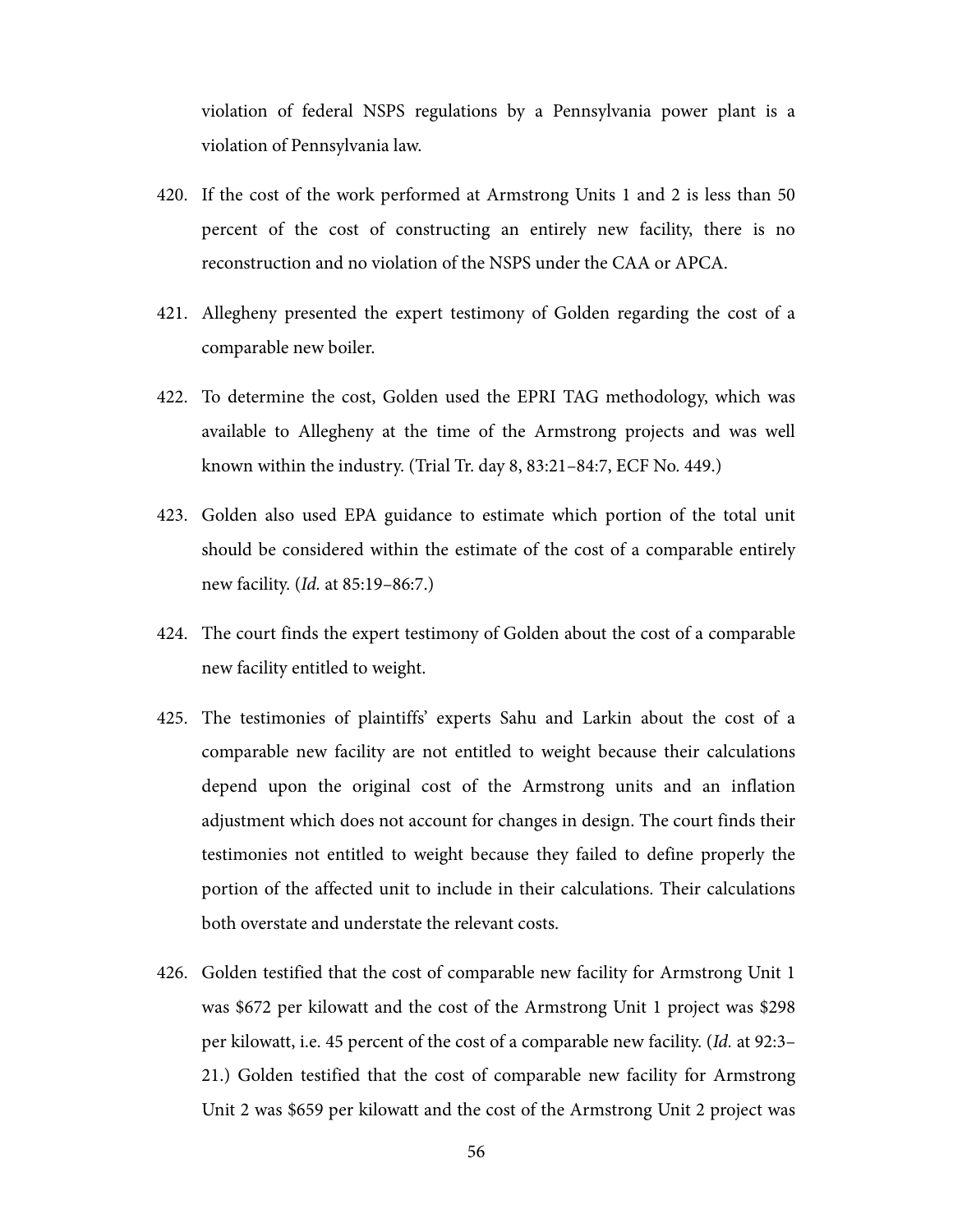\$303 per kilowatt, i.e. 46 percent of the cost of a comparable new facility. (Id.) The court accepts Golden's methodology, credits his testimony, and concludes that neither the Armstrong Unit 1 project nor the Armstrong Unit 2 project exceeded 50 percent of the cost of a comparable new facility.

427. The court will enter judgment in favor of Allegheny and against plaintiffs on the NSPS claim (counts 4, 5, 10, and 11).

## b. Nonattainment NSR

- 428. The parties agree that plaintiffs must prove that Armstrong projects resulted in the construction of a "new source" to prevail on the nonattainment NSR claim. (ECF No. 463, at 176–77; ECF No. 471, at 20.) New source is defined in relevant part as any source "modified … so that the fixed capital cost of new components exceed 50% of the fixed capital cost that would be required to construct a comparable entirely new source." 25 PA. CODE § 121.1.
- 429. Because, as described above, the cost of the new components on Armstrong Units 1 and 2 did not exceed 50 percent of the cost of a comparable new source, the court enters judgment in favor of Allegheny and against plaintiffs on the nonattainment NSR claim (counts 3 and 9).

c. BAT

- 430. Pennsylvania law bars the construction of new sources, as defined in 25 PA. CODE § 121.1, unless the source receives preconstruction approval and meets BAT requirements. 25 PA. CODE § 127.11–.52.
- 431. The court concludes, as it did on the NSPS and nonattainment NSR claims, that plaintiffs failed to prove that the Armstrong projects were a "new source." As a result, plaintiffs' claims pursuant to BAT (counts 6 and 12) fail as well.

#### *4. Emissions Findings*

432. In light of the court's determination about the statute of limitations, mootness, and RMRR issues, there is no need for the court to make findings about emissions and the court makes no emissions findings.